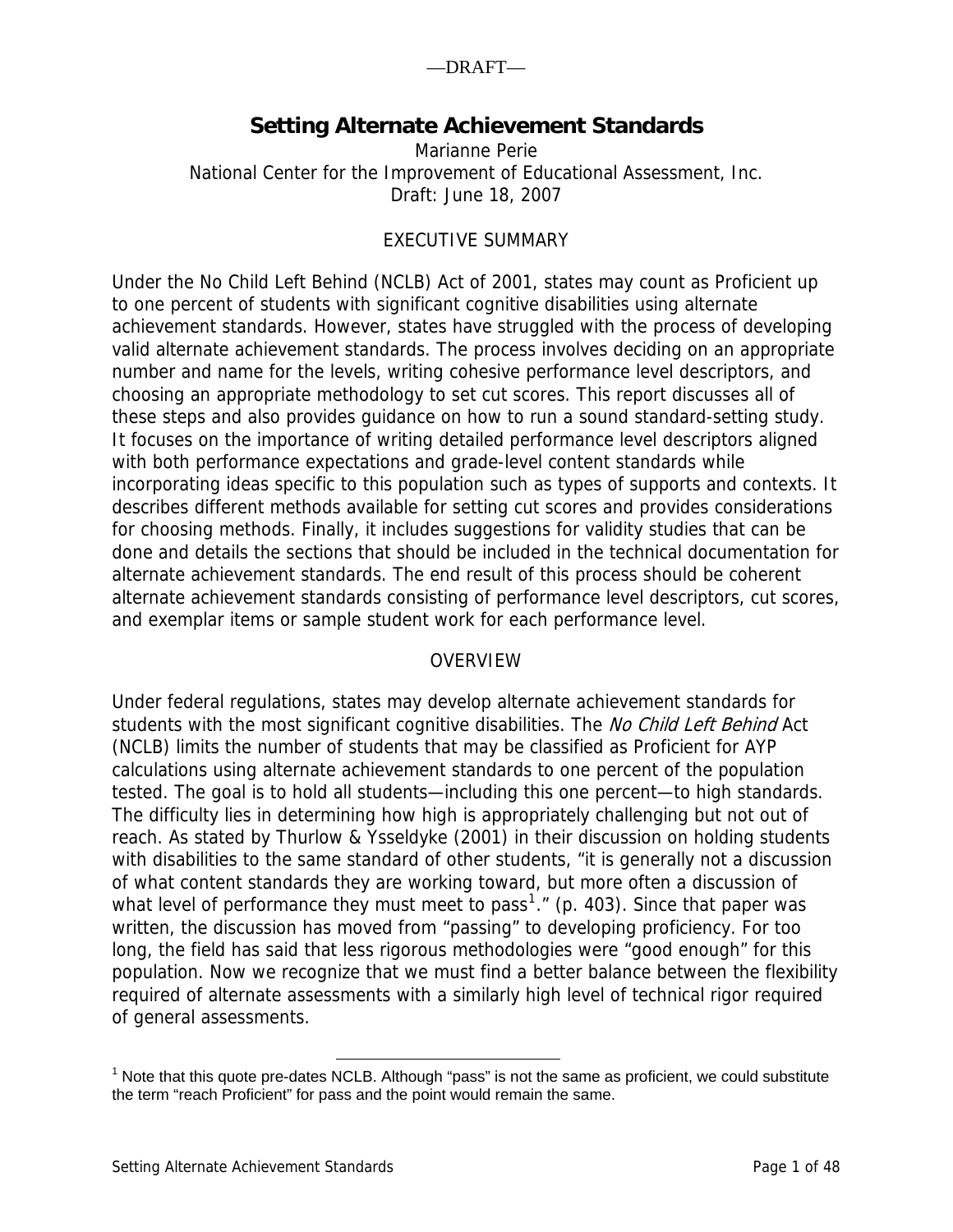The theory behind setting achievement standards remains the same for alternate assessment as it is for general assessment. Methods that are used to set cut scores on alternate assessments are little different from the methods used in general assessment. Both types of assessments should have well-written performance level descriptors. Yet, there are challenges to developing "alternate achievement standards" that do not exist when developing achievement standards for the general assessments. There are relatively few students participating in the assessment and the students are arguably more diverse. The assessments have greater flexibility built into them. Knowledge and skills typically are assessed within a context of independence and generalizability. Yet, the same level of rigor and standardization in the procedures is required to set valid alternate achievement standards for this 1 percent as to develop achievement standards for the remaining 99 percent.

## Achievement Standards

The term "standards" has many meanings in educational discussions. We have the standards for educational and psychological testing, often called simply "the standards" And, every state must develop both content standards (also called academic content standards) and achievement standards (also called performance standards). Often these latter two types of standards are confused and the labels are misused. Content standards are statements of the knowledge and skills that students are expected to learn; achievement standards include both a minimum cutoff score and a written description to distinguish among different levels of performance. In other words, content standards are the what; achievement standards are the how much or how well.

An achievement standard typically is defined as the minimally adequate level of performance for some purpose (e.g., Kane 1994) or the level of performance that is expected of examinees (Hambleton, 2001). Under NCLB, the purpose of achievement standards is as a benchmark for evaluating school quality or effectiveness. The achievement standards typically have few consequences for students, but in the aggregate may have significant consequences for a school.

An achievement standard consists of three components: the name of the level, a written description of the level, and a minimum cutoff score. A fourth component, exemplar items or sample student work at each level, is optional but very helpful.

## Similarities and Differences between Setting Achievement Standards on Alternate and General Assessments

In their paper on flexibility versus standardization in alternate assessments, Gong & Marion ([2](#page-1-0)006) describe some of the differences between achievement standards<sup>2</sup> on the general and alternate assessments as follows:

<span id="page-1-0"></span><sup>2</sup> Note that these authors use the term "performance standards" rather than "achievement standards." These terms are often used interchangeably.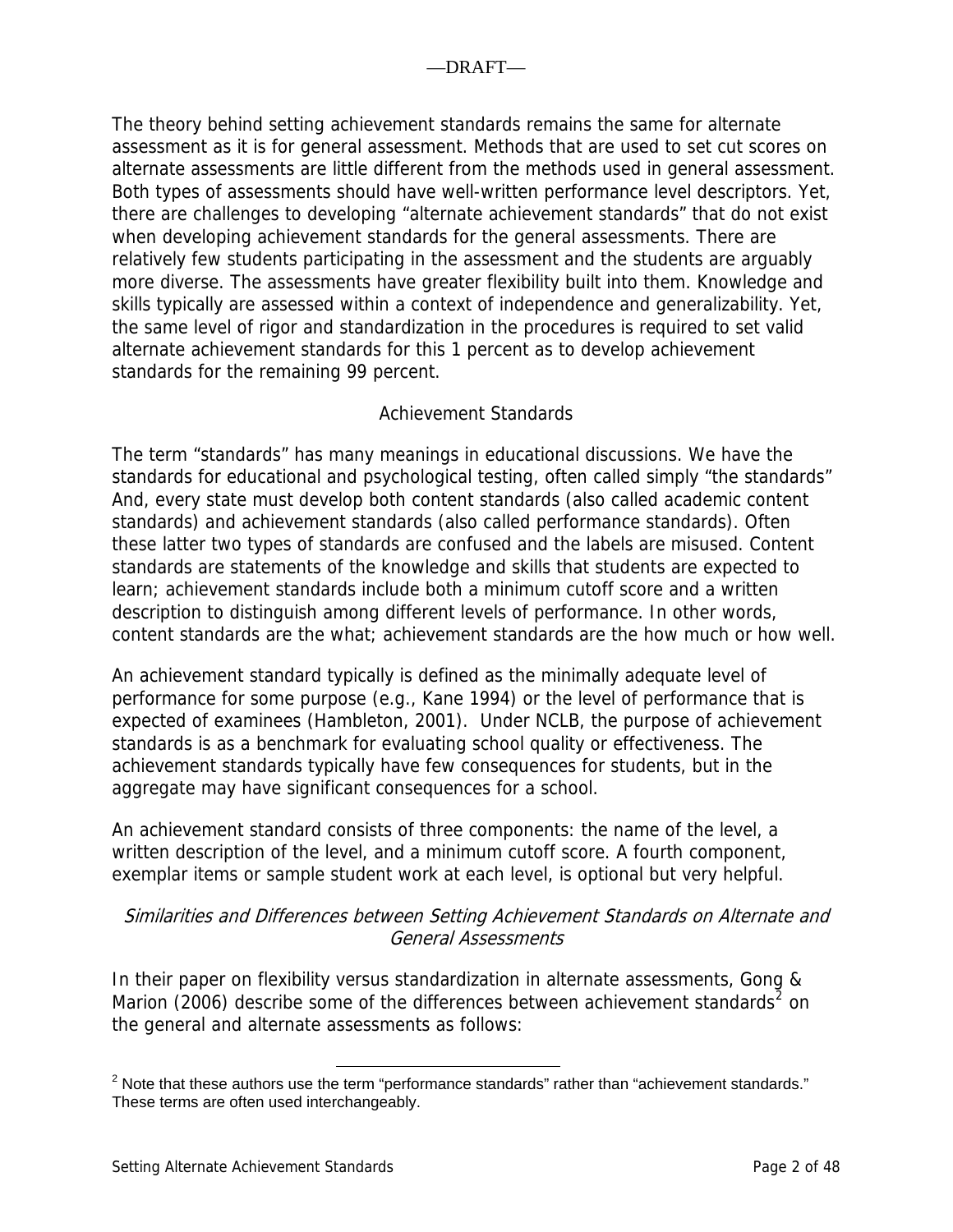General assessments: All students at a particular grade level are expected to be held to the same performance/achievement standards. This almost always involves some type of standard setting process enabling raw scores (or the scale score equivalent) to be converted into performance categories. Within any given year, the only variability in how the performance standards are applied to students in the general assessment is simply a function of measurement error. Across years, additional variability in how the performance standards are applied may be introduced as a result of equating error.

Alternate assessments for students with significant cognitive disabilities: States are permitted to introduce systematic variability into the performance standards for alternate assessments because they are permitted under NCLB to establish multiple performance standards for alternate assessments. Most states employ a single set of alternate assessment performance standards at each grade level and evaluate all alternate assessment scores against these standards. This might be a case where more variability may make more educational sense, but most states have chosen to employ a common single set of standards.

Even though there is greater flexibility in setting achievement standards on the alternate assessment than on the general assessment, the basic principles for developing achievement standards remain the same for any assessment. Consider, for example, the professional standards for educational and psychological testing laid out by the American Educational Resaerch Association, the American Psychological Association, and the National Council on Measurement in Education (1999):

When cut scores defining pass-fail or proficiency categories are based on direct judgments about the adequacy of item or test performances or performance levels, the judgmental process should be designed so that judges can bring their knowledge and experience to bear in a reasonable way. (Standard 4.21)

When feasible, cut scores defining categories with distinct substantive interpretations should be established on the basis of sound empirical data concerning the relation of test performance to relevant criteria. (Standard 4.20)

Document the PLDs, selection and qualification of panelists, training provided, ratings, and variance measures (Standard 1.7, paraphrased)

When proposed score interpretations involve one or more cut scores, the rationale and procedures used for establishing cut scores should be clearly documented. (Standard 4.19)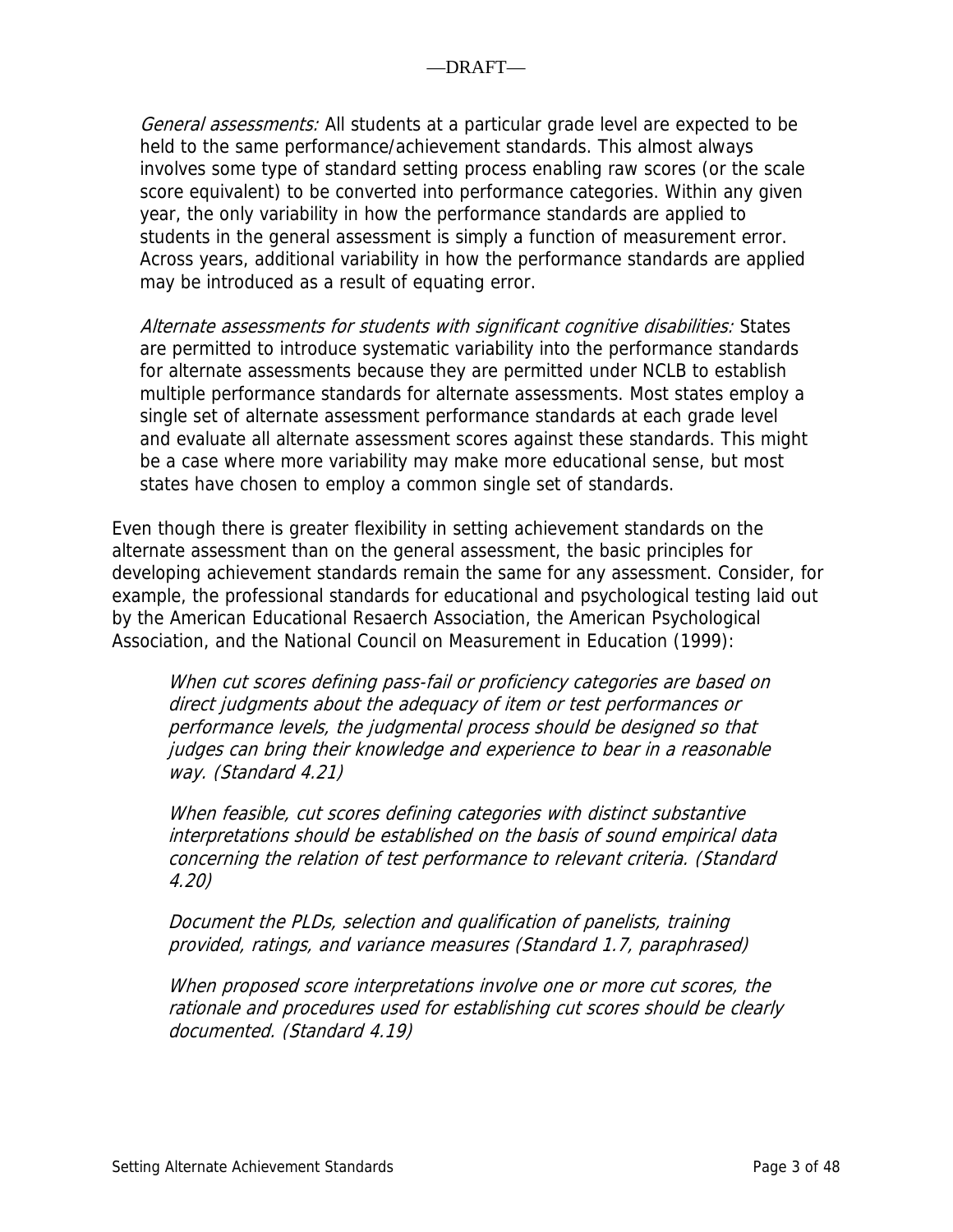Moreover, many of the steps remain the same across both assessment types. The following list shows a set of standard tasks for developing achievement standards common to all assessments

- 1. Write distinct, detailed performance level descriptors (PLDs) that link directly to the content standards
- 2. Use a documented and validated standard setting methodology
- 3. Convene a panel of educators and stakeholders who are familiar with the population of students tested, know the content, and represent the diversity of the state
- 4. Train them in the content standards, PLDs, and methodology
- 5. Collect individual judgments and use group discussion across rounds
- 6. Provide normative feedback to the committee to show the relationship between the cut scores and results
- 7. Aggregate judgments to determine final panel-recommended cut scores
- 8. Convene appropriate policymaker(s), apprise them of the recommendations, and have them legally adopt the cut scores
- 9. Document the PLDs, rationale and procedures for the methodology, selection of panelists, training provided, ratings, and variance measures

However, there are some aspects of developing alternate achievement standards that are specific to the alternate assessment. In part, this is due to the population. The federal government has limited the number of scores from the alternate assessment that can count towards a state's AYP Proficient targets to one percent of the population. Because the population is so small, scores may have a wider variance than those from the general assessment and there will be fewer examples of student work at each possible score point.

In some alternate assessment designs, states have allowed flexibility in choosing which standards or indicators the students will be assessed on. For example, in some portfolio approaches the state may list two indicators on which students are required to produce evidence and then ask the student to produce evidence for two more indicators from a list of eight possible indicators. Under this scenario, not only will there be fewer samples of student work at each possible score point, but those samples may represent different content.

Another difference is in the regulations that allow performance level descriptors to be written to a grade span rather than a grade level if the adjoining grades are sufficiently similar. That is, states can set one cut score for grades 3–4, another for grades 5–6 and another for grades 7–8. So, while there will be six Proficient cut scores for the general assessment (one each in grades 3–8) there would be only three cut scores for the alternate assessment. However, states are still required to show progression from one grade to the next within a grade band.

Finally, in all assessments, performance level descriptors are written to represent the entire range of performance within a level. For alternate assessments, the regulations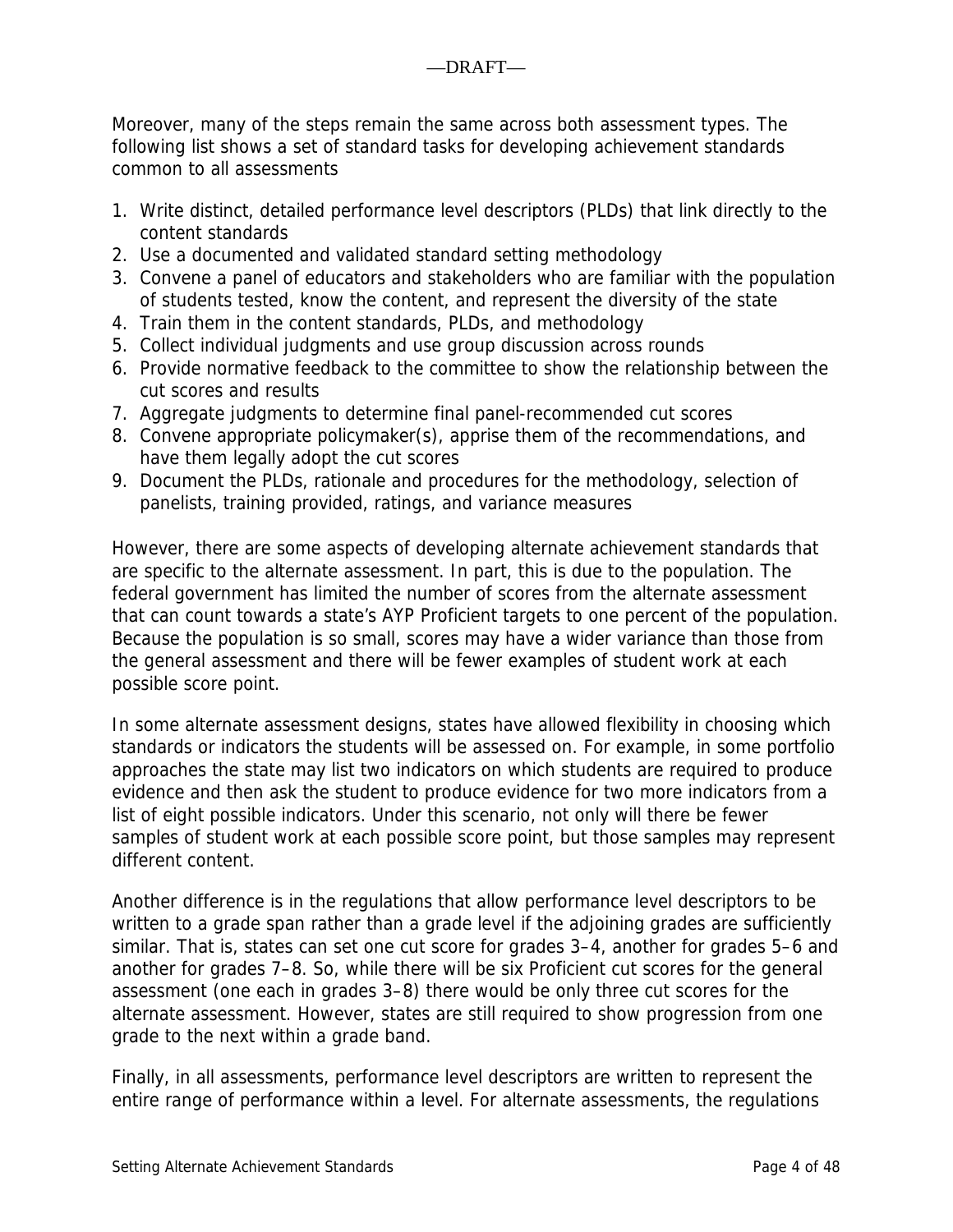specify that these descriptors must represent the highest standard possible for this population. More so than with any other population, the emphasis with the alternate assessment for students with significant cognitive disabilities is to set the bar high, encourage teachers to teach grade-level material, and require strong academic performance to reach proficiency.

## Current State Practice

The design of the assessment has major implications for developing alternate achievement standards. Different types of assessment will lend themselves to more content-specific descriptors of performance or more general applications, depending on the link between the assessment and the content standards. For example, some portfolio assessments require students to produce sample work for only two of five content standards. This design presents challenges to those writing the performance level descriptors. Likewise, the method appropriate for setting cut scores on the alternate assessment is very dependent on the assessment design. Determining whether a holistic approach, a profile approach, or an item-based approach is more appropriate will depend heavily on the format of the assessment. Consider, for example, how a portfolio assessment would require a different approach to setting cut scores than a skills checklist.

Table 1 provides a brief summary of some of the more common types of assessments used in the states. It is important to note, however, that the lines between some of these assessment types have become blurred. For instance, what one state calls a portfolio assessment may actually look more like a structured task assessment. It is important to examine the elements of the assessment thoroughly and not rely simply on its name when determining appropriate methods for setting cut scores on these alternate assessments.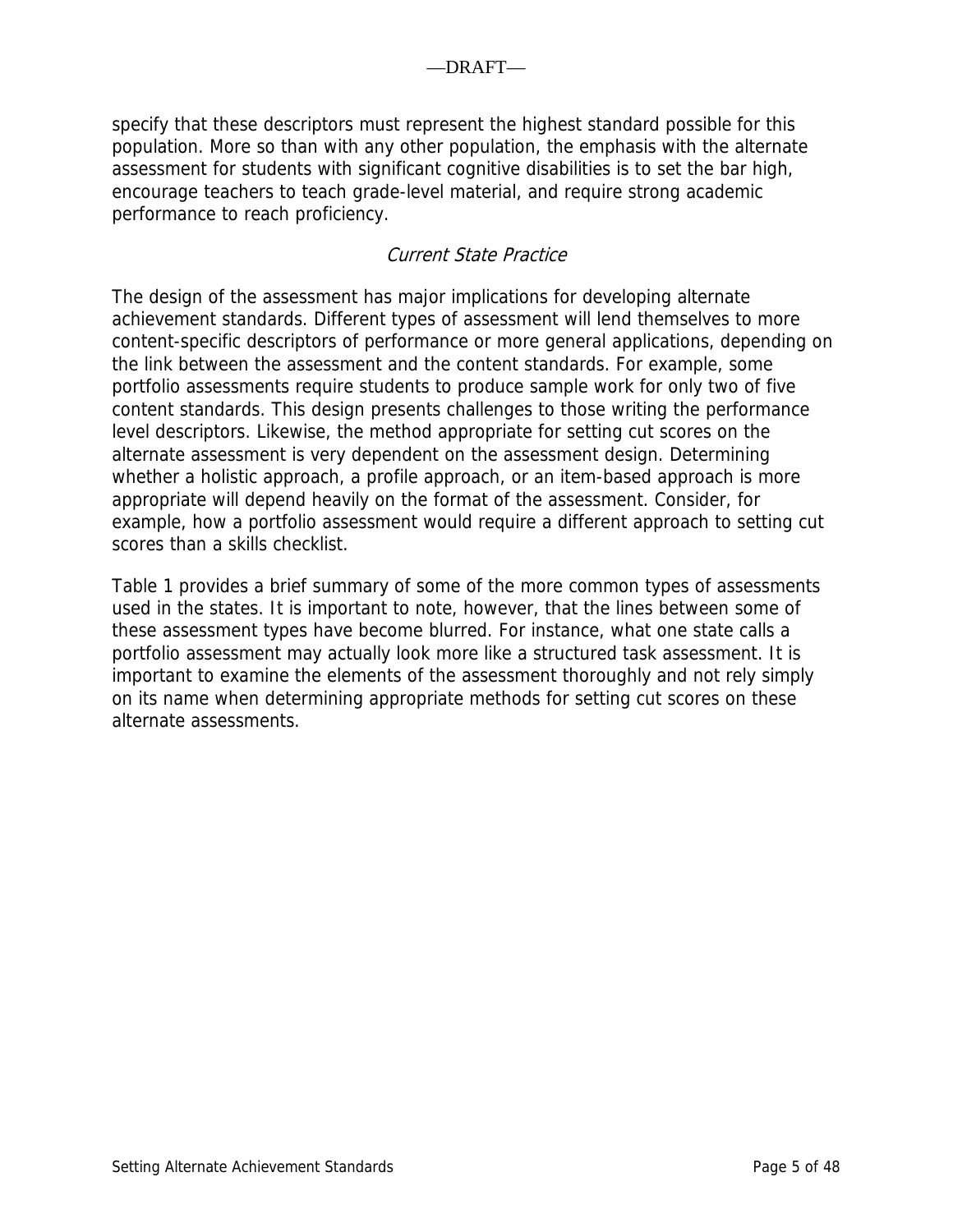### <span id="page-5-0"></span>**Table 1. Definitions of Typical Alternate Assessment Approaches**

**Portfolio:** A collection of student work gathered to demonstrate student performance on specific skills and knowledge, generally linked to state content standards. Portfolio contents are individualized, and may include wide ranging samples of student learning, including but not limited to actual student work, observations recorded by multiple persons on multiple occasions, test results, record reviews, or even video or audio records of student performance. The portfolio contents are scored according to predefined scoring criteria, usually through application of a scoring rubric to the varying samples of student work.

**IEP Linked Body of Evidence:** Similar to a portfolio approach, this is a collection of student work demonstrating student achievement on standards-based IEP goals and objectives measured against predetermined scoring criteria. This approach is similar to portfolio assessment, but may contain more focused or fewer pieces of evidence given there is generally additional IEP documentation to support scoring processes. This evidence may meet dual purposes of documentation of IEP progress and the purpose of assessment.

**Performance Assessment:** Direct measures of student skills or knowledge, usually in a one-on-one assessment. These can be highly structured, requiring a teacher or test administrator to give students specific items or tasks similar to pencil/paper traditional tests, or it can be a more flexible item or task that can be adjusted based on student needs. For example, the teacher and the student may work through an assessment that uses manipulatives, and the teacher observes whether the student is able to perform the assigned tasks. Generally the performance assessments used with students with significant cognitive disabilities are scored on the level of independence the student requires to respond and on the student's ability to generalize the skills, and not simply on accuracy of response. Thus, a scoring rubric is generally used to score responses similar to portfolio or body of evidence scoring.

**Checklist:** Lists of skills, reviewed by persons familiar with a student who observe or recall whether students are able to perform the skills and to what level. Scores reported are usually the number of skills that the student is able to successfully perform, and settings and purposes where the skill was observed.

**Traditional (pencil/paper or computer) test:** Traditionally constructed items requiring student responses, typically with a correct and incorrect forced-choice answer format. These can be completed independently by groups of students with teacher supervision, or they can be administered in one-on-one assessments with teacher recording of answers.

As published in Quenemoen, Thompson, & Thurlow (2003)

The National Center on Educational Outcomes (NCEO) has been conducting biannual surveys of state alternate assessment and accommodation practices since 1999. Table 2 shows the number of states using each type of alternate assessment between 1999 and  $2005.<sup>3</sup>$  $2005.<sup>3</sup>$  $2005.<sup>3</sup>$ 

Approximately half the states used a portfolio or body of evidence approach each year. However, the degree of standardization or flexibility in these approaches varies greatly among states. Some states allow teachers and IEP teams free rein over choosing which standards to assess. Others are very prescriptive in describing what evidence must be produced. Still others provide a range of indicators or tasks from which the teacher can use, and others combine a required standard or indicator with a choice standard or indicator (Gong & Marion, 2006).

<sup>&</sup>lt;sup>3</sup> In 2007, the portion of the survey that examined state practices in alternate assessment was transferred to the National Alternate Assessment Center (NAAC). Those results are forthcoming.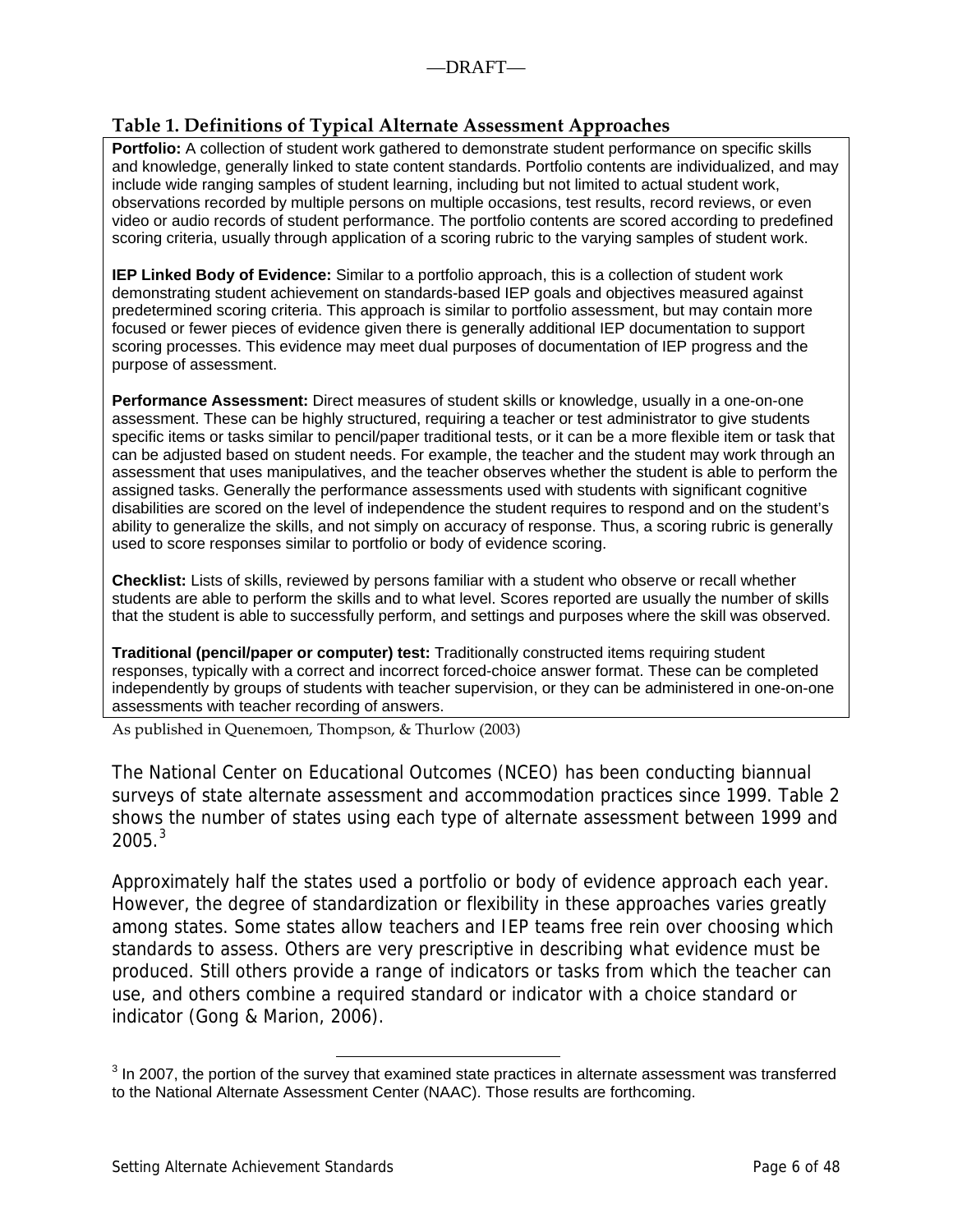|       | <b>Portfolio or Body</b> | <b>Rating Scale or</b> |                     |            | In<br>Development/ |
|-------|--------------------------|------------------------|---------------------|------------|--------------------|
| Year  | of Evidence              | <b>Checklist</b>       | <b>IEP Analysis</b> | Other      | <b>Revision</b>    |
|       | <b>Regular States</b>    |                        |                     |            |                    |
| 1999  | 28 (56%)                 | 4(8%)                  | 5 (10%)             | (12%)<br>6 | (14%)              |
| 2001  | 24 (48%)                 | 9(18%)                 | 3(6%)               | 12 (24%)   | 2(4%)              |
| 2003  | 23 (46%)                 | 15 (30%)               | 4(8%)               | 5(10%)     | 3(6%)              |
| 2005* | 25 (50%)**               | $(14\%)$ ***           | 2(4%)               | (14%)      | 8(16%)             |
|       | <b>Unique States</b>     |                        |                     |            |                    |
| 2003  | 4(44%)                   | (0%)                   | $(11\%)$            | $(11\%)$   | 3(33%)             |
| 2005  | $(11\%)$                 | (11%)                  | $(11\%)$            | (0%)       | (11%)              |

**Table 2. Alternate Assessment Approaches 2000‐2005**

\*One state has not developed any statewide alternate assessment approaches.

\*\*Of these 25 states, 13 use a standardized set of performance/events/tasks/skills.

\*\*\*Of these 7 states, 3 require the submission of student work.

Unique states include the District of Columbia, Guam, Puerto Rico, American Samoa, Mariana Islands, and the Virgin Islands.

Eight states reported in 2005 that they were redesigning their alternate assessments (Thompson, et al., 2005). In fact, a large number of states have had to either revisit or redesign their alternate assessments in light of the NCLB requirements. According to the U.S. Department of Education, "An alternate assessment must be aligned with the State's content standards, must yield results separately in both reading/language arts and mathematics, and must be designed and implemented in a manner that supports use of the results as an indicator of AYP (adequate yearly progress)" (USED, 2004, p. 15).

Both the alignment requirement and the need to report results separately in reading and math has resulted in new alternate assessment designs in many states. Many states needed to constrain their portfolio assessments to better link them on grade-level academic content by providing teachers with more specific criteria to follow. Some checklist approaches were not approved by USED peer reviewers and were abandoned by states for more technically rigorous task-based approaches. Overall, it appears that task-based performance assessments are gaining popularity. Portfolio assessments remain quite popular even with the new constraints. Simple IEP analyses are no longer permitted as a form of alternate assessment. There has also been a big movement towards hybrid approaches. Checklists now have supporting bodies of evidence. Portfolios have some common tasks. Performance assessments have more structured tasks, some even use multiple-choice items scored using a rubric based on the amount of support a student needs to answer the question correctly. These changes in assessment type have direct implications for the type of standard-setting method that will be appropriate for setting cut scores.

Once the assessments have been developed or redesigned, the achievement levels must be set. Here, too, the federal government has provided guidelines. The federal regulation on alternate achievement standards §200.1 states: "For students… with the most significant cognitive disabilities, who take an alternate assessment, a State may,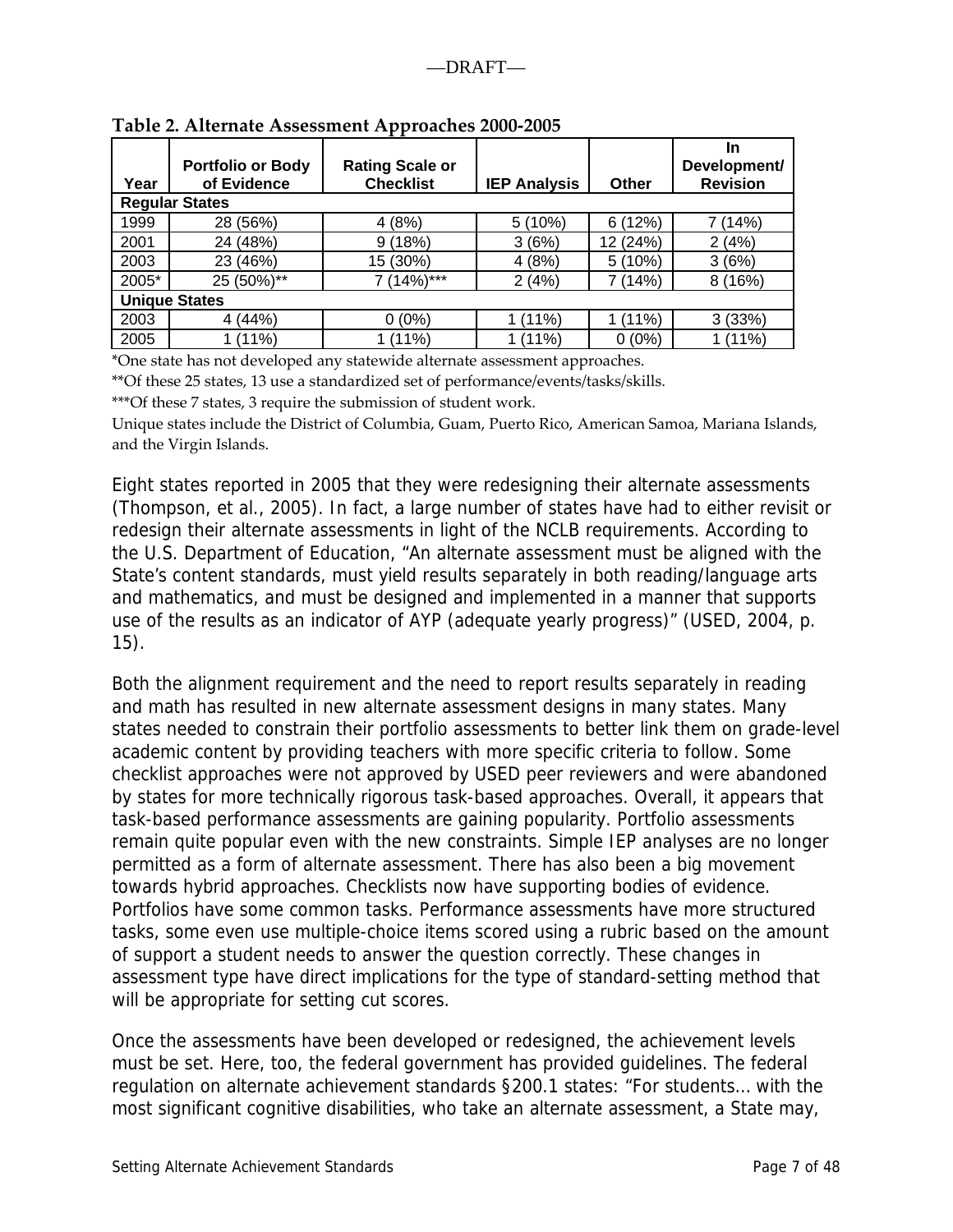through a documented and validated standards-setting process, define alternate achievement standards…"

As taken from the regulations, Peer Review Guidance Critical Element 2.1 states that "[States may] define alternate academic achievement standards, provided those standards (1) are aligned with the State's academic content standards; (2) promote access to the general curriculum; and (3) reflect professional judgment of the highest achievement standards possible."

Three primary considerations arising from these statements about defining alternate achievement standards are (1) developing appropriate performance level descriptors (PLDs), (2) conducting a formal standard-setting process, and (3) validating the achievement standards after cut scores have been adopted and implemented. States must now focus on grade-level content standards that have been made accessible to students with the most significant cognitive disabilities. The PLDs must focus on these content standards and not just refer to dimensions such as consistency, independence, or generalizability. That is, consistency is not a content standard but the degree of consistency expected may be described as it varies across content standards and across performance levels. Then, a formal "documented and validated" process must be used for setting the cut scores.

## Overview of this Report

The purpose of this paper is to provide updated information on good practices for setting alternate achievement standards. These best practices will be compared to actual state practices.

The paper is organized in five major sections, four of which are devoted to a central theme in setting alternate achievement standards. The final section discusses some current issues such as setting modified achievement standards for the two percent population and setting standards for a growth model. The next sections will describe:

- 1. Guidance on how to develop strong performance level descriptors
- 2. A summary of commonly used standard-setting methods
- 3. A discussion of procedures that can be used to validate the alternate achievement standards
- 4. Best practices for documenting the development of alternate achievement standards
- 5. Other issues on setting achievement standards for special populations

### PERFORMANCE LEVEL DESCRIPTORS

While these academic achievement standard descriptions, which will be referred to as performance level descriptors (PLDs) for the remainder of the paper, are most commonly associated with setting cut scores, they are also a useful development and reporting tool. The descriptors say in words what the cut scores mean and can help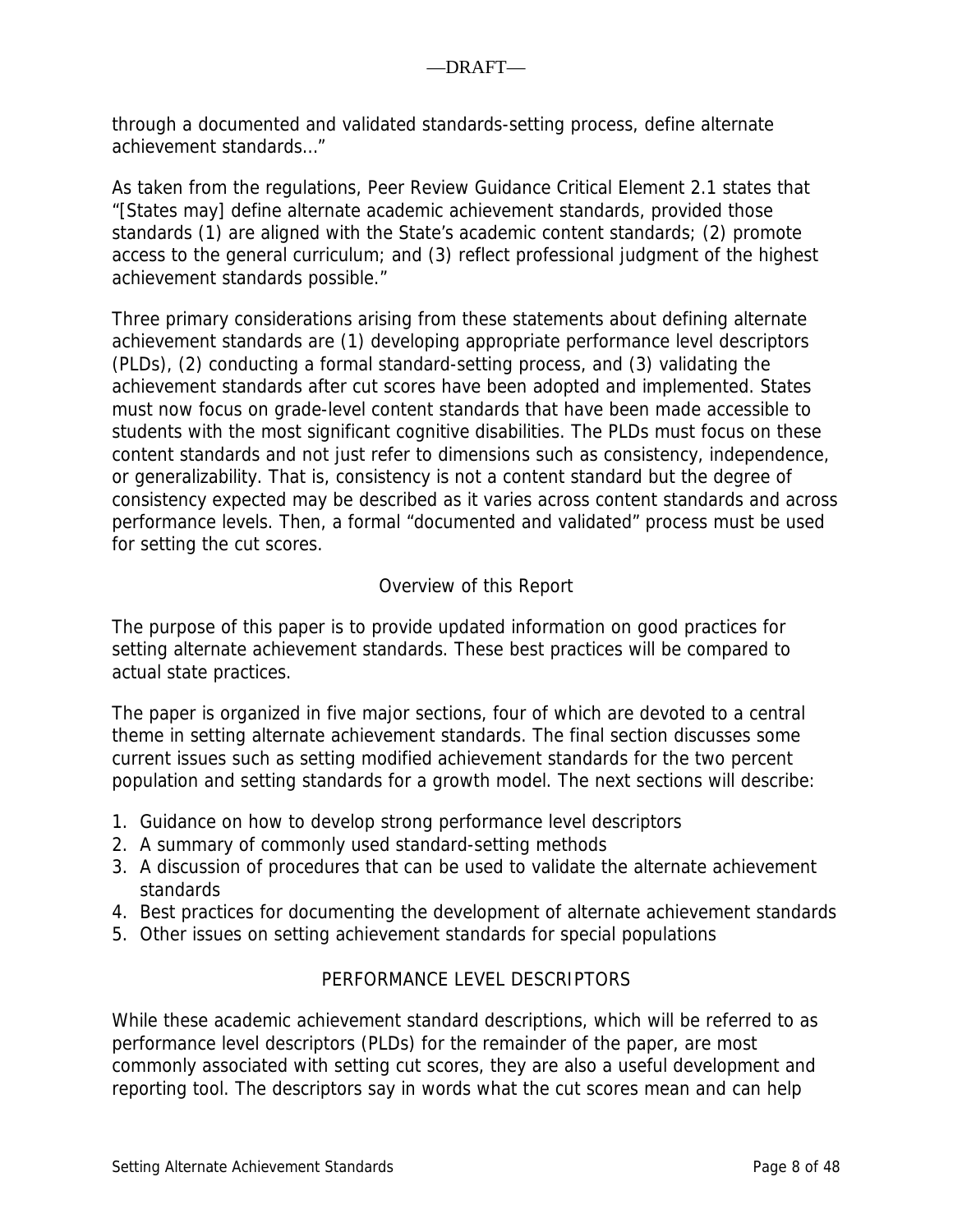teachers and parents interpret what their students know and can do and, potentially, what they do not know and cannot do.

Under the peer review guidance, critical element 2.5 highlights the need to ensure "alignment between its academic content standards and the alternate academic achievement standards" (USED, 2004). This alignment is first demonstrated in the development of the PLDs.

Well-written PLDs capture essential skills, align with state content standards, and represent the highest standard possible for this population. In addition, PLDs should clearly differentiate among levels, progress logically across levels (e.g., is Proficient appropriately higher than Basic), progress logically across grade levels (e.g., is grade 5 proficient sufficiently more advanced than grade 3 proficient), and represent knowledge and skills that can be evaluated by the assessment (e.g., don't discuss independence in the PLD if your assessment doesn't measure independence).

There are optional aspects of writing PLDs that states can use if it fits within their conceptual model for their alternate assessment program. For example, PLDs can be written for a grade span rather than a grade level. That is, if the content is sufficiently similar from one grade to the next, states may write one descriptor to cover the performance of up to three grade levels (e.g., grades 3–5). However, they must take care to demonstrate that students may still progress across grade levels within a grade span. For instance, consider a scenario where a student is assessed using the same skills checklist with the same requirement for Proficient across all three grade levels. If that student is able to perform well on 80% of the tasks at grade 3, well above the level of Proficient for that grade span, how will the state ensure that the student will be exposed to appropriately rigorous content in grades 4 and 5?

Another option is to adopt more than one set of PLDs. One common example that several states are using or considering is to develop one set of PLDs for their symbolic or emerging symbolic students and another set for their pre-symbolic students. Sometimes these distinctions are made in the design of the test. For example, a presymbolic student may be given a different set of performance tasks to do than a student at the symbolic level. Or perhaps a pre-symbolic student would only have to produce three pieces of evidence in his portfolio while a student at the symbolic level would produce five.

Regardless of the number of PLDs required by an alternate assessment program, developing the PLDs requires three steps:

- 1. Determine the number and names of the levels
- 2. Develop policy definitions for each level
- 3. Add content-specific information to develop full PLDs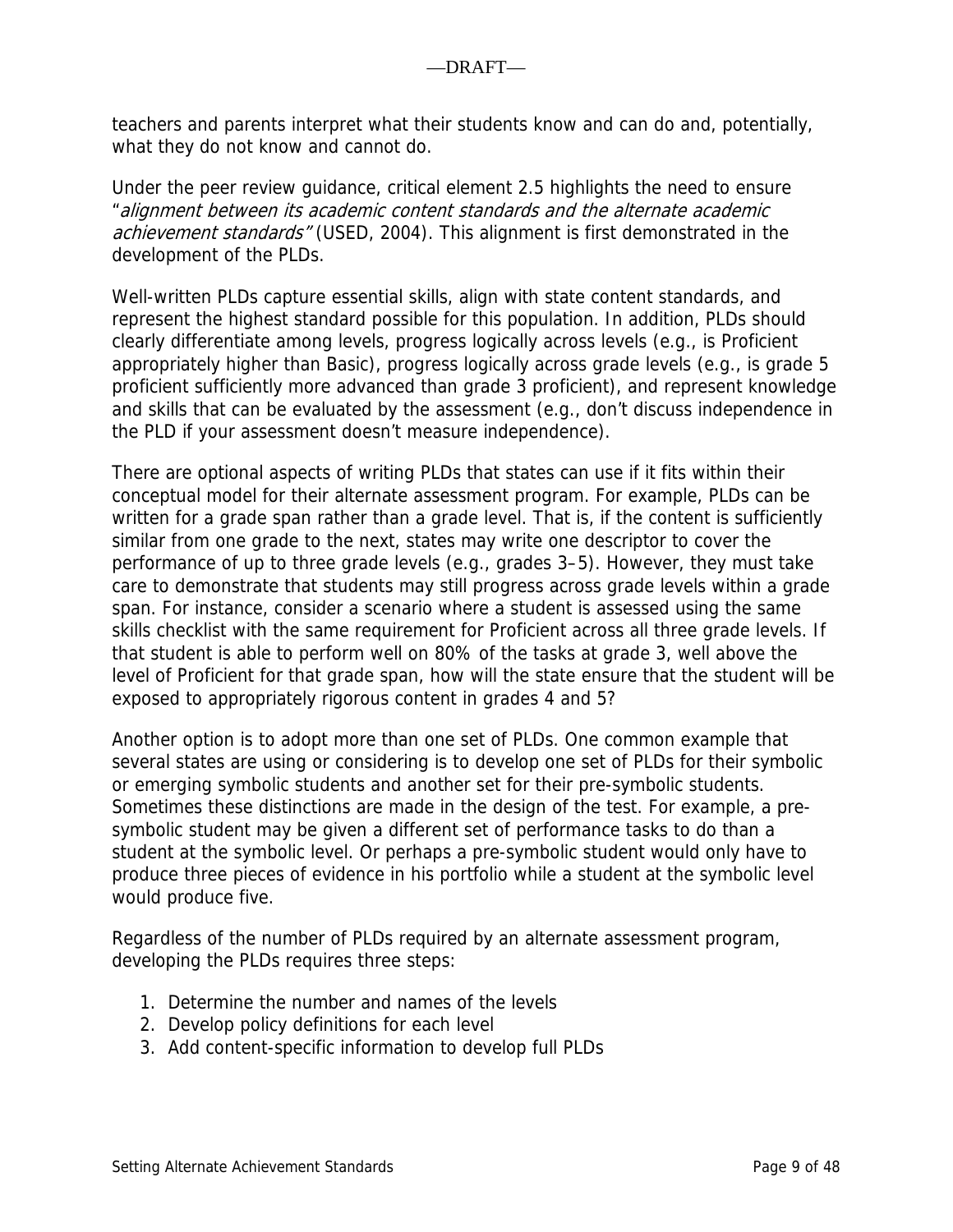These steps will be discussed in some detail in the next three sections. For additional information, see Perie (2007).

## Determining the Number and Names of the Achievement Levels

The first decision policymakers must make is whether to use the same number and names for the alternate achievement standards as they use for the general assessment in their state. For example, if the general assessment uses the common nomenclature— Below Basic, Basic, Proficient, and Advanced—should the alternate assessment adopt the same names.

NCLB requires state to develop at least three levels, one for Proficient, one above and one below. Some states have four performance levels, allowing them to differentiate between students who are close to proficient and those who are well below proficient in addition to those who are proficient and above. Typically, no more than four levels are needed. Beyond this number, it becomes difficult to describe meaningful differences across levels. In addition, any particular test has a fixed amount of measurement power that depends primarily on the number and quality of the questions in the test. If there is only one cut score (giving two performance levels), a good test developer can focus most of the test's measurement power around that cut score. If there are two cut scores (giving three performance levels) the test developer has to split the available measurement power across the two cut scores, and so forth.

The next step is to name the levels. The terms themselves carry meaning, even without further description. The words chosen often express the values of the policymakers and thus should be selected carefully. As one example, Georgia has three levels on its general assessment, called Does not meet the standard, Meets the standard, and Exceeds the standard. Policymakers in that state chose to keep the same number of levels for their alternate assessment but to give them different names: *Emerging* progress, Established Progress, and Extended Progress. In contrast, Kentucky has the same number and names for their achievement levels in both the general and alternate assessment: Novice, Apprentice, Proficient, and Distinguished. Table 3 provides examples of naming conventions for the alternate assessments used in a handful of states.

| <b>State</b> | Alternate Assessment Achievement Level Names                                                  |
|--------------|-----------------------------------------------------------------------------------------------|
| AZ           | Emergent, Supported, Functional, Independent                                                  |
| GA           | Emerging Progress, Established Progress, and Extending Progress                               |
| IA           | Basic, Proficient, Advanced                                                                   |
| IL.          | Attempting, Emerging, Progressing, Attaining                                                  |
| KY           | Novice, Apprentice, Proficient, Distinguished                                                 |
| <b>NH</b>    | Substantially below Proficient, Partially Proficient, Proficient, Proficient with Distinction |

**Table 3: Naming Conventions of Alternate Achievement Levels for Select States**

Other states avoid labeling the levels and simply refer to them as Level 1, Level 2, Level 3, and Level 4 (e.g., South Carolina and Washington). Massachusetts has a unique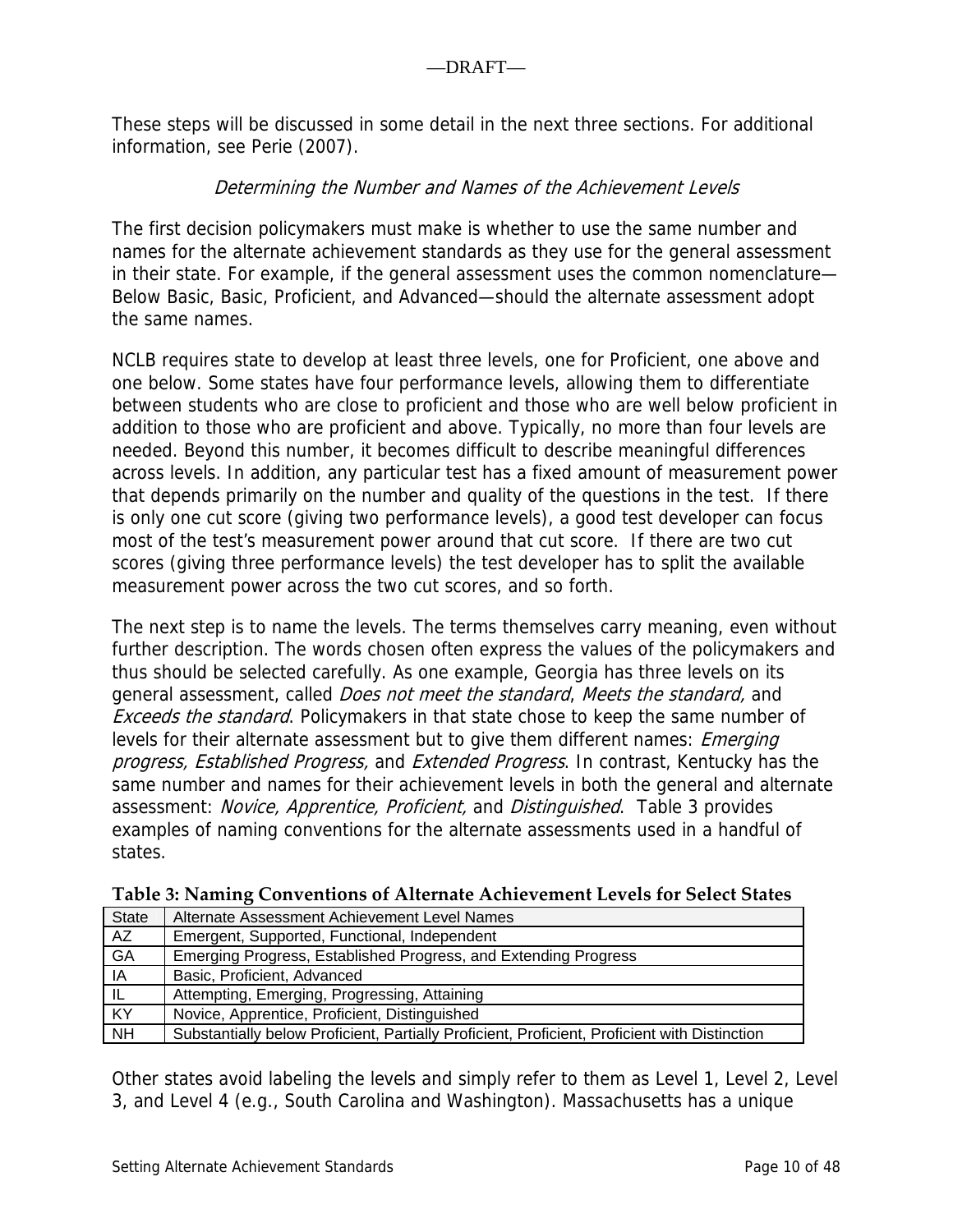<span id="page-10-0"></span>approach. The task force recommended that performance levels be identical to performance levels on the general assessment (the Massachusetts Comprehensive Assessment System or MCAS), but that the lowest performance level, called "Warning/Failing at Grade 10" for tested students, would be sub-divided into three distinct levels in order to provide more meaningful descriptions of performance at these lower levels (Wiener, 2002). Figure 1 illustrates the performance levels and definitions used by Massachusetts to report assessment results on the standard and the alternate assessments, and the relationship between the two reporting scales.

### **Figure 1. MCAS Performance Levels**



Once the number and names of the levels have been determined, descriptions of these levels can be written.

# Developing Policy Definitions

Once the number and names of the levels have been selected, they need to be defined. A strong approach involves developing a generic policy definition for each performance level prior to drafting any performance level descriptors. Policy definitions determine how rigorous and challenging the standards will be for the assessments. They are not linked to content but are more general statements that assert a policy position on the desired level of performance or rigor intended at each level. A policy definition needs to be written for each performance level.<sup>[4](#page-10-0)</sup> For instance, if a state is interested in setting

<sup>4</sup> Not all programs define the lowest level, as it includes those scores that fall below the first cut score and can range from zero points to one point less than the cut score.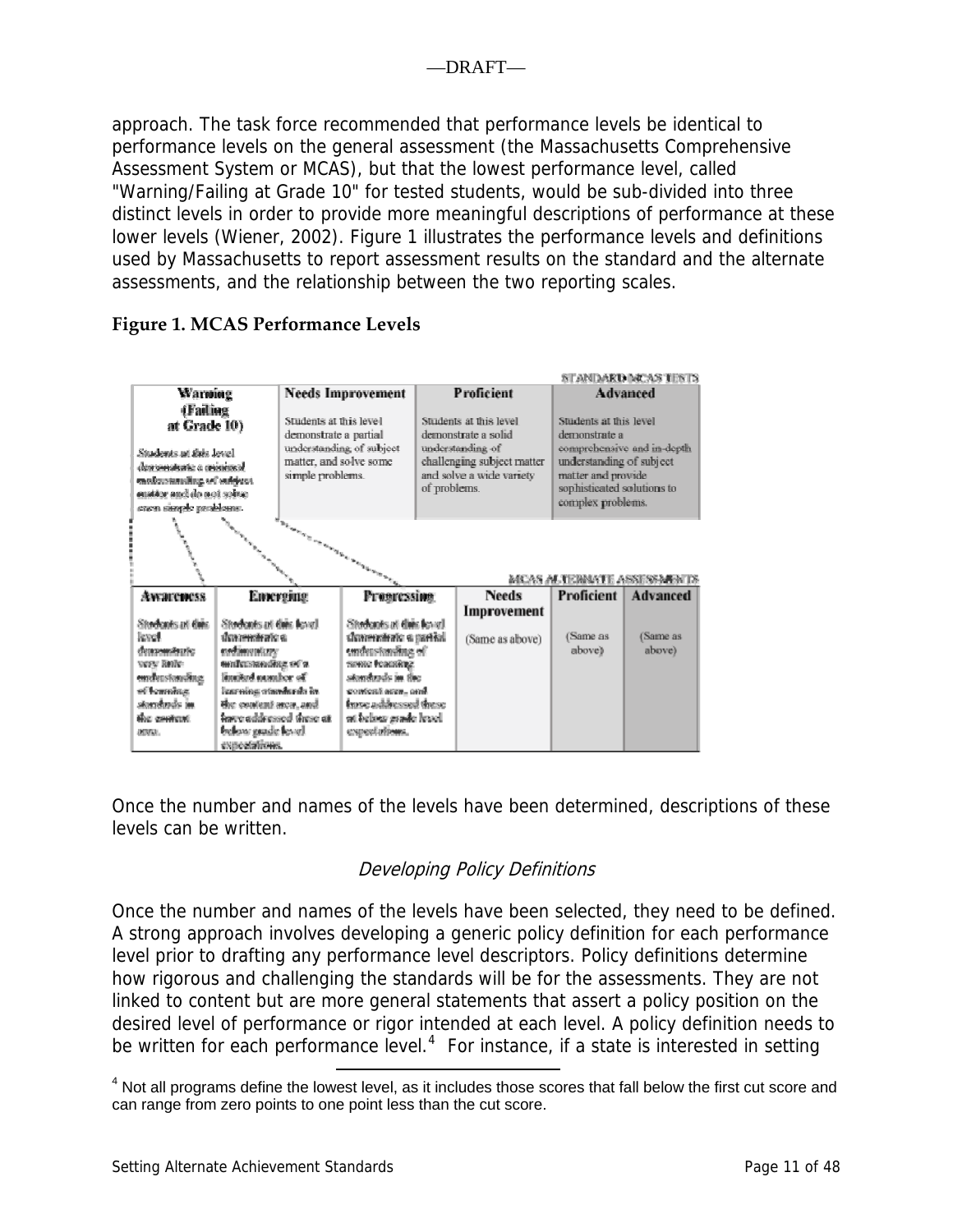just one cut score, at the proficient level, then a policy definition should be written for the proficient category. It is not necessary to write another definition for below proficient.

One key to writing strong policy definitions is to use a similar set of words that are memorable and that distinguish clearly between the performance levels. State policymakers should begin drafting the policy definitions by making a statement that is directly linked to their instructional program and goals. Their definitions should clearly state the degree of knowledge and skills expected of students at each performance level. The policy definition should apply to all subjects and grade levels and should answer the question "How good is good enough?" That is, in general terms, what is meant by proficient? This definition should be concise, 1–2 sentences, but because it is the backbone of all further writing, policymakers should carefully consider the wording. If policymakers do not write the policy definitions, they should at least approve them as these definitions reflect the level of rigor intended for each performance level.

Some examples of policy definitions are as follows:

### Arizona:

## $E = E$ mergent

Student is beginning to use skill in one context with extensive support. Student cannot perform the skill without assistance. Student initiates any portion of the skill sequence but needs physical/verbal assistance to complete task.

### $S =$  Supported

Student occasionally uses the skill in one or more contexts with physical/verbal cues. Student occasionally performs the skill accurately. Student demonstrates the skill from 1–90% of the time with physical/verbal cues.

### $F = Functional$

Student frequently uses the skill in one or more contexts with limited cues. Student frequently performs the skill accurately. Student demonstrates the skill from 91–100% of the time with physical/verbal cues or from 1–90% of the time with natural cues.

### I = Independent

Student performs the skill accurately in several contexts with natural cues. Student demonstrates the skill from 91–100% of the time with natural cues.

### New Hampshire

New Hampshire (a portfolio state) uses a slightly modified approach to what was discussed previously. They develop descriptions for each subject first without distinguishing performance by grade level. So the policy definitions and full performance level descriptors are combined. The grade level distinctions are made in the discussion of borderline performance for each grade span. The following are their descriptions for mathematics.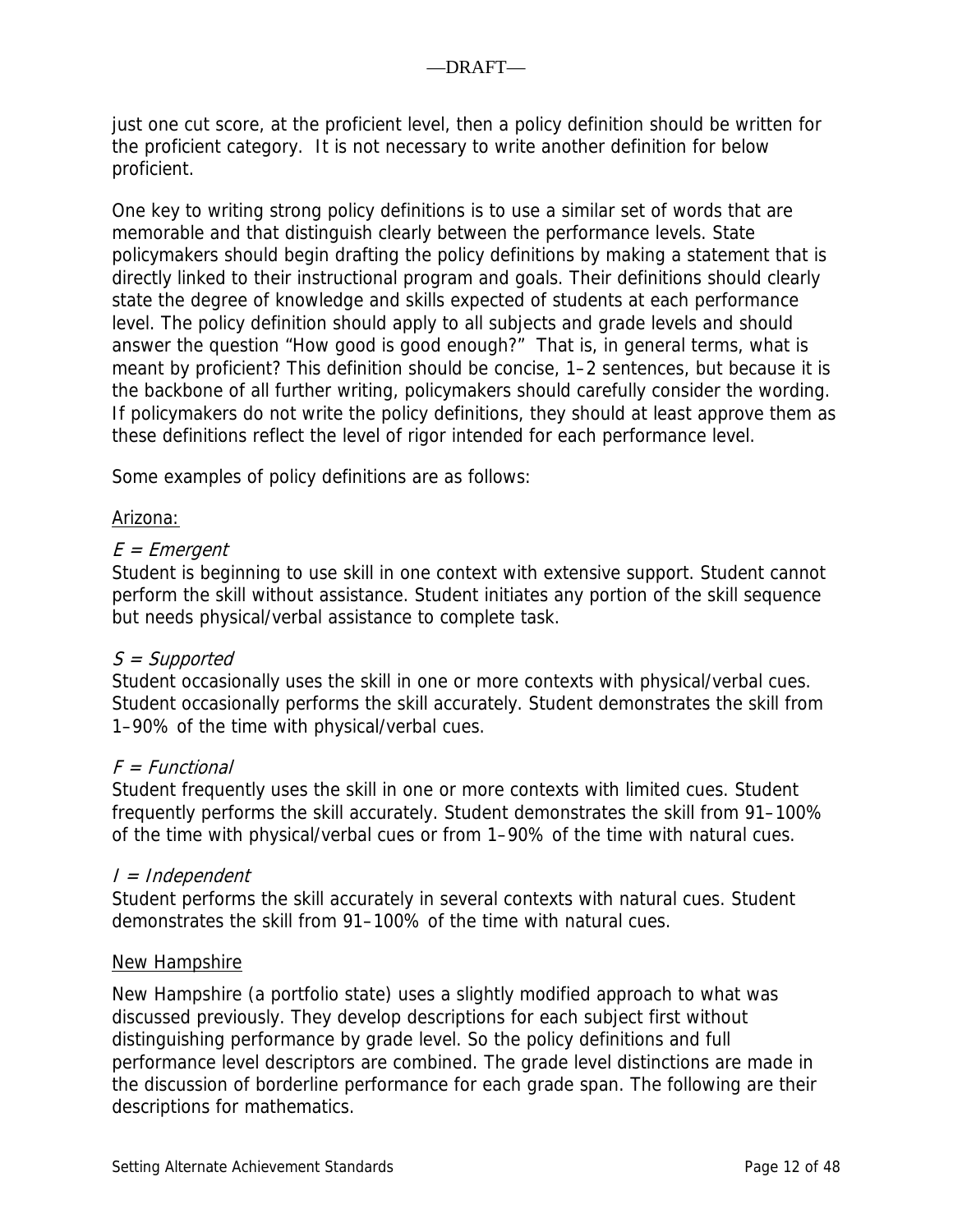## Level 1: Substantially below Proficient

Student demonstrates *little or no progress* in any targeted mathematics skills using the modified mathematics materials and/or activities presented. Student is *not accessing* modified mathematics materials that are linked to general education curriculum activities.

Opportunities to practice mathematics skills in various settings are *limited*. Opportunities for self determination and typical peer interaction are rare or not present.

Redesigned instructional supports, team supports, and/or task structure *are necessary* for this student to access modified grade-linked mathematics materials and/or activities in a manner that promotes skill progress, generalization of performance, and self determination.

### Level 2: Partially Proficient

Student is demonstrating *some progress* in targeted mathematics skill(s) using the modified mathematics materials and/or activities presented. Student has *some access* to modified mathematics materials that are linked to general education mathematics curriculum activities.

Opportunities to practice mathematics skills in various settings are *somewhat limited*. Opportunities for self determination are *inconsistent*. Typical peer interactions are inconsistent or not evident.

Redesigned instructional supports, team supports, and/or task structure *may be* necessary for this student to access modified grade-linked mathematics materials and/or activities in a manner that promotes skill progress, generalization of performance, and self determination.

### Level 3: Proficient

Student is successfully demonstrating *moderate progress* that is consistent with the intended goal(s) in targeted mathematics skill(s). Student *has access to and is using* a variety of modified mathematics materials that are linked to general education mathematics curriculum activities.

Opportunities to practice mathematics skills are offered *in varied settings*, or consistently within a general education or other natural setting. Opportunities for self determination and interaction with typical peers are *consistent*.

Instructional supports, team supports, and/or task structure are *adequate* for this student to access modified grade-linked mathematics materials and/or activities in a manner that promotes skill progress, generalization of performance, and self determination. Remaining areas of weakness can be addressed by the existing team.

### Level 4: Proficient with Distinction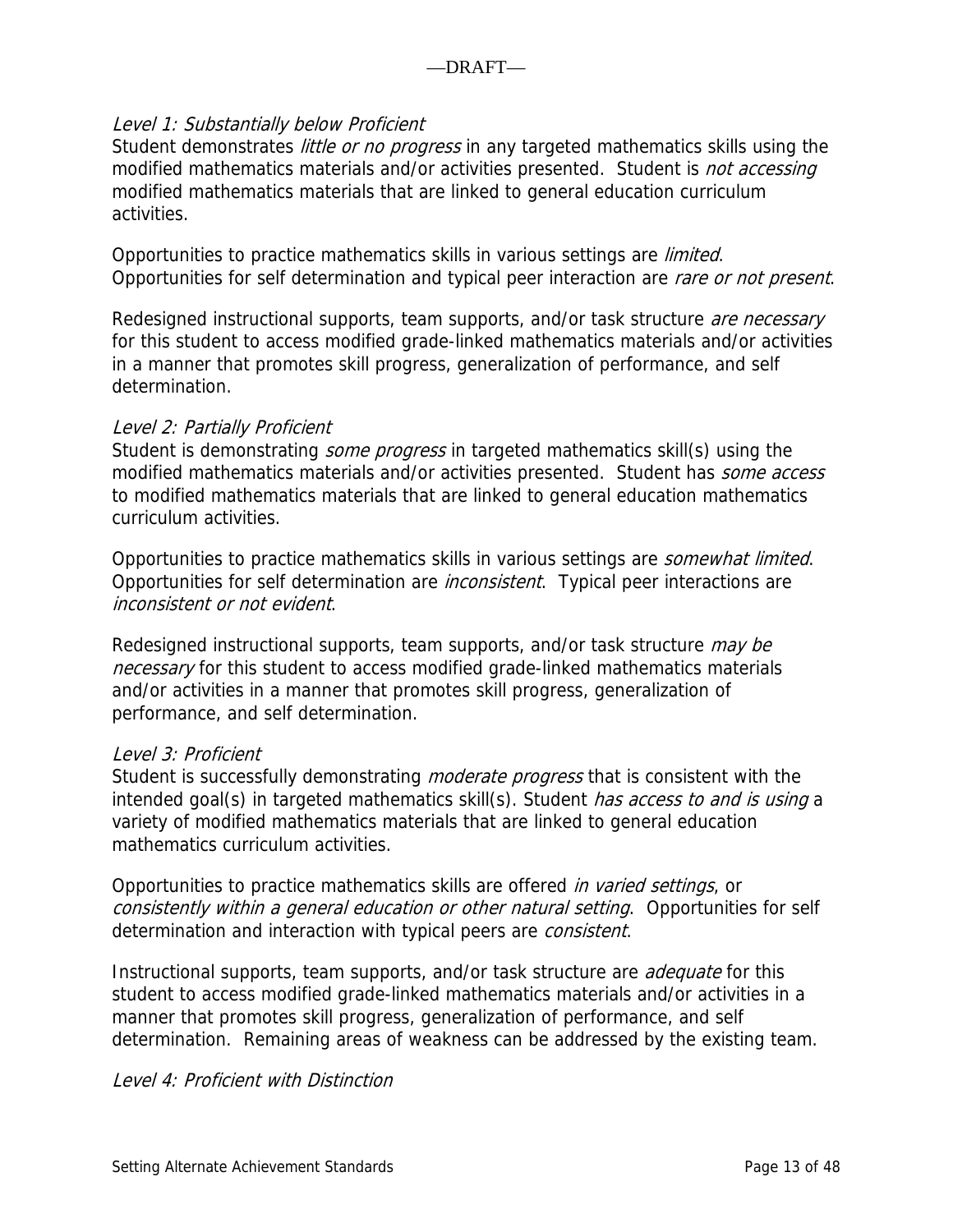Student is successfully demonstrating *extensive progress* in targeted mathematics skills. Student *has access to and is using* a variety of modified mathematics materials that are linked to general education mathematics curriculum activities.

Opportunities to practice mathematics skills are offered in *varied settings* and include naturally embedded supports, or this student is *included fulltime in the general* education classroom for mathematics. Opportunities for interaction with typical peers and different adults are *extensive*. Opportunities for self determination are *consistent* and include all required components.

Instructional supports, team supports, and task structure *are effective* and allow this student to successfully access modified grade-linked mathematics materials and/or activities in a manner that promotes skill progress, generalization of performance, and self determination.

## Writing Full Performance Level Descriptors

After the policy definitions have been completed and agreed upon, content descriptors are added to develop full performance level descriptors. Performance level descriptors (PLDs) state in words the knowledge and skills required to achieve each level of performance for a specific assessment and are linked directly to the content standards for that assessment. They should be developed prior to setting cut scores and used to inform the cut-score setting process. In addition, they can be used to provide parents, teachers, and other stakeholders with more information on what students at each level know and are able to do and what they need to know and be able to do to reach the next level.

The full PLDs should be written by committee. They should be informed by those with both content expertise and experience with students with significant cognitive disabilities. Typically, these descriptors begin with the policy definition—used to maintain a similar level of rigor across grades and subjects—and then add appropriate content descriptions linked to the grade-level content standards. Again, these descriptors should represent the highest standard possible for this population.

The steps for writing full PLDs are as follows:

1. Convene a panel of stakeholders for each subject and grade span. This panel should include both special educators and content experts. That is, to write PLDs for grades 3–5 mathematics, include both teachers who teach special education classes at the elementary level and teachers who teach elementary mathematics. District-level curriculum supervisors also may be included as content experts. If the panel is to develop descriptors for high-school students, consider inviting representatives from higher education or people from the community that might hire high school graduates. Ideally, each panel will consist of 4–6 participants.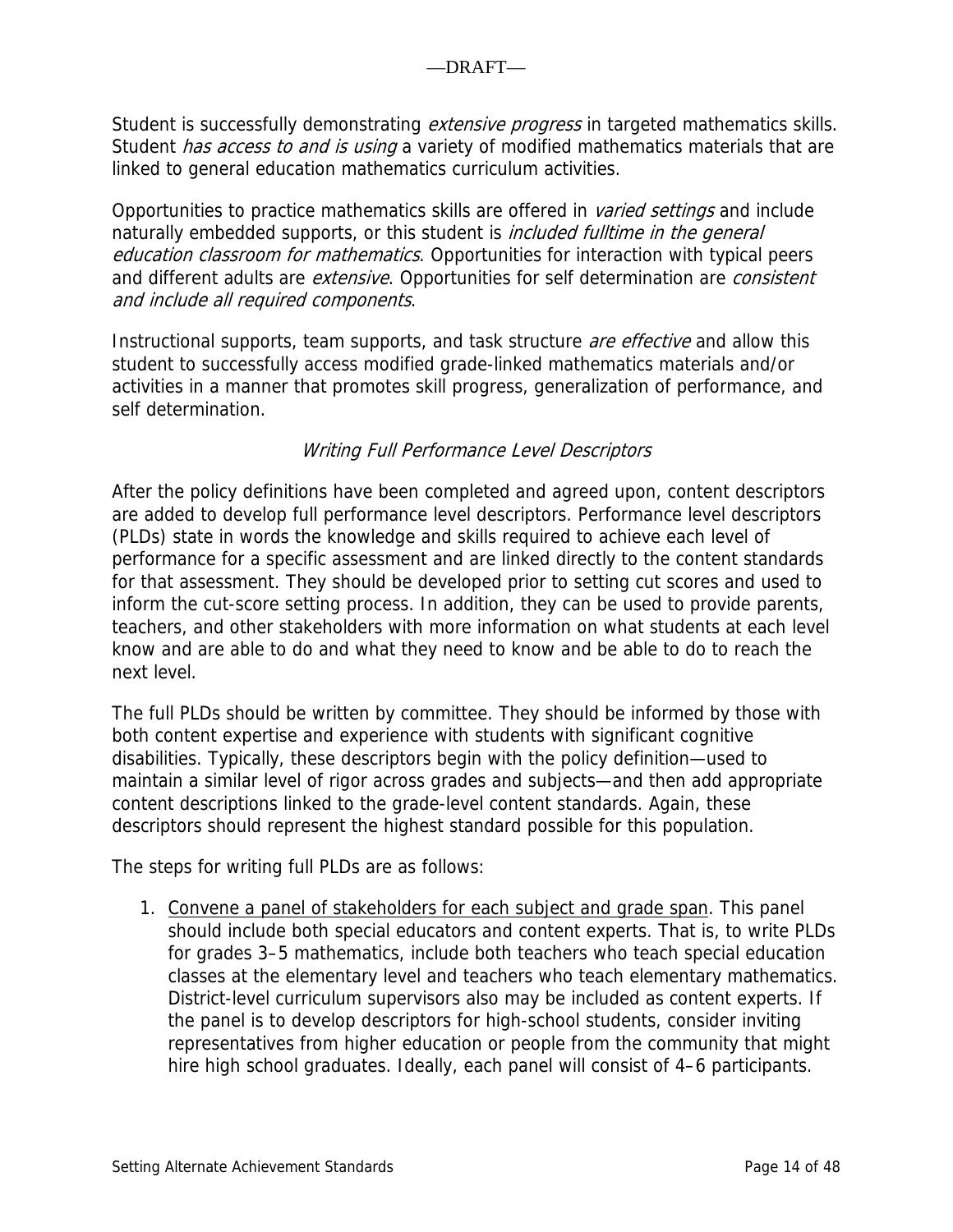Fewer panelists will not provide sufficiently diverse experiences and opinions; more panelists will require more time to reach consensus.

- 2. Provide information about the students and assessment. The content experts will need information on who the one percent population is and what their disabilities encompass. All participants will need to be briefed on the characteristics of these students, including how they communicate and the level of support needed. All participants will need to review the grade-level content standards and review the requirements of the test. A discussion about the types of accommodations allowed (if relevant) and different ways in which the students may access the curriculum is also helpful.
- 3. Share relevant literature about what students with disabilities can learn and do. Those on the panel who have not previously worked with students with significant cognitive disabilities will need an orientation on what these students are capable of accomplishing. They should understand what the research says about how these students develop competence in the domains of reading and mathematics (cf., Kleinert & Kearns, 2001).
- 4. Share sample student work. Regardless of the participant's background, they will benefit from seeing examples of student work. A sample portfolio will help them better understand the types of evidence students produce. A videotape of students taking a task-based performance test or performing skills on a checklist will give them a visual of how these students are demonstrating what they know and can do.
- 5. Discuss requirements for PLDs. The participants will need to be oriented to the task of writing performance level descriptors. They should be shown the policy definitions and led through a discussion of the difference in the degree of rigor across levels. Provide information on the desired format for the PLDs—one paragraph, a page of bullets, or a description separated by specific dimensions, for example.
- 6. Ask panel to draft PLDs as a group. Have the participants work together, going through each content standard assessed and each dimension used in a scoring rubric, and writing descriptions of the required level of performance for each level. Typically, the group starts by brainstorming simple ideas, written in bullet format. After the list of ideas has been created for each performance level, then the ideas can be connected and full descriptions can be written. The group should work toward consensus.
- 7. Compare PLDs across subjects and grades and revise as needed. It is important that the PLDs show coherence from one grade (or grade span) to the next. The PLD for Proficient at grade 5 should be appropriately more rigorous than the PLD for Proficient at grade 3. The look and feel of the descriptors (e.g., length)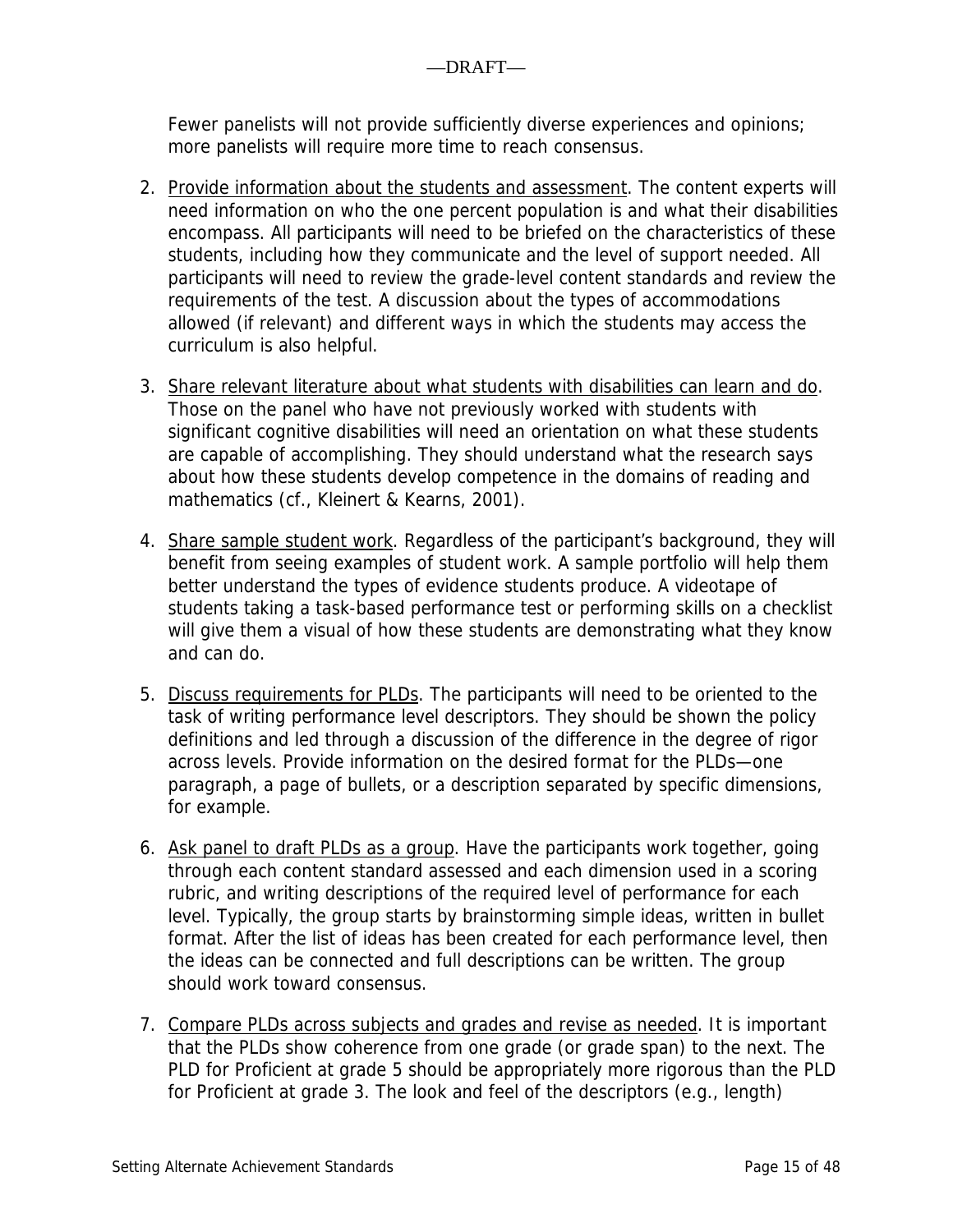should be similar across subjects. After all PLDs have been written, all participants should gather together and review all PLDs as a whole to ensure they communicate a consistent, coherent message about the expectations of the alternate assessment system.

8. Final revisions and adoption. These PLDs, like the PLDs for the general assessment, need to be adopted with the associated cut points by the state. (Depending on the State's governance structure, this could be approval by the state commissioner or the board of education.) These descriptors verbalize the state's policy regarding alternate achievement standards and should be reviewed carefully and modified as needed to communicate the intended message.

These adopted PLDs should be used in the standard-setting workshop. After the workshop, both the PLDs and cut scores will be available. At this point, the state policymakers may decide they want to enhance the alternate achievement standards by including examples. Once the cut scores have been determined, statisticians and content experts can identify student work that exemplifies performance at each level. This additional information can help policymakers communicate the expectations of students at each level of performance.

In reviewing the PLDs, be sure that they clearly distinguish content from one performance level to the next. There has been a temptation to vary the descriptors simply in terms of the level of complexity and/or support needed. While these are important components, consider the interaction between the content and the level of support needed. For instance, a proficient student at grade 3 reading may be able to identify the main character in a text with minimal support but may need more support to use supporting detail from the text to describe that character's motivation. The same consideration should be given to the interaction between complexity and performance. Transfer or generalizability will also interact with the specific content standards. For instance, identifying the main point in a five-sentence fictional story may be less difficult than identifying the main point in a poem or a newspaper article. An example of a full performance level descriptor is shown on the following page.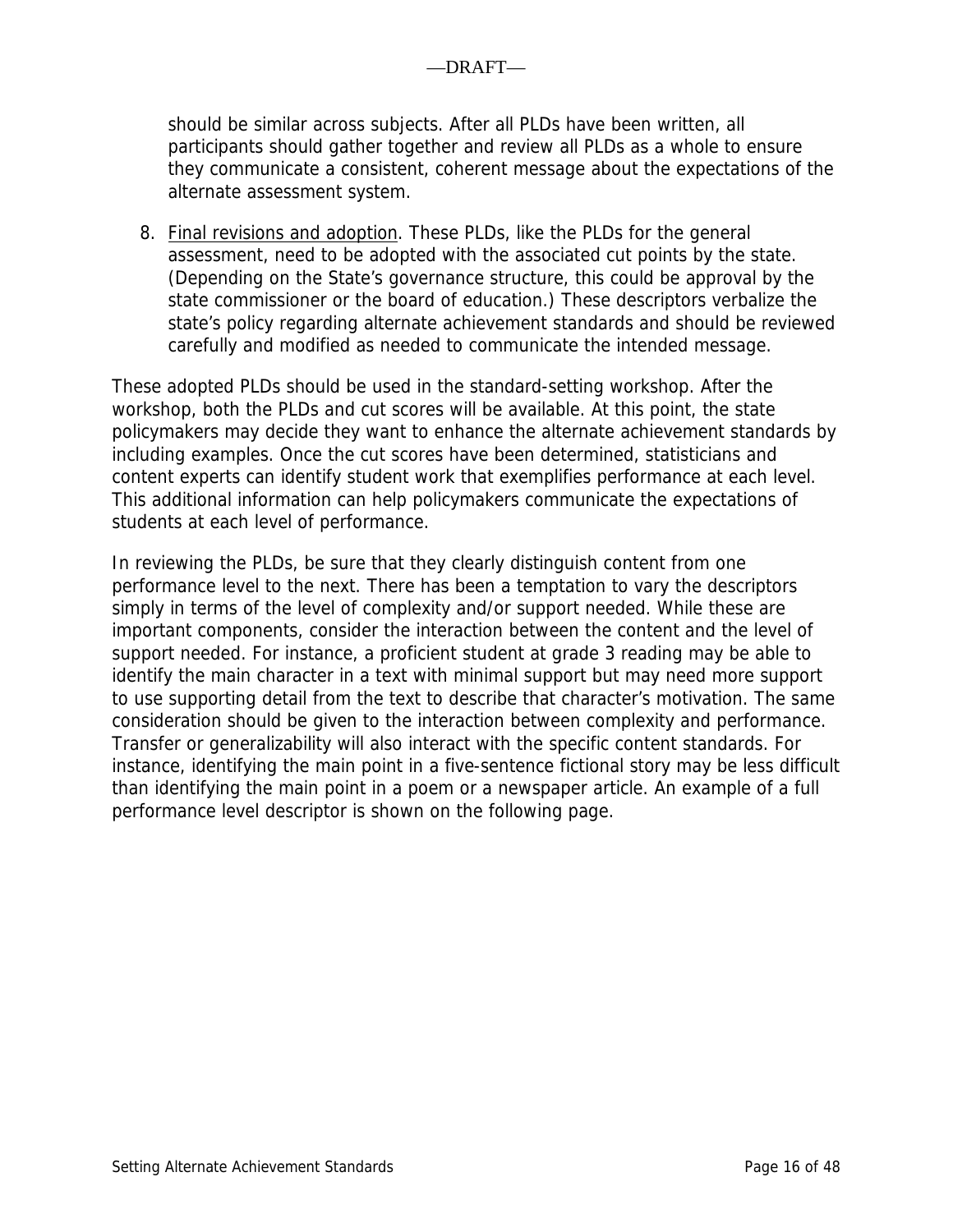#### —DRAFT—

### PERFORMANCE LEVEL DESCRIPTORS English Language Arts Grade 3

| <b>Below Basic ()</b>                                                                                                                                                                                                                                                                                                                                                                                                                                                                                                                                                                                                          | Basic ()                                                                                                                                                                                                                                                                                                                                                                                                                                                                                                                                                                                                                                                                                                                                                    | Proficient ()                                                                                                                                                                                                                                                                                                                                                                                                                                                                                                                                                                                                                                                                                                                                                                                                                                                                                                                                                                                               | Advanced ()                                                                                                                                                                                                                                                                                                                                                                                                                                                                                                                                                                                                                                                                                                                                                                                                                                                                                                                                                                                                                                                                                                                                                                                                                                      |  |  |
|--------------------------------------------------------------------------------------------------------------------------------------------------------------------------------------------------------------------------------------------------------------------------------------------------------------------------------------------------------------------------------------------------------------------------------------------------------------------------------------------------------------------------------------------------------------------------------------------------------------------------------|-------------------------------------------------------------------------------------------------------------------------------------------------------------------------------------------------------------------------------------------------------------------------------------------------------------------------------------------------------------------------------------------------------------------------------------------------------------------------------------------------------------------------------------------------------------------------------------------------------------------------------------------------------------------------------------------------------------------------------------------------------------|-------------------------------------------------------------------------------------------------------------------------------------------------------------------------------------------------------------------------------------------------------------------------------------------------------------------------------------------------------------------------------------------------------------------------------------------------------------------------------------------------------------------------------------------------------------------------------------------------------------------------------------------------------------------------------------------------------------------------------------------------------------------------------------------------------------------------------------------------------------------------------------------------------------------------------------------------------------------------------------------------------------|--------------------------------------------------------------------------------------------------------------------------------------------------------------------------------------------------------------------------------------------------------------------------------------------------------------------------------------------------------------------------------------------------------------------------------------------------------------------------------------------------------------------------------------------------------------------------------------------------------------------------------------------------------------------------------------------------------------------------------------------------------------------------------------------------------------------------------------------------------------------------------------------------------------------------------------------------------------------------------------------------------------------------------------------------------------------------------------------------------------------------------------------------------------------------------------------------------------------------------------------------|--|--|
| Provided supports such as assistive<br>technology, adaptations, and/or modifications,<br>and a skill that is reduced in complexity the<br>student demonstrates inaccurate or minimal<br>knowledge of English Language Arts content<br>as outlined in the following:                                                                                                                                                                                                                                                                                                                                                            | Provided supports such as assistive<br>technology, adaptations, and/or modifications,<br>and a skill that is reduced in complexity the<br>student demonstrates limited/basic yet<br>accurate knowledge of English language arts<br>content as outlined in the following:                                                                                                                                                                                                                                                                                                                                                                                                                                                                                    | Provided supports such as assistive<br>technology, adaptations, and/or modifications,<br>and a skill that is reduced in complexity the<br>student demonstrates understanding of<br>English language arts content as outlined in<br>the following:                                                                                                                                                                                                                                                                                                                                                                                                                                                                                                                                                                                                                                                                                                                                                           | Provided supports such as assistive<br>technology, adaptations, and/or modifications,<br>and a skill that is reduced in complexity the<br>student demonstrate understanding and<br>application of English language arts content as<br>outlined in the following:                                                                                                                                                                                                                                                                                                                                                                                                                                                                                                                                                                                                                                                                                                                                                                                                                                                                                                                                                                                 |  |  |
| Language Development<br>• Identify prefixes and suffixes<br>• Identify unfamiliar words or words with<br>multiple meanings<br><b>Informational Text</b><br>• Identify purpose of simple text<br>• Identify stated fact or opinion<br>• Identify stated cause or effect<br>• Locate information on a graphic<br>representation<br>• Locate specific information from text.<br><b>Literary Text</b><br>• Identify events/characters/author of a story<br>• Identify story elements and events<br>• Identify characters<br>• Identify types of literature<br>• Match moral to its fable<br>• Identify rhymes<br>• Identify a poem | Language Development<br>Identify words with prefixes and suffixes<br>$\bullet$<br>Identify words with multiple meanings<br>$\bullet$<br><b>Informational Text</b><br>Identify purpose of simple text<br>$\bullet$<br>Identify fact or opinion<br>$\bullet$<br>Identify stated cause or effect<br>$\bullet$<br>Locate information on a graphic<br>$\bullet$<br>representation<br>Locate specific information from text.<br>$\bullet$<br><b>Literary Text</b><br>Identify events/characters/author of a<br>story<br>Identify story elements and events<br>$\bullet$<br>Identify characters<br>$\bullet$<br>Identify types of literature<br>$\bullet$<br>Match moral to its fable<br>$\bullet$<br>Identify rhymes<br>$\bullet$<br>Identify a poem<br>$\bullet$ | Language Development<br>• Use affixes to change the meaning of a<br>root word<br>Use context cues to complete a cloze<br>$\bullet$<br>sentence<br><b>Informational Text</b><br>Identify purpose or main points<br>Distinguish between fact and opinion<br>$\bullet$<br>Identify stated cause and effect<br>$\bullet$<br>relationships<br>Answer questions about graphic<br>representations<br>Locate specific information from text (e.g.,<br>$\bullet$<br>letters, memos, directories, menus,<br>schedules, pamphlets, search engines,<br>signs, manuals, instructions, recipes,<br>labels, forms).<br><b>Literary Text</b><br>• Classify events/characters as having<br>happened in author's life or not<br>Identify story elements and events of the<br>$\bullet$<br>story<br>Identify character's traits, relationships and<br>feelings<br>Classify literature using structural elements<br>Identify morals of fables<br>Define patterns of sounds or rhythm<br>patterns in poetry<br>• Identify a poem | Language Development<br>• Analyze the meaning of unfamiliar words<br>using root words and affixes.<br>• Analyze context cues to determine the<br>correct meaning of a word with multiple<br>meanings.<br><b>Informational Text</b><br>• Identify purpose or main points and<br>summarize supporting details<br>• Distinguish fact from opinion<br>• Identify cause and effect<br>relationships(stated and implied)<br>• Interpret information in graphic<br>representations<br>• Locate specific information from text (e.g.,<br>letters, memos, directories, menus,<br>schedules, pamphlets, search engines,<br>signs, manuals, instructions, recipes,<br>labels, forms).<br><b>Literary Text</b><br>• Compare characters or events in a story to<br>author's life experiences<br>• Understand how story elements influence<br>the events of the story, using specific<br>examples from the text.<br>• Describe character's traits, relationships,<br>and feelings supported with text<br>• Compare/contrast forms of literature using<br>structural elements<br>• Compare morals of fables<br>• Recognize similarities of sounds in words<br>and rhythmic patterns in poetry<br>• Identify characteristics or structural<br>elements of poetry |  |  |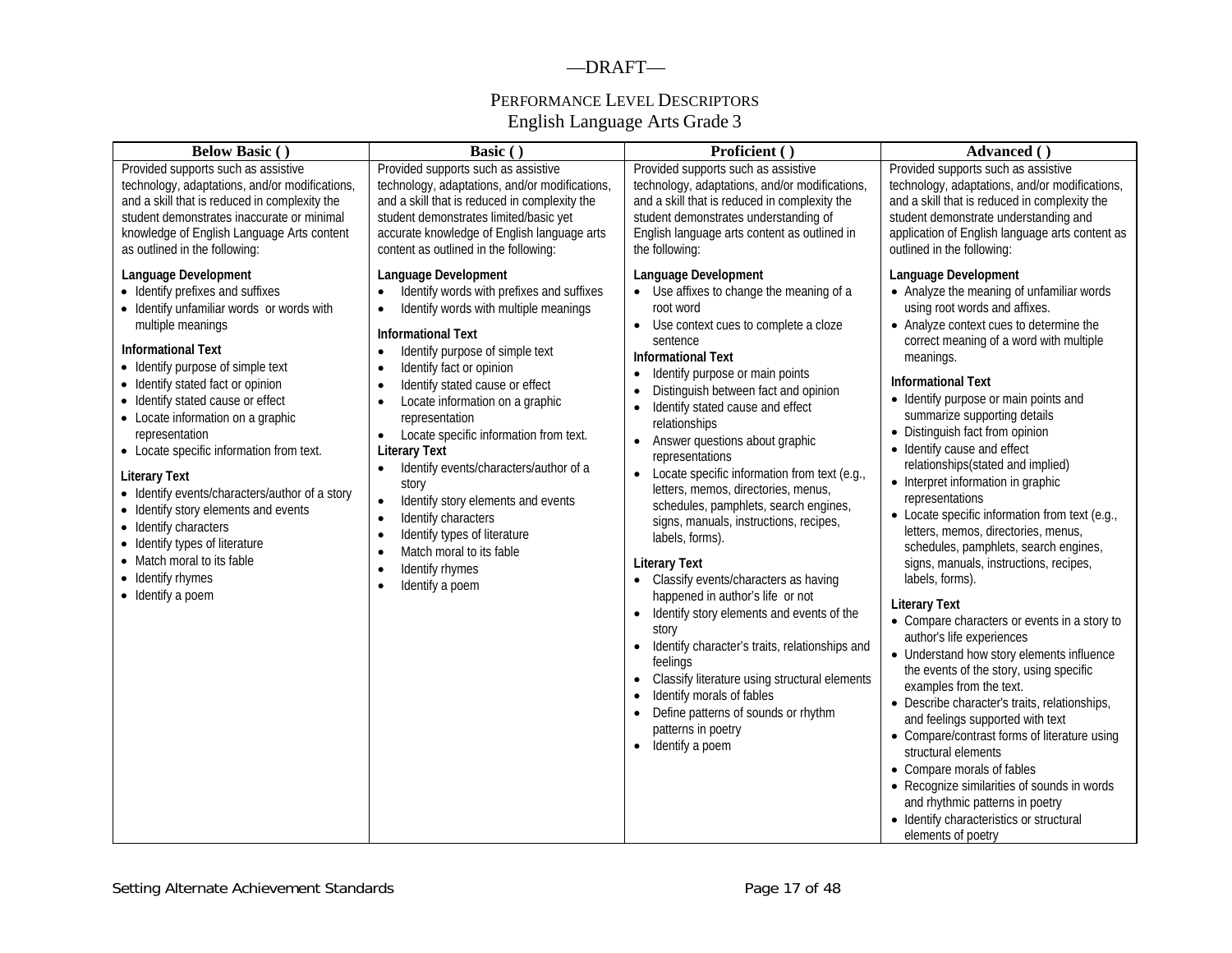## —DRAFT—

## METHODS FOR SETTING CUT SCORES

This section will provide a brief overview of the steps that should be included in any standard-setting study. Next, it contains a summary of the commonly-used methods and then discusses how to choose a method. Finally, it summarizes the latest survey results on the methods states are using to set alternate achievement standards.

### Steps for All Methods

Regardless of the method chosen, all standard-setting methods follow essentially the same steps. For a more detailed explanation of all of the tasks see Cizek & Bunch (2007) or Zieky, Perie, & Livingston (forthcoming).

A list of all steps would include:

- 1. Choose standard setting method
- 2. Convene panel of stakeholders
- 3. Review content standards and assessment
- 4. Discuss PLDs and borderline student
- 5. Train on and practice methodology
- 6. Run 2-3 rounds with individual judgment, feedback, and group discussion
- 7. Provide normative data based on operational test results
- 8. Summarize results of "provisional" cut scores
- 9. Smooth data across grades/subjects
- 10. Formally adopt cut scores

There is a subsequent section on choosing a standard setting method, so there is no need to spend time on that here. Convening a panel of stakeholders requires finding at least 10–15 panelists per subject area and grade span to agree to come to a 2–3 day standard setting workshop. It is important that the panel be comprised of both special educators and content experts. Collectively, the panel should represent expertise both in working with students with significant cognitive disabilities and in the subject area being assessed.

Within each standard-setting workshop, the facilitator should spend time reviewing the content standards and the assessment. Often providing samples of student work will help the panelists better understand the nature of the assessment. Significant time should be devoted to discussing the performance level descriptors and discussing what it means to be at the bottom of that performance level. Some refer to this discussion as the discussion of the "borderline candidate" or the "target student." We can also think of this examinee as the student who is just barely Proficient (or Basic or Distinguished, etc.). The questions these panelists should be discussing include "What will this barely Proficient student know? What skills will she have? How will she show her level of knowledge and skill?" This discussion is essential to the process of setting cut scores, as the panelists must agree what it means in words to score at the very bottom of a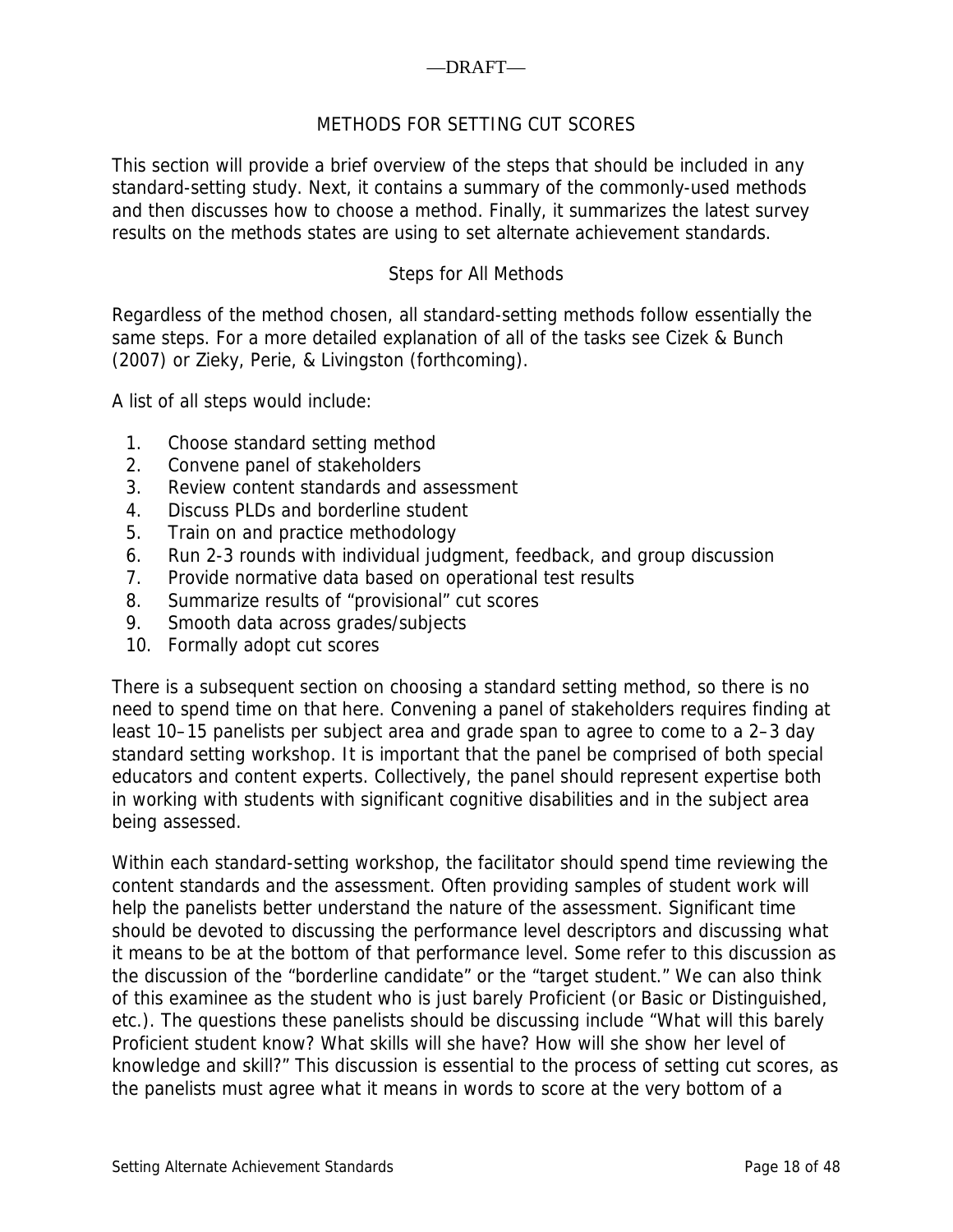performance level before they can determine the most appropriate minimum score (cut score) for that level.

Once the panelists are grounded in the content, assessment practices, and expectations for each performance level, they will need to be trained on the standard-setting methods they will be using. It is essential that adequate time is spent on both training the panelists to use the methodology and allowing them a chance to practice that methodology. If they will be rating portfolios, provide them extra portfolios to practice rating before they start round 1. If they will be providing judgments on items, have additional (e.g., field test) items available for them to practice making judgments on. At the end of the practice session, the facilitator should ask the panelists to complete an evaluation form to assess their understanding of the task and readiness to proceed. If the panelists are at all unclear on their task, additional training should be provided.

When the panelists are ready to proceed, round 1 of the standard setting process can begin. Typically, there are three rounds of standard setting. The first round consists of independent judgments or ratings. The second round provides feedback on the range of judgments or ratings and a chance for group discussion before a second set of judgments or ratings. The third round includes the same information as the second but also provides the judges with normative data. This normative data is typically in the form of consequence or impact data, meaning that given the average (or median) cut score from round 2, the distribution of actual student scores can be calculated. Then the panelists can be told the percentage of students who would fall into each category. If they feel the distribution looks improperly skewed (e.g., too many students scoring above Proficient, or too many scoring below basic), they can adjust their ratings so that the impact data better match their expectations.

At the end of the standard setting workshop, an additional evaluation form should be provided to gather information about the panelists' understanding of the task, comfort level with the results, and overall impression of the process. The results of the judgments or ratings should be summarized in a manner that shows the level of variance across panelists and across rounds. The provisional cut score can be the mean, trimmed mean, or median of the individual judgments.

It will be important to examine these provisional cut scores across subjects and grades along with the student impact data. Avoid strong discrepancies in percentages of students at proficient or above across grades. For example, if 60 percent of students are Proficient or above at grade 3, 65 at grade 4, 40 percent at grade 5, and 70 percent at grade 6, questions might be raised about the severity of the cut score at grade 5. Some smoothing might be required. In addition, it is important to consider the distribution of scores across the alternate achievement standards compared to the distribution of scores across the performance levels for the general assessment. That is, if 50% of all students scored Proficient or higher on the general assessment, and 85% of students with significant cognitive disabilities scored Proficient or higher,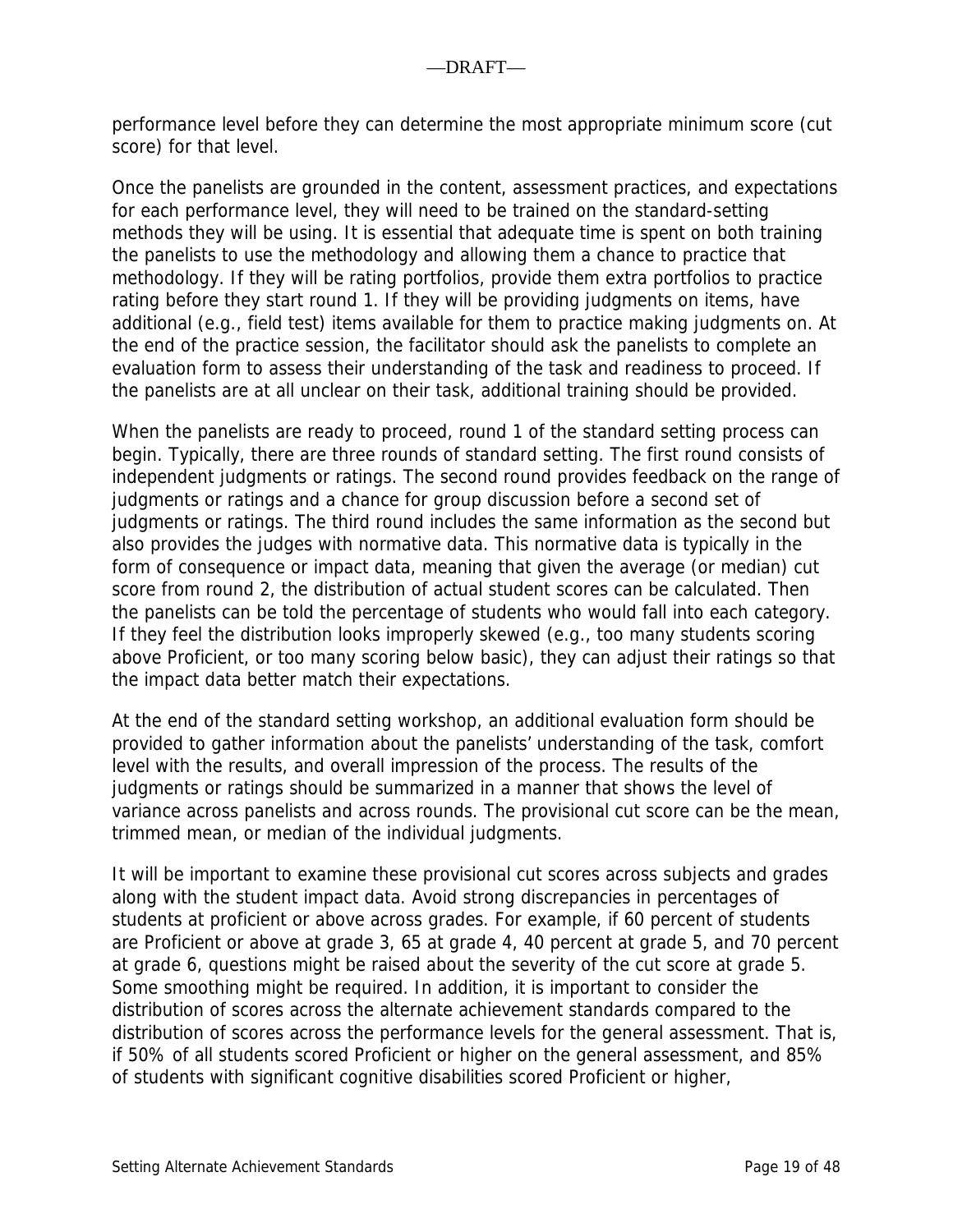policymakers may want to consider if the alternate achievement standards are truly holding these students to a high enough standard.

Both the state department of education and the state policy board (commissioner or state board of education) should review the provisional cut scores and make adjustments as needed that will result in a consistent set of achievement standards for the alternate assessment program. For more information on how to achieve this consistency, see Perie (2006). The Department of Education's peer review of assessment systems requires that the full alternate achievement standards—both the PLDs and the cut scores—be adopted formally by the state.

## Specific Methods

This section provides brief descriptions of each of the methodologies typically used to set cut scores on alternate assessments. These descriptions were taken largely from Zieky, Perie, and Livingston (forthcoming) and further discussion can be found in that report. If more detail on specific procedures for implementing the methods and analyzing the results is needed, see the individual chapters on each method in Cizek & Bunch (2007).

We divide the methodologies into three types based on the judgments required. As panelists are evaluating evidence to determine the cut score, they can judge the items, the rubrics, or the students themselves or the work they produce.

# Methods Requiring Judgment of Items

The first type of methodology examined here requires panelists to make judgments about individual items. Typically, the judgment they make involves hypothesizing how a student who just barely met the description for Proficient (or Basic or any other category name) would perform on an item. These methods are typically applied in tests that are primarily multiple-choice, with some constructed-response items, or to checklists where each skill can be treated as an item.

## Angoff

People most often refer to the "modified Angoff." However, there is no real Angoff method, so anything anyone does is a modified Angoff. Back in 1952, Ledyard Tucker had a discussion with William Angoff about having committees speculate whether a minimally acceptable candidate would respond correctly or incorrectly to each item. Later, Angoff referenced this discussion in his book on scaling and equating and added a footnote suggesting a modification to Tucker's approach in which committee members would estimate the probability of a correct response by a minimally acceptable candidate (Angoff, 1971). Tucker's suggestion is now most commonly known as the Yes/No method and Angoff's footnote has become the "modified Angoff" approach. In addition, there now exists the "extended Angoff" which follows similar logic for openended items.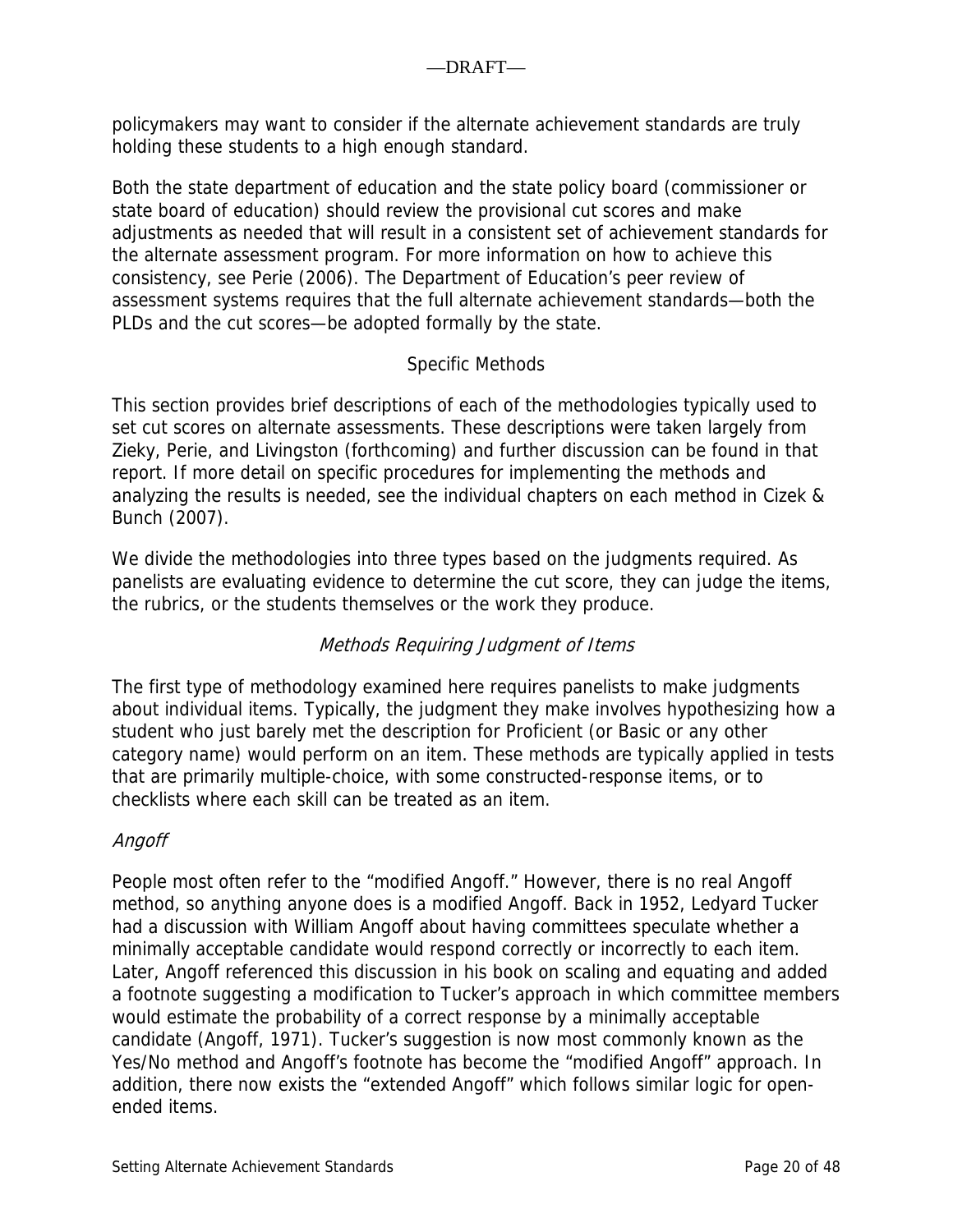### Yes/No Method

This method, initially suggested by Angoff and Tucker (Angoff, 1971) was resurrected in the 1990s and is now commonly referred to as the Yes/No method (Impara & Plake, 1997). In this method, all items must be scored right/wrong. The panelists examine the items and determine whether the target student is more likely to answer the question correctly or incorrectly. If they think the target student is likely to get the answer right, they record a 1, and if they think the target student is likely to get the answer wrong, they record a 0. Then, all the 1's are summed to obtain the total cut score for that performance level. A group performance level can be calculated by calculating the mean or trimmed mean of all the panelist cut scores.

This method is only appropriate for tests in which every item is scored right/wrong as in a skills checklist approach. Then the question for the panelists becomes "is the target student likely to complete this skill?" for every skill on the checklist. Summing the number of times the panel says "yes" results in the cut score. Iowa used the yes/no method recently to set cut scores on its skills checklist.

### "Modified" Angoff

In effect, all versions of an Angoff standard setting are modified versions as all Angoff ever recommended was to ask qualified panelists one question. So, adding more than one round, providing feedback, even training panelists is a modification to the original suggestion. Thus, there is no one "modified Angoff" methodology, although the following discussion represents the common elements in most modified Angoff methodologies (cf, Zieky, Perie, & Livingston, forthcoming).

In this method, standard-setting panelists are asked to state the probability that the target student would answer each item correctly. Summing the expected scores for all the items produces the expected score on the whole test. Therefore, you can find the expected score for a borderline test taker if you know, for each question on the test, the probability that a borderline test taker will answer correctly. In this way, each participant's judgments lead to an estimate of the cut score. The group's estimate of the cut score is calculated by averaging the individual participants' cut scores, using the mean or the trimmed mean.

Angoff has the advantage of being the most researched standard-setting methodology. It is widely used in certification/licensure testing. There are few circumstances in which it will be appropriate for alternate assessments, as few assessments use multiple-choice formats. However, it can be considered for an assessment that uses a skills checklist approach.

## Extended Angoff

The extended Angoff approach is intended for open-ended items scored using a rubric. The Angoff methods described previously are limited to questions scored right/wrong or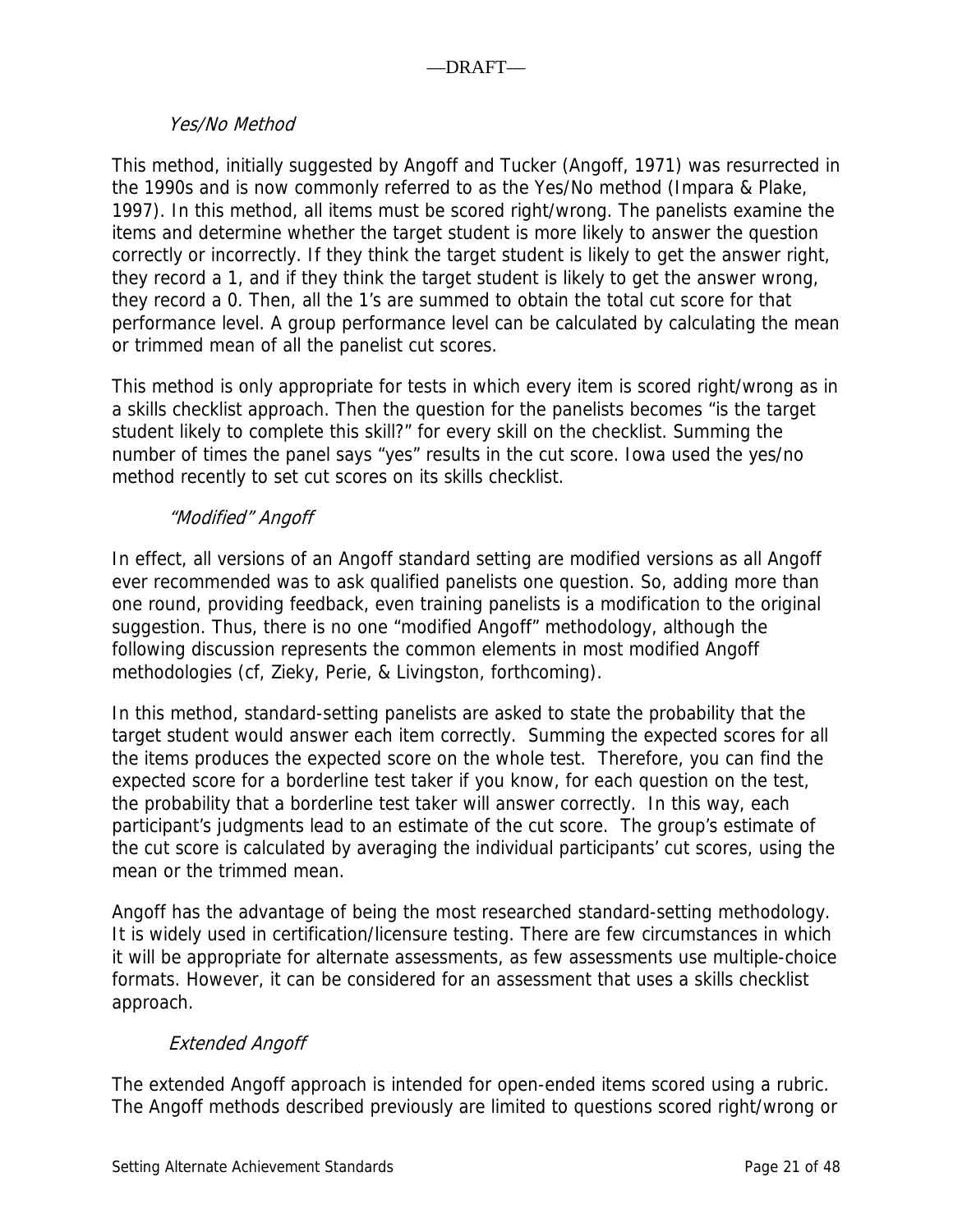0/1. However, these methods can be extended to work with performance tasks or other open-ended items that are given more than one point per question. In this method, panelists determine which rubric point is most closely identified with the performance of the target student, such as the student who just barely meets the definition for proficient (Hambleton & Plake, 1995). For each performance task or open-ended item, the panelists would select the minimum rubric point they believe the target student would achieve. These estimates are then summed to obtain the cut score for each panelist and then averaged across panelists for the recommended cut score. The Extended Angoff method can be combined with either the Yes/No or modified Angoff method for a test that mixes questions that are scored right-wrong and questions that are scored using a rubric.

This method is appropriate for some task-based approaches where student work is not readily available to evaluate. Pennsylvania used this method to set cut scores on their task-based assessment.

## Mean Estimation Method

A variant of the Extended Angoff that has been used most commonly in NAEP standardsetting studies is the mean estimation method (Loomis & Bourque, 2001). It has also been used in many state assessments with open-ended items. Instead of asking participants to select the rubric value most closely identified with the target student, simply ask the panelists to estimate the average score that a large group of target students would obtain on the question. This average score does not have to be an integer. For example, if a particular is scored on a scale from 1-4, one panelist might estimate that a group of target students would obtain an average score of 2.8. Another panelist might estimate the average score of target students to be 3.2, and so forth. As in the previous Angoff methods, sum the estimated scores across items for each participant to get each participant's cut score. Then use the mean or trimmed mean to calculate the group's estimate of the cut score.

There is some evidence that this method produces less biased cut scores than the original extended Angoff method (also called the item score string estimation method in the NAEP studies), which tended to bias the estimates of the lowest levels down and the highest levels up (Loomis & Bourque, 2001, p. 194–195) meaning too few students would be categorized in both the lowest and highest achievement levels.

This variant can be used for the same type of assessments as the original extended Angoff approach, namely, task-based assessments scored using a rubric.

## Bookmark

The Bookmark method was developed to be used with tests that are scored using Item Response Theory (IRT; Mitzel, et al., 2001). It is now one of the most widely used standard-setting methods for state K-12 assessments for the general population.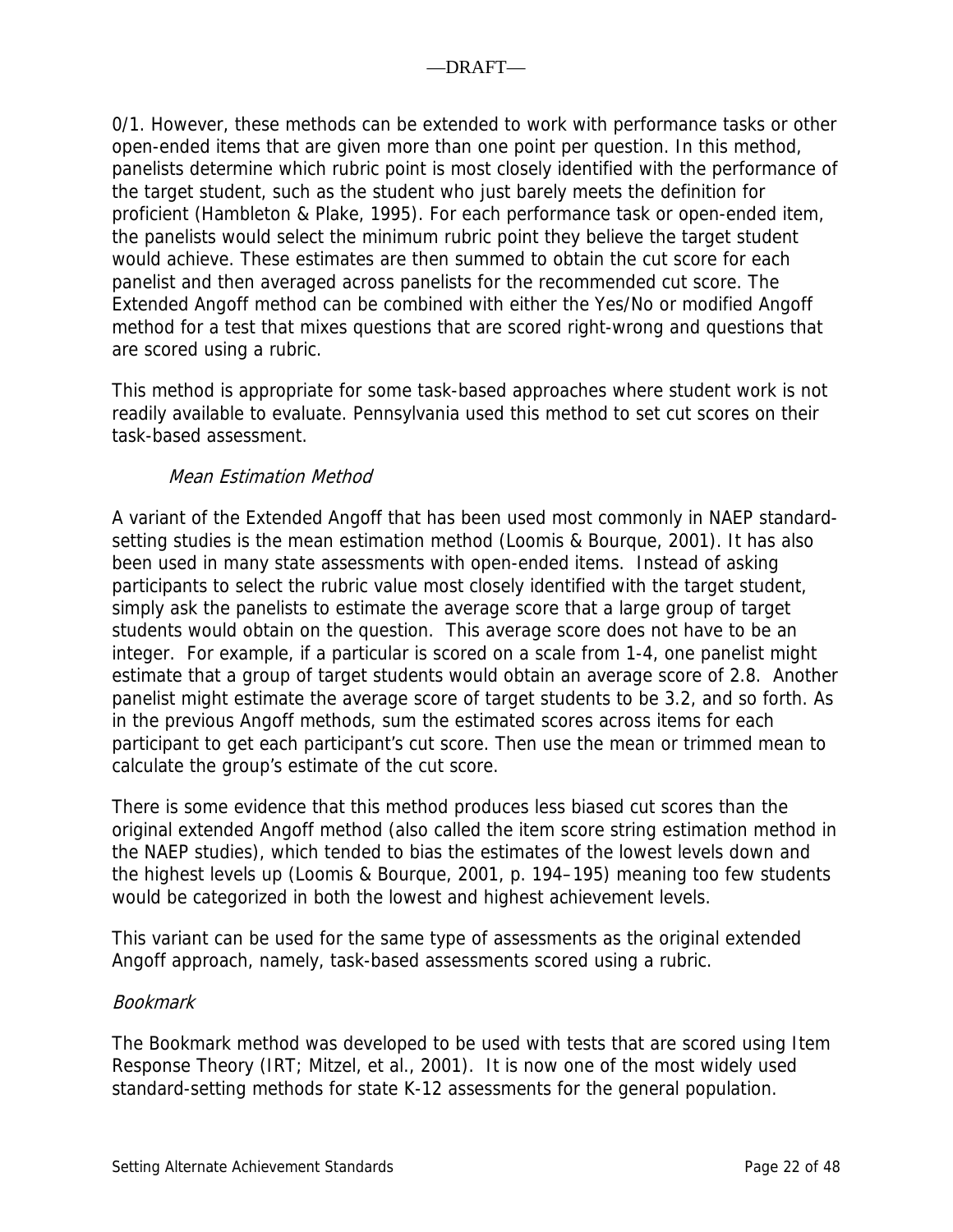The participant is given a special test booklet called an *Ordered Item Booklet* that displays the questions in order of difficulty from easy to hard. The participant's task is to place a bookmark at the spot that separates the questions into two groups—a group of easier questions that the borderline test taker would probably answer correctly (with probably defined as a chance of at least 2 out of 3 or .67), and a group of harder questions that the borderline test taker would probably not answer correctly (i.e., the test taker would have a probability of less than .67 of answering correctly.)

The bookmark placement can then be converted into an expected test score using IRT software based on the ability of a test taker who has a 2/3 probability of correctly answering a question of that difficulty. To use this method as it was designed, you must have a test that was calibrated using IRT. You also must have one form or one pool of items that all students take. The majority of items should be scored right/wrong, but an advantage of this method is that it can combine multiple-choice and open-ended items into one set of judgments for panelists. So, this method could be used with an alternate assessment with tasks scored right/wrong combined with tasks that are scored on a rubric. For example, some performance tasks or checklists may have certain items that a student either gets or does not get, while others may be scored polytomously depending on how much support a student needs in order to get the item right. Colorado used this method to set cut scores on its alternate assessment.

## ID Matching

The Item Descriptor Matching method, also called ID Matching, also requires a test that was calibrated using IRT (Ferrara, Perie, & Johnson, 2007). In ID Matching, the participants associate each test question in the Ordered Item Booklet with a performance level, using the performance level descriptors and their own determination of what a test taker must know and be able to do to answer the question correctly. Participants match the knowledge and skills required to answer each question to the knowledge and skills required to be in a performance level. For example, if a question requires a test taker to determine the average temperature over a fixed period of time, and the ability to perform mathematical computations such as averaging is part of the performance level descriptor for the Advanced Level and not for any lower level, the participant would match the question with the Advanced level.

The participants write the initial of the selected performance level (e.g., Basic, Proficient, or Advanced) next to each question. After matching each question to a performance level, the participants analyze the pattern of matches to determine where the knowledge and skills seem to change from one performance level to the next. Then they draw a cutline between two questions at the point that best represents the borderline between the lower performance level and the next higher performance level. The cut score is calculated as in the Bookmark method. South Carolina and New Mexico both used this method to set cut scores on their task-based alternate assessment.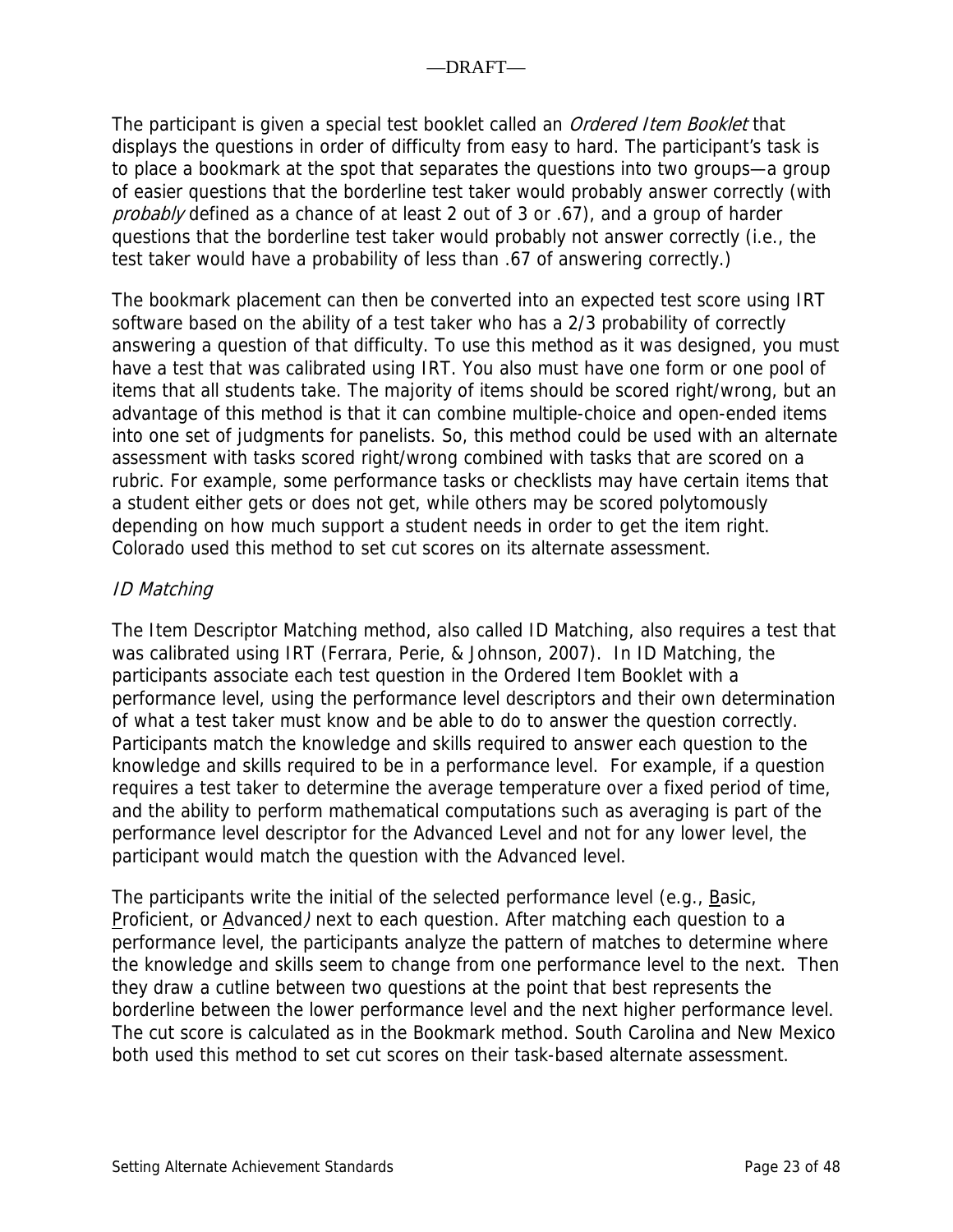This method has similar advantages and uses as the Bookmark method. However, keep in mind that both of these methods assume that all students follow the same learning trajectories. That is, regardless of disability type, the student will have a decreasing chance of success on items that are further into the ordered item booklet. You must believe this assumption is true for your alternate assessment prior to using either the Bookmark or ID Matching procedure.

## Judgments Based on Score Profiles

The next set of methods ask judges to focus on the scores themselves. Most methods focus on weighting the importance of various subscores, such as those given across dimensions. Others focus on the whole scale. Still others examine profiles of performance across both items and sections of the assessment. All these methods focus on how the items are scored, rather than on the cognitive demands of the items themselves. In most cases, these methods are used with assessments that are scored using rubrics.

#### Reasoned Judgment

In the Reasoned Judgment method, a score scale is divided into the appropriate number of categories in some way determined by a panel. The method of dividing the scale could be into equal parts or placing the division in such a way as to have a larger number of scores in the middle level and smaller on either end (Roeber, 2002). For example, if scores range from 0 to 32 and four performance levels are needed, a panel may choose to divide the scale equally so that level 1 is 0-8 points, level 2 is 9-16 points, level 3 is 17-24 points, and level 4 is 25-32 points. Or, they could choose to weight the middle categories and make level 1 equal 0-5 points, level 2 equal 6-16 points, level 3 equal 17-27 points, and level 4 equal 28-32 points. This method can be done relatively quickly and with minimal preparation.

This method works best when panelists are given specific criteria to evaluate in making their judgments. For example, in Massachusetts, panelists were provided with all possible score combinations on the portfolio assessment (Wiener, 2002). Each portfolio was scored on a 1–4 scale on each of three dimensions. Thus there were 64 different score combinations possible. Panelists used a consensus approach to determine what performance level was demonstrated by each possible score combination. For example, a 4 on complexity, a 2 on skills, and a 2 on independence was rated "emerging" while a 2 on complexity, 3 on skills, and 3 on independence was rating "progressing." In this case, performance levels were not set based on total score but on the combination of scores on each dimension. In many portfolio assessments, including those used in Massachusetts, the portfolios include evidence from more than one content strand. In this particular case, a performance level was determined for each strand, and then the levels were averaged over all strands to determine the predominant performance level. Thus the score report showed the ratings on each dimension for each content strand, the performance level on each content strand, and the overall performance level.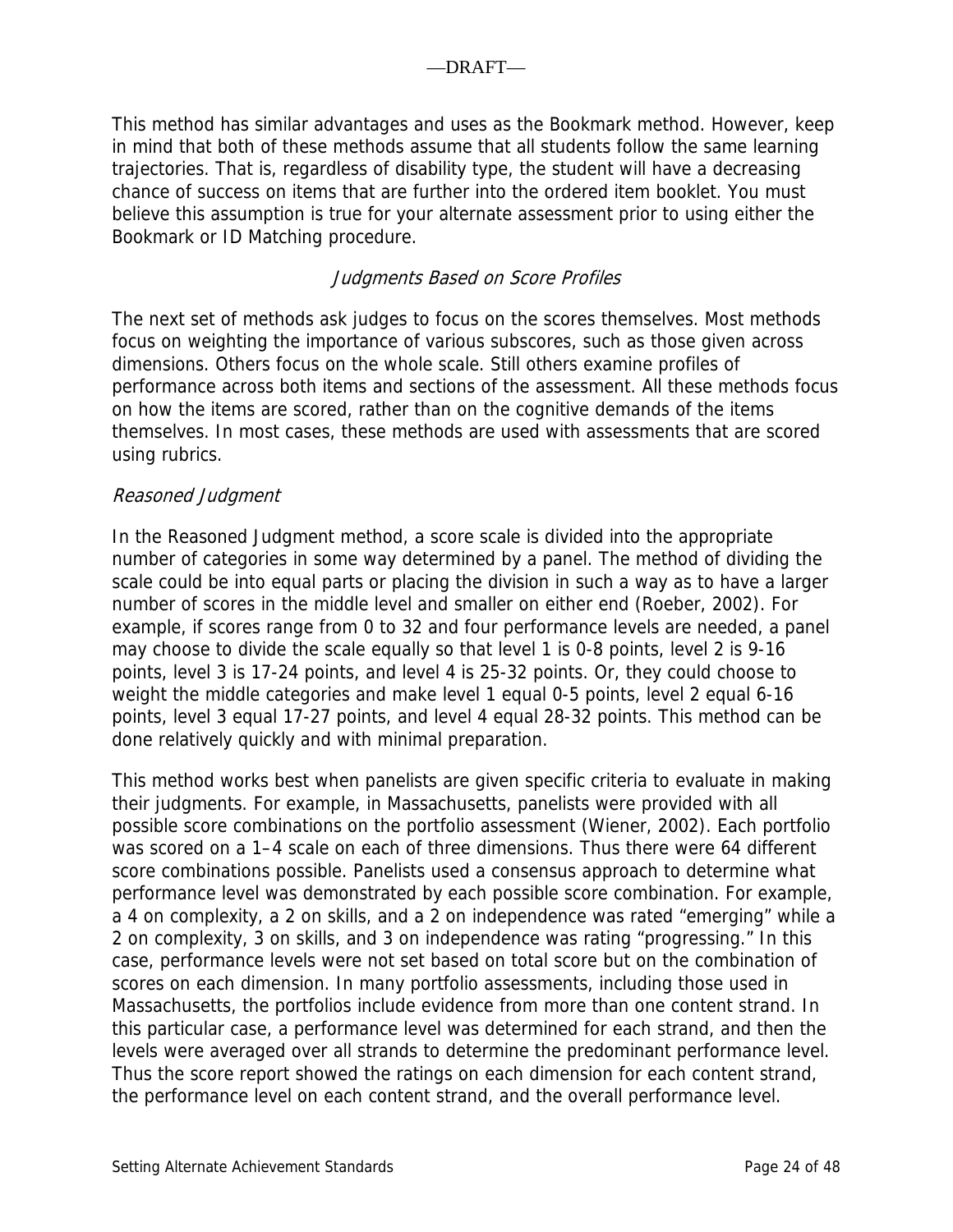## Judgmental Policy Capturing

In this method, the panelists review the various components of an overall assessment (which might be quite similar or quite dissimilar) and determine which of the components are more important than others. This might suggest weighting one type of item more important than another, or might be to weight one type of evidence (e.g., performance measures) as more important than another (e.g., a checklist) (Jaeger, 1995). Originally, this technique was implemented by asking participants to rate each sample of student work as Basic, Proficient, or Advanced (or whatever performance levels were being used). Then, the ratings could be used to derive a multiple regression equation that provides weights for each dimension, component, or task. This idea of weighting is produced more directly in the next method, the dominant profile.

## Dominant Profile

The Dominant Profile method is used when (1) different parts of the test measure different skills or types of knowledge, (2) separate scores are computed and reported for each part of the test, and (3) there is a reason *not* to have only a single overall cut score. The outcome of this method is not a single cut score, but a set of decision rules. Thus the task is more than evaluating work samples and making an overall judgment, it requires participants to state their decision rules explicitly (Plake, Hambleton, & Jaeger, 1997).

In alternate assessment, this method is particularly useful when tests are scored on several dimensions, such as performance, progress, generalization, and complexity. Panelists determine rules for the cut score, explicating whether there needs to be a minimum score on each dimension, or the total test, or some combination. It highlights the difference between compensatory and conjunctive scoring and requires panelists to explicitly state whether a high score on one dimension can compensate for a low score on another. The panelist's task is to become familiar with the meaning of each dimension and to specify rules for determining which combinations of scores on these dimensions represent acceptable performance and which do not. The rules can combine information from the dimension in various ways, as in the following example:

To reach proficient, the student must

- Score at least 2 points on each dimension
- Score at least 3 points on the achievement dimension
- Produce a total score of at least 10 points

This method should be used only when the score reports provide scores on each dimension separately. It assumes that conjunctive decision rules are important. For example, when policymakers decide that a high independence score cannot compensate for a low complexity score, a conjunctive model based on score profiles would be appropriate.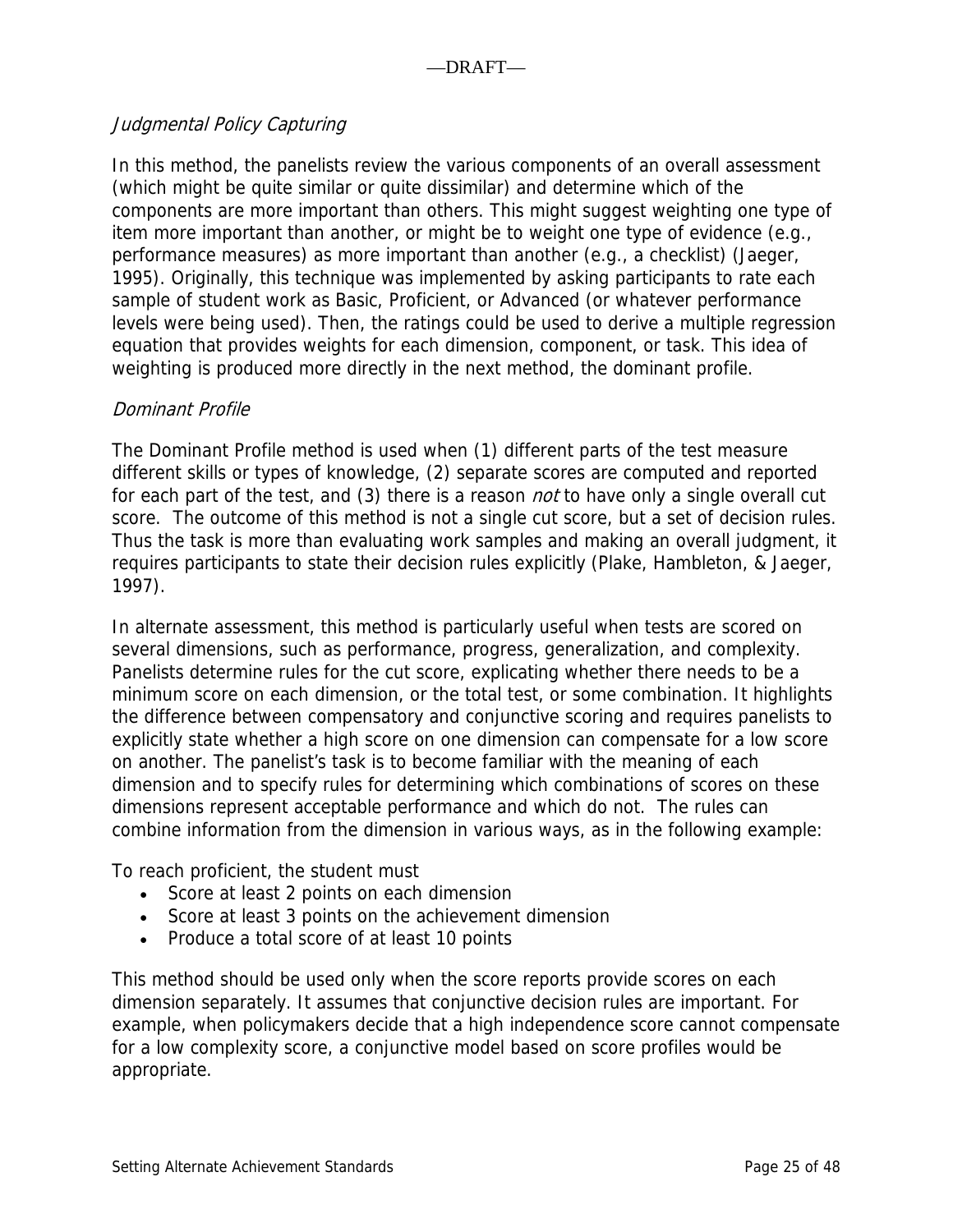## Portfolio Pattern

Considered by some to be a form of Reasoned Judgment, the Portfolio Pattern method also shares some similarities with Dominant Profile and Judgmental Policy Capturing. This method actually creates a cell for every possible score point combination and asks the panelists to determine whether that particular pattern of scores represents Basic, Proficient, or Advanced performance (or whatever the performance levels are). After the initial ratings are complete, panelists are shown actual portfolios that match the profiles they indicated as being right on the cut score.

For example, the panelists would be asked to complete a chart such as the abbreviated one shown in Figure 2, where there are three dimensions, each scored 1–4.

| $\tilde{\phantom{a}}$<br>Pattern | $\tilde{\phantom{a}}$<br>Basic | Proficient | Advanced |
|----------------------------------|--------------------------------|------------|----------|
| 111                              |                                |            |          |
| 112                              |                                |            |          |
| 113                              |                                |            |          |
| 114                              |                                |            |          |
| 121                              |                                |            |          |
| 122                              |                                |            |          |
| 123                              |                                |            |          |
| 124                              |                                |            |          |
| $\cdots$                         |                                |            |          |

#### **Figure 2. Sample Pattern Rating Sheet**

(The first number is for complexity, the second for performance, and the third for independence.)

The panelists would check the appropriate box to indicate which performance level each pattern represents. Results would be collated and shared with the group.

Once agreement had been reached on where the differentiation lies between each of the performance levels, portfolios would be selected to share with the panelists to allow them to see which portfolios would be categorized as Basic, Proficient, or Advanced given their ratings. In the example shown in Figure 3, panelists would be given portfolios with the scores 221, 231, 212, 222, 213, 223, and 214. They would be asked to sort those portfolios into either Basic or Proficient and then examine to see if the profiles they placed in each category matched the placement of the rubric profile. Then, the same process would be followed for the profiles around the cut scores for the Proficient/Advanced distinction.

This approach assumes a conjunctive scoring method. That is, not all students who score a total of 6 points will be treated the same. In this example, some would be classified as Basic and other Proficient. So, it serves to weight one dimension over another. It allows for different patterns of scores without requiring panelists to verbalize their rules. It is intended to be used with portfolios or other body of evidence approaches to alternate assessment. Georgia has used this method recently.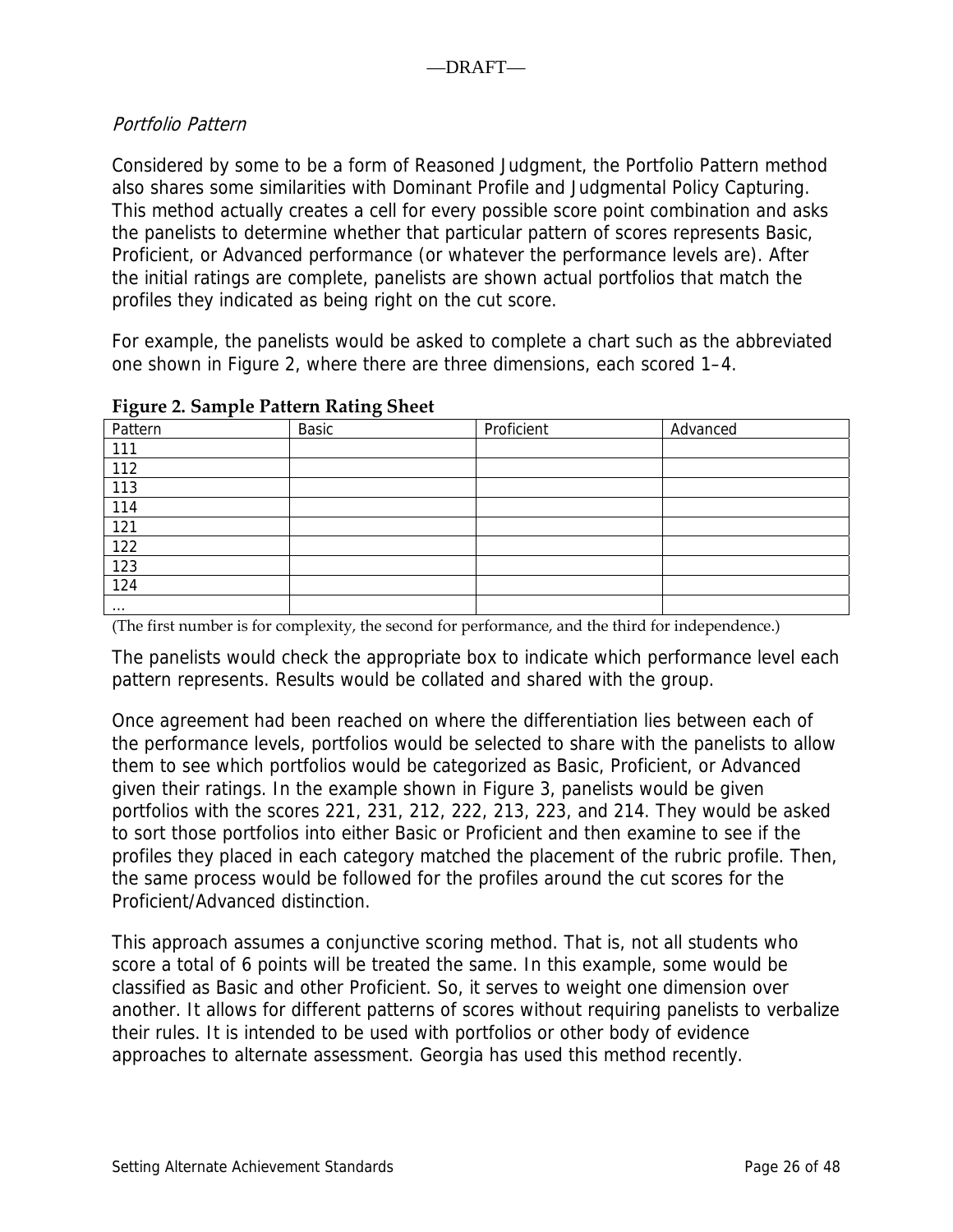|                              | Complexity receives a score of One (1) |                                         |              |                |                                          |                                   |                                   |                |                  |   |                  |   |                       |                         |  |
|------------------------------|----------------------------------------|-----------------------------------------|--------------|----------------|------------------------------------------|-----------------------------------|-----------------------------------|----------------|------------------|---|------------------|---|-----------------------|-------------------------|--|
|                              |                                        | Performance score points received       |              |                |                                          |                                   |                                   |                |                  |   |                  |   |                       |                         |  |
|                              |                                        | $\mathbf{1}$                            |              | $\overline{2}$ |                                          | 3                                 |                                   | $\overline{4}$ |                  |   |                  |   |                       |                         |  |
|                              |                                        | $\mathbf{1}$                            | $\bf{B}$     |                | $\boldsymbol{B}$                         |                                   | $\, {\bf B}$                      |                | B                |   |                  |   |                       |                         |  |
|                              |                                        | $\overline{2}$                          |              | $\bf{B}$       | $\boldsymbol{B}$                         |                                   | B                                 |                | $\bf{B}$         |   |                  |   |                       |                         |  |
| Independence<br>score points | received                               | $\overline{3}$                          |              | $\bf{B}$       | $\, {\bf B}$                             |                                   | $\, {\bf B}$                      |                | $\boldsymbol{B}$ |   |                  |   |                       |                         |  |
|                              |                                        | $\overline{4}$                          |              | $\, {\bf B}$   | B                                        |                                   | B                                 |                | $\mathbf B$      |   |                  |   |                       |                         |  |
|                              |                                        |                                         |              |                | Complexity receives a score of Two (2)   |                                   |                                   |                |                  |   |                  |   |                       |                         |  |
|                              |                                        |                                         |              |                | Performance score points received        |                                   |                                   |                |                  |   |                  |   |                       |                         |  |
|                              |                                        |                                         |              |                | 1                                        |                                   | $\overline{2}$                    |                | 3                |   | $\overline{4}$   |   |                       |                         |  |
|                              | Independence                           |                                         |              | $\mathbf{1}$   | $\boldsymbol{B}$                         |                                   | B                                 |                | ${\bf P}$        |   | $\mathbf{P}$     |   |                       |                         |  |
|                              |                                        |                                         |              | $\overline{2}$ | $\boldsymbol{B}$                         |                                   | $\mathbf{P}$                      |                | $\mathbf P$      |   | ${\bf P}$        |   |                       |                         |  |
|                              |                                        | score points<br>received                |              | 3              | $\, {\bf B}$                             |                                   | ${\bf P}$                         |                | ${\bf P}$        |   | ${\bf P}$        |   |                       |                         |  |
|                              |                                        |                                         |              | $\overline{4}$ | ${\bf P}$                                |                                   | $\mathbf{P}$                      |                | ${\bf P}$        |   | $\mathbf P$      |   |                       |                         |  |
|                              |                                        |                                         |              |                | Complexity receives a score of Three (3) |                                   |                                   |                |                  |   |                  |   |                       |                         |  |
|                              |                                        |                                         |              |                |                                          |                                   | Performance score points received |                |                  |   |                  |   |                       |                         |  |
|                              |                                        |                                         |              |                |                                          | $\mathbf{1}$                      |                                   | $\overline{2}$ |                  | 3 |                  | 4 |                       |                         |  |
|                              |                                        |                                         |              |                | $\mathbf{1}$                             |                                   | $\mathbf P$                       |                | $\mathbf P$      |   | $\mathbf P$      |   | $\mathbf P$           |                         |  |
|                              |                                        |                                         | Independence | score points   | $\overline{2}$                           |                                   | ${\bf P}$                         |                | ${\bf P}$        |   | ${\bf P}$        |   | $\mathbf{A}$          |                         |  |
|                              |                                        |                                         |              | received       | $\overline{\mathbf{3}}$                  |                                   | ${\bf P}$                         |                | ${\bf P}$        |   | ${\bf P}$        |   | $\mathbf{A}$          |                         |  |
|                              |                                        |                                         |              |                | $\overline{4}$                           |                                   | $\overline{P}$                    |                | $\overline{A}$   |   | $\overline{A}$   |   | $\overline{A}$        |                         |  |
|                              |                                        | Complexity receives a score of Four (4) |              |                |                                          |                                   |                                   |                |                  |   |                  |   |                       |                         |  |
|                              |                                        |                                         |              |                |                                          | Performance score points received |                                   |                |                  |   |                  |   |                       |                         |  |
|                              |                                        |                                         |              |                |                                          |                                   |                                   |                | $\mathbf{1}$     |   | $\boldsymbol{2}$ |   | 3                     | $\overline{\mathbf{4}}$ |  |
|                              |                                        |                                         |              |                | Independence                             |                                   | 1                                 |                | $\mathbf P$      |   | A                |   | A                     | A                       |  |
|                              |                                        |                                         |              |                | score points                             |                                   | $\overline{2}$                    |                | $\mathbf{A}$     |   | $\mathbf{A}$     |   | $\mathbf{A}$          | $\mathbf{A}$            |  |
|                              |                                        |                                         |              |                | received                                 |                                   | $\overline{\mathbf{3}}$           |                | $\mathbf{A}$     |   | $\mathbf{A}$     |   | $\boldsymbol{\rm{A}}$ | $\underline{A}$         |  |
|                              |                                        |                                         |              |                |                                          |                                   | $\overline{\bf{4}}$               |                | $\mathbf{A}$     |   | $\mathbf{A}$     |   | $\boldsymbol{A}$      | $\mathbf{A}$            |  |

## **Figure 3. Sample Matrix with Assigned Performance Levels.**

### Performance Profile Method

The Performance Profile method works best with tests consisting of small numbers of performance questions or tasks (generally, seven or fewer). It has been used on tests for very young test takers and also works well with performance assessments designed for those with significant cognitive disabilities (Morgan, 2004).

The participants review individual test taker score profiles, each profile showing a test taker's scores on the individual performance questions. The profiles are arranged in order of their total scores, from lowest to highest in an Ordered Profile Booklet. The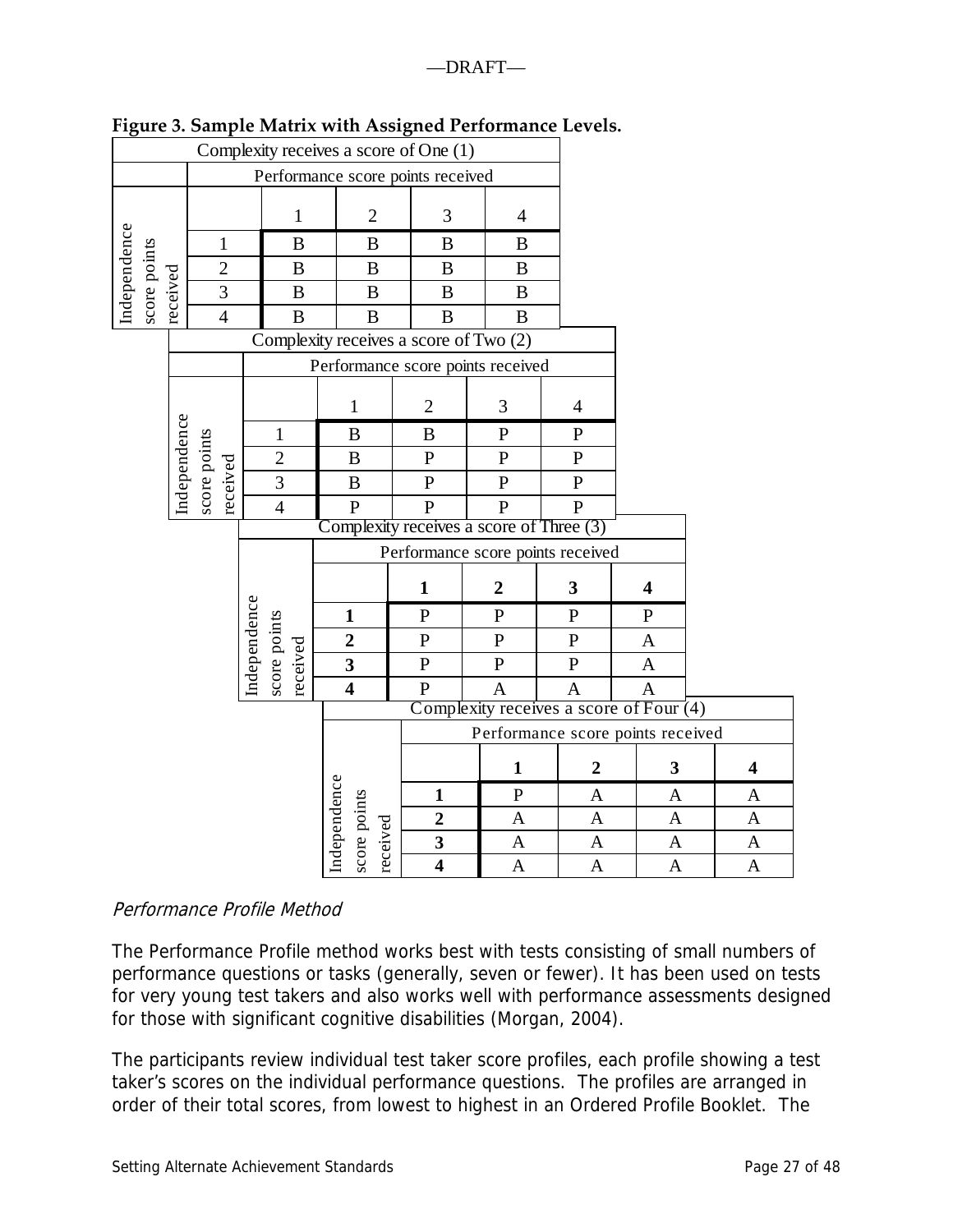participants first become familiar with the meanings of the scores in the profile. The participants then examine the ordered profiles and select the first profile that is indicative of borderline performance at a performance level. For example, a participant may decide that a profile of 4, 6, 3, 5 with a total score of 18 is indicative of borderline Proficient performance.

There will probably be several different profiles with the same total score as the selected profile. Participants next examine all of the profiles provided with the same total score as the selected profile. To continue the example, profiles of 9, 2, 1, 6 and 5, 4, 5, 4 have the same total score as the selected profile. If all of the profiles at the selected total score are judged to represent Proficient performance, the selected total score is the participant's cut score for the Proficient performance level.

A participant may decide, however, that some of the profiles at the same total score represent Proficient performance, but others are below Proficient. For example, a participant may decide that 5, 4, 5, 4 represents Proficient performance, but 9, 2, 1, 6 does not. In that case, the participant has to decide whether it is preferable to treat all of the profiles at that total score as Proficient or to treat all of the profiles at that total score as below Proficient.

If a participant believes that it is preferable to treat all of the profiles at a total score as below Proficient, the participant repeats the process at the next higher total score, and so on until a total score is found at which the participant decides that it is preferable to treat all of the profiles at that total score level as Proficient.

This method allows participants to evaluate different ways of obtaining the same total score and to decide if all of the ways of obtaining the same score are good enough to be acceptable within a performance level or not. The total score of the profile selected by the participant is the participants' cut score. It can be used with a performance assessment that includes only a few tasks. California has used this method to set cut scores on its alternate assessment.

## Methods Requiring Judgments of People or their Products

The final type of method discussed here involves asking panelists to judge the students themselves or actual samples of student work. The panelist must either be familiar with selected students' knowledge and abilities or have the opportunity to examine work samples produced by those students. Thus, these methods are used most often to evaluate portfolio assessments. However, they could be used to evaluate any assessment if sufficient evidence is gathered.

## Contrasting Groups

This method is based on the idea that the test takers can be divided into two contrasting groups on the basis of judgments of their knowledge and skills: a group that is qualified to belong in a performance level and a group that is not qualified to be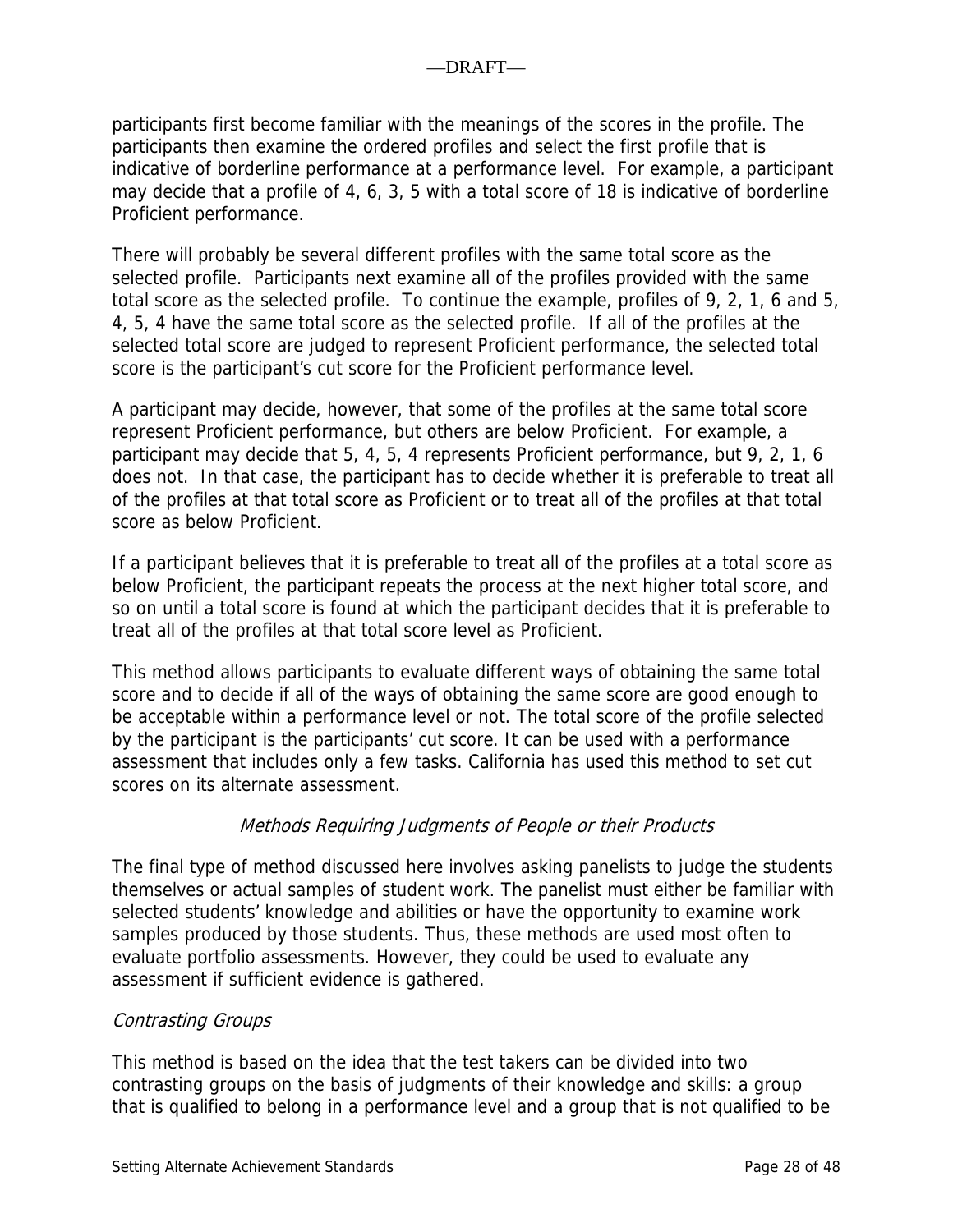in a performance level (Livingston & Zieky, 1982; Zieky, Perie, & Livingston, forthcoming). For example, you could ask a sample of teachers, who do not know their students' test scores, to identify their students who are performing at the Proficient level in mathematics and those who are performing at the Basic level in mathematics based on the performance level descriptors. That is, they match the knowledge and skills of their students to the knowledge and skills described in one of the descriptors.

Once the teachers have divided the test takers into these two groups, you can obtain the test takers' scores and find the test score that best separates the two groups. For example, you can find the test score at which test takers are equally likely to be in the Basic group and in the Proficient group, which would be the borderline between the two groups. To do that, consider the test takers with a particular test score and ask, "What percent of the test takers are Proficient?" If the test score is low, most of the test takers will be in the Basic performance level. As you go up the score scale, the proportion of the test takers who are Proficient will increase. At the lower score levels, the Basic test takers will outnumber the Proficient test takers. At the higher score levels, the Proficient test takers will outnumber the Basic test takers. One reasonable choice for a cut score would be the score at which 50 percent of the test takers are Proficient because that would represent the borderline of the Proficient performance level.

In most cases it will not be practical to get judgments of all test takers who have taken the test. You will have to choose a cut score on the basis of a sample of the test takers. How should you choose the sample? If you have to choose the sample of test takers before you have given the test, you should try for a representative sample of all the people who will be taking the test. (One way is to choose them at random, for example, by lottery.) But if you can choose them *after* they have taken the test, there is a better way. You can choose the test takers so that their scores are spread evenly throughout the portion of the score range where the cut score might possibly be located. For example, on a 100-question test, you might choose 10 test takers from each five-point score interval (31–35, 36–40, etc.). The important principle to remember is that the sample of test takers you select at each test score level must be representative of all the test takers at that test score level.

This method can be used with any alternate assessment as it does not involve judgments about the test or the items, but rather judgments about the people. For certain assessment types, like portfolios, judgments can also be made about the student products in much the same fashion as were made about the people. Judging student products minimizes distortion resulting from inaccurate teacher judgment or personal opinion of an individual student.

## Up-and-Down Variant of Contrasting Groups

The Up and Down method is a way of focusing the participants' judgments where they will do the most good, in the area of the score scale where the cut score will be (Livingston, 1980; Zieky, Perie, & Livingston, forthcoming).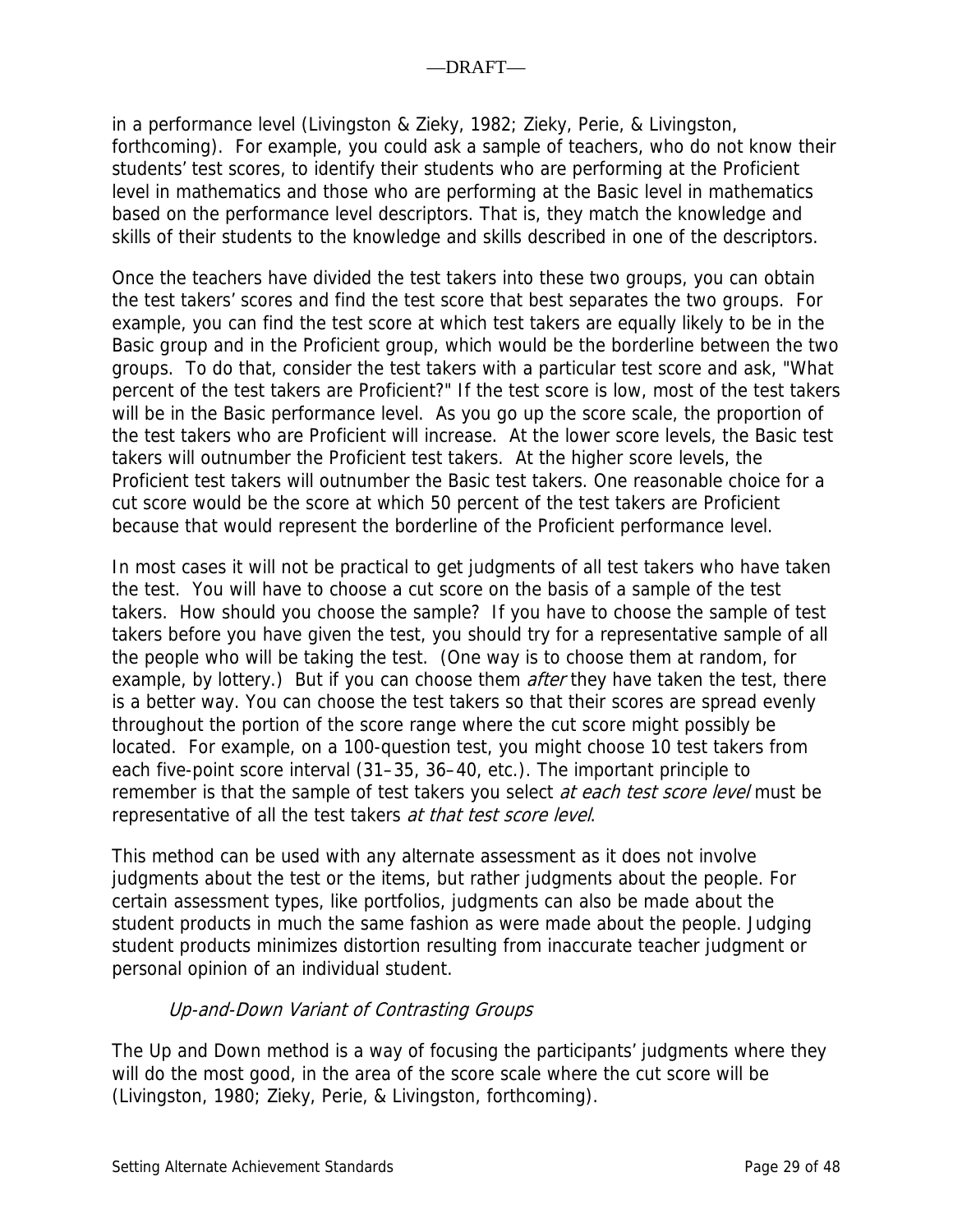A problem that often arises in cut score studies is the effort and expense involved in getting the participants' judgments. In a Contrasting Groups study, the cost may depend heavily on the number of judgments of individual test takers. The most useful judgments will be those of test takers whose test scores are fairly near the cut score(s). But until you have collected the judgments, you don't know what part(s) of the score range that will be. This method provides a way to resolve the dilemma. Two conditions are required for this method: (1) the test takers take the test before their skills are judged, and (2) the test takers can be selected for judgment one at a time. There must be some evidence for panelists to review and judge. An example would be a foreignlanguage speaking test, in which the participants' responses are recorded and available for judgment.

Select a test taker near the point on the score scale where you think the cut score might be. If the first test taker is judged to be clearly below the Proficient level, for example, select the second test taker from a somewhat higher score level. If the second test taker is judged to be clearly above the Proficient level, select the third test taker from a score level that is lower than that of the second test taker, but higher than that of the first test taker. Continue until the borderline of the performance level is found, where it becomes difficult to decide if the test takers are above or below the Proficient level. At that point, we assume that if we had an infinite number of examples of work at this level, about half the test takers will be judged to be Proficient and half will be judged to be below Proficient. The score of that borderline test taker becomes the cut score.

This method can be used with any alternate assessment that produces student work in any form that can be judged. It is particularly well suited for circumstances where the number of samples at any given score point is low.

## Body of Work

The Body of Work method is an approach that focuses on categorizing student work rather than the students themselves (Kingston, Kahl, Sweeney, & Bay, 2001). The method is designed for tests with performance questions or tasks that yield observable products of a test taker's work, such as essays or recorded speech or musical performances. The method does not work well for tests that include large numbers of multiple-choice questions, but it will work if there are some multiple-choice questions with the performance questions.

A test taker's responses to all of the questions in a test are placed in a Response Booklet. There is a separate booklet for each test taker. The word booklet is used very loosely. The Response Booklet could be a booklet of responses to essay questions, or it could be a CD or DVD containing audio or video recordings of a test taker's responses. The Response Booklet could be a portfolio of artwork or a set of x-ray studies. What the Response Booklet must be is a collection of observable responses to (mostly)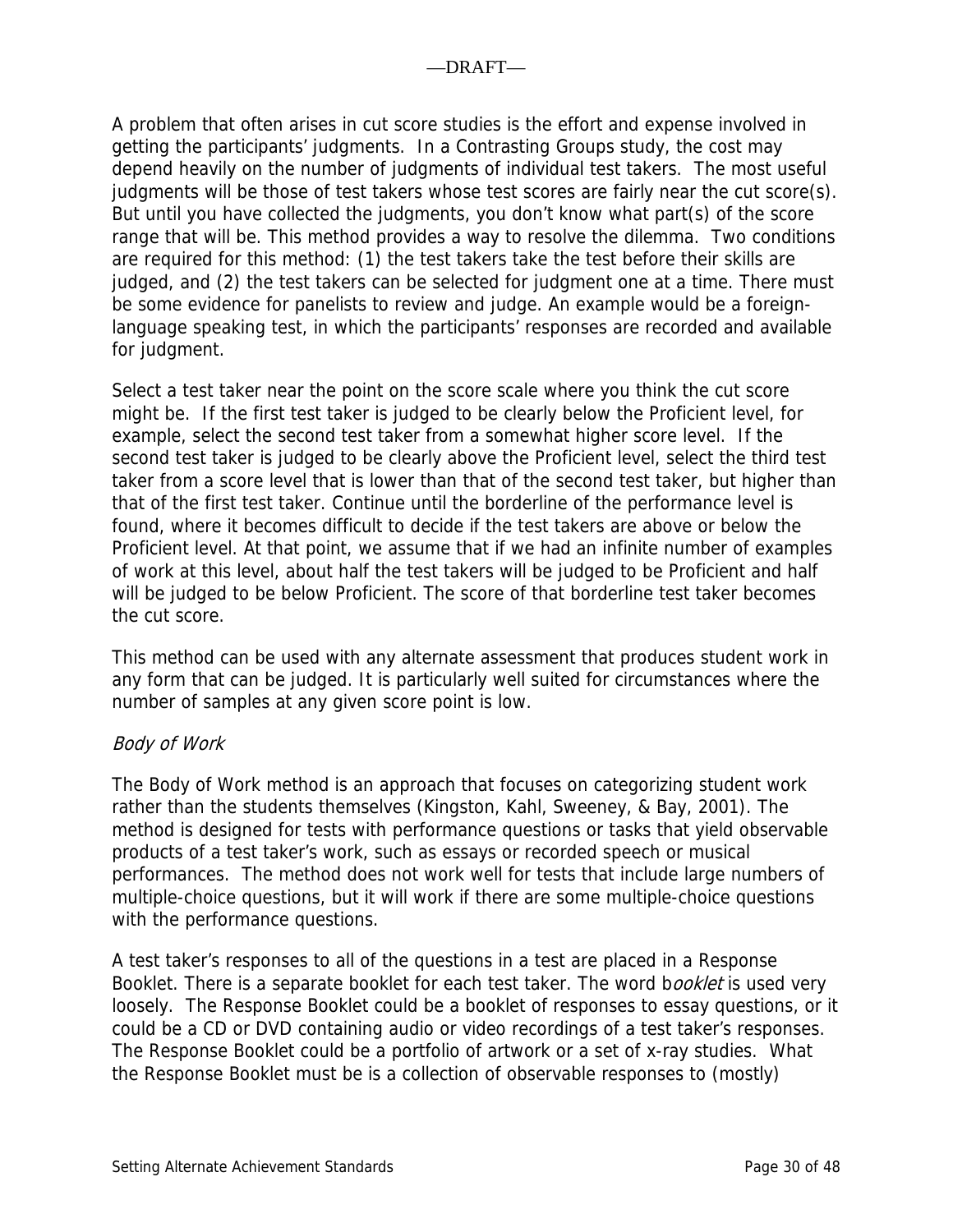performance test questions in a format that the participants can conveniently evaluate during the cut score study.

If the test contains multiple-choice questions, include them in the Response Booklet with the correct answers and the answers the test takers selected. Include the test taker's number correct on the set of multiple-choice questions as well. Inform participants of the weight to be given to the multiple-choice questions in comparison to the weight to be given to the performance questions.

The participant's judgment is based on the *Response Booklet* containing a test taker's responses to all of the questions on the test. The participant makes a single judgment about the entire set of responses in the Response Booklet, matching the knowledge and skill exhibited in the responses to the knowledge and skill required to be in a performance level.

There are usually three iterations of the judgments. The first iteration is a training round, the second is a range-finding round, and the third is a pinpointing round. As the names imply, the range-finding round identifies the part of the score scale in which each cut score lies, and the pinpointing round identifies the actual cut score within that part.

The cut score between two performance levels is chosen by finding the point on the score scale that best distinguishes between the Response Booklets placed in each of the performance levels.

This method is well suited for portfolio assessments or any assessment where the student produces a body of evidence. Rhode Island and New Hampshire are two portfolio states that used the Body of Work method to set cut scores.

## Generalized Holistic

In their chapter on standard setting on alternate assessments, Cizek and Bunch (2007) focus on one particular approach to setting cut scores on portfolio assessments that they call a Generalized Holistic method. Virginia used this method on their portfolio assessment.

This method is very similar to the Body of Work, although with a slight variation. In this method panelists review student portfolios (or bodies of evidence) that have been ordered from lowest overall score to highest. They classify each portfolio into one of the performance levels based on their holistic judgment of the entire portfolio. There is only one round of classification, discussion, and adjustment. The cut score is calculated by taking the midpoint of between adjacent category means. That is, the score points for each portfolio assigned to a particular level are averaged for each performance level. For example, Basic=20 points, Proficient=30 points, Advanced=40 points. Then, the midpoint between the two levels is used as the cut score. So, in this example, the cut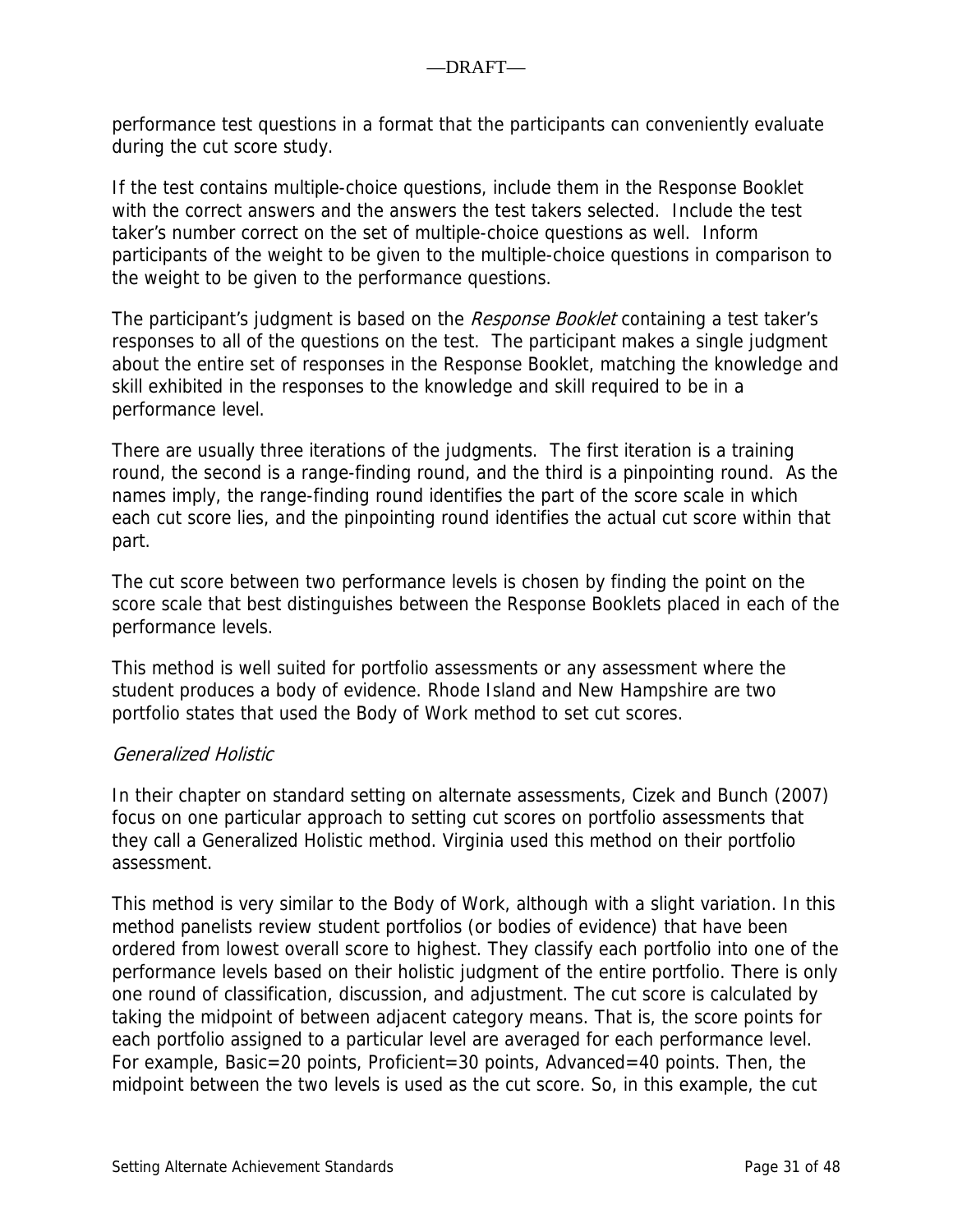score for Proficient would be 25 points, and the cut score for Advanced would be 35 points.

The procedure described in this chapter included a couple of variations. One variation was that not all panelists reviewed every portfolio. Because of time constraints and the amount of material in each portfolio, panelists were only able to review eight to nine portfolios, on average. Each portfolio was reviewed by a minimum of two panelists. The second variation was in the determination of the cut score. Using the method of averaging adjacent categories resulted in two cut scores that were only one point across. At this point, the facilitator asked the panelists to discuss their ratings and then vote on the final cut score. The vote moved those two cut scores five points apart.

This method seems appropriate under the conditions mentioned, short time frames and large amounts of materials to review, but the problems documented highlight the importance of applying a rigorous methodology while allowing for flexibility in the application. Participants need ample time to discuss their judgments and come to agreement.

### Hybrid: Rubric with Evidence

A final method that has been used more recently could fit under this category or the previous one, as it combines some of the features of a dominant profile approach with the body of work methodology. That is, panelists first focus on a set of rules that each student must achieve to reach each performance level. The first part of this task is exactly as described in the Dominant Profile Method. Then, once consensus has been reached on the desired minimum profile for each performance level, student sample work is pulled that meets that profile and that is similar to that profile. Then, the second part of the standard-setting workshop is similar to the pinpointing round of a Body of Work approach. The panelists would review each sample portfolio and categorize it as either meeting or not meeting the criteria (or as Basic or Proficient, for example). The results of the analysis of the student work would be used to either confirm or modify the profile rules.

Consider the following example, shown in Table 4, where the panel recommended profile is shown in the first column and the profiles of all the portfolios pulled for examination are shown in the other columns.

| Tubic +. Example of Amarysis for Fait Two of the Hyphy Approach |              |    |                                                |    |  |    |    |    |  |    |  |  |  |
|-----------------------------------------------------------------|--------------|----|------------------------------------------------|----|--|----|----|----|--|----|--|--|--|
|                                                                 | Minimum      |    | Profiles of Ten Sample Portfolios for Analysis |    |  |    |    |    |  |    |  |  |  |
|                                                                 | Profile      |    |                                                |    |  |    |    |    |  |    |  |  |  |
| Dimension*                                                      | <b>Rules</b> |    | в                                              | C  |  |    |    | G  |  |    |  |  |  |
| Accuracy                                                        | 4 pts        |    | ິ                                              |    |  |    | ⌒  | ົ  |  |    |  |  |  |
| Complexity                                                      | 2 pts        |    |                                                |    |  |    |    |    |  |    |  |  |  |
| Independence                                                    | 3 pts        | ົ  | ⌒                                              |    |  |    | っ  |    |  |    |  |  |  |
| Generalizability                                                | 2 pts        |    | ົ                                              |    |  |    | ົ  |    |  |    |  |  |  |
| Total points                                                    | 12 pts       | 12 | 12                                             | 11 |  | 12 | 12 | 12 |  | 12 |  |  |  |

**Table 4. Example of Analysis for Part Two of the Hybrid Approach**

\*Assumes a rubric with five dimensions, each scored 0–5.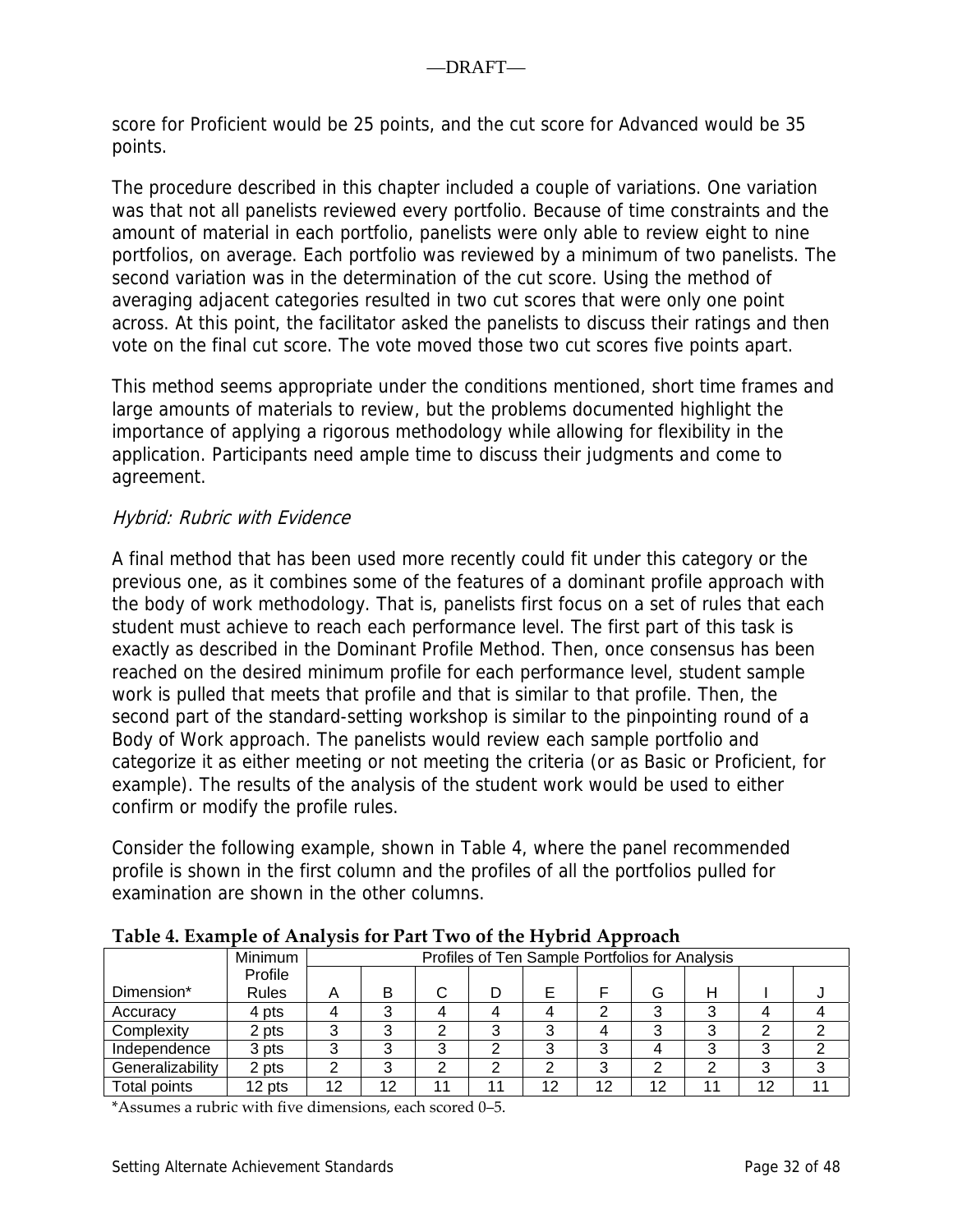In this example, the panelists set a minimum criterion for each dimension and a separate minimum criterion for the total score. If the decision rules were followed exactly, only portfolios A, E, and I would be judged sufficient to be categorized as meeting the criteria.

Kentucky used this method to set cut scores on their portfolio assessment. One benefit of this method is it helps panelists clearly distinguish between compensatory and conjunctive methods of scoring. Using the rules in the example, only three of the ten portfolios would have met the criteria. However, if the whole score cut score was used (without regard to how it was obtained) then six portfolios would have met the criteria. Examining the two portfolios that achieved the same number of total points but through a different combination of scores will help panelists refine the decision rules and clarify what is important for the assessment. Furthermore, examining Portfolio C which met the minimum criteria for each dimension but did not meet the criteria for total points will also help the panelists see the results of their rules. Even if the decision is made to use one cut score on the total score scale, this process can help clarify the meaning of compensatory scoring for panelists by showing them samples of all possible ways of obtaining that total score.

### How to Choose a Method

One of the most popular questions in any overview of standard setting is "How do I choose a method?" The answer depends both on the type of assessment and the values of the policymakers. For instance, as described in the methods section above, some methods lend themselves more to certain assessment formats. For example, body of work is used most commonly with portfolio assessments. However, values come into play too, in terms of whether the state policymakers want to report scores in terms of total score, by content standard, or by dimension, and whether they want to weight one standard or dimension more highly than another. Likewise, policymakers will need to decide whether they want their cut scores to be compensatory or conjunctive. That is, should the cut score be set on the total score, or is it important to have a minimum criterion for each dimension of the test?

Overall, the recommendation is to focus on the actual student work product whenever possible. If the test does not lend itself to producing student work, consider videotaping a sample of the students engaged in the assessment tasks. Focusing on the students or their work is considered the preferential approach by many (cf., Zieky, Perie, & Livingston, forthcoming). This approach is embodied in the contrasting groups approach, body of work, the up-down method, the rubric with evidence method, and judgmental policy capturing.

The next most preferable approach is to consider the rubric, such as with the dominant profile or the performance profile approaches. Although the judgments are not made on student sample work, some samples are needed to provide a context for the various profiles.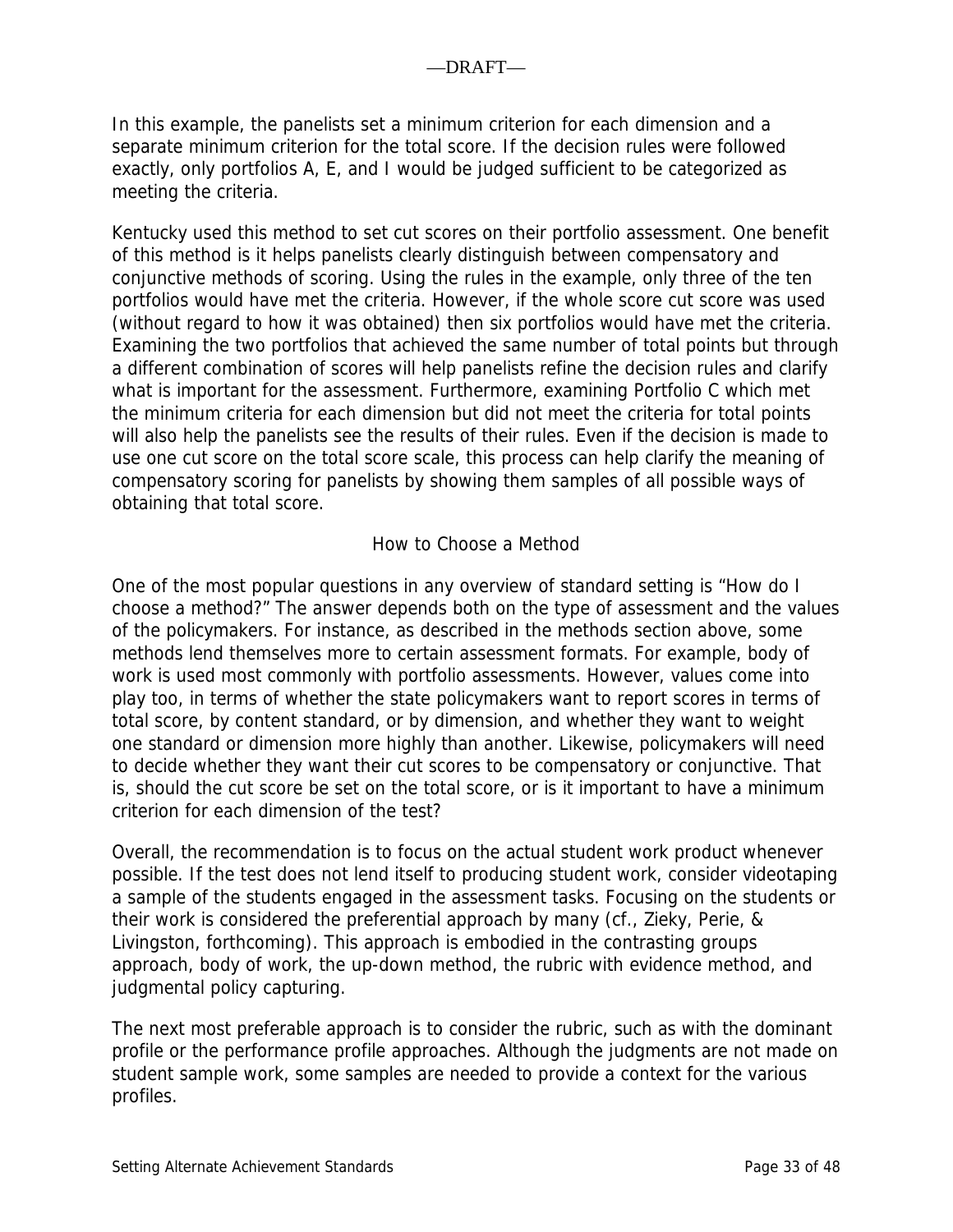Finally, if it is not possible to examine student work or rubrics, consider one of the itemlevel methods. The two types of extended Angoff are preferable in the sense that they ask the panelist to judge the minimal acceptable rubric level for each task, thus considering the interaction between performance and content. The yes-no method might be the best method available for a skills checklist approach, although again, the training should include examples of a student succeeding and failing on each of the tasks.

The methods that require ordering items by difficulty should only be considered if there is evidence that the difficulty ratings of the items are consistent across disability types. If some students follow different learning progressions than others, then the ordering will not make sense for all students. This inconsistency will cause difficulties for teachers working with these different students. If, however, the items order by difficulty similarly for most students, it may be a valid method for tests comprised primarily of items scored right/wrong or including a smaller proportion of items score through a rubric. These methods also work better when the scores are translated onto a scale rather than reported in the raw score method. However, using an IRT-based approach to scale scores requires a minimum number of students; working with a small, diverse population may preclude this type of scaling in some states. One additional caution is the lack of research available on methods such as Bookmark and ID Matching. See, for example, a recent literature review that highlighted the dearth of published research on the Bookmark method (Karantonis & Sireci, 2006).

Finally, it is worth considering combing methods to best meet the various components of some alternate assessments. The hybrid approach described at the end of the previous section is an example of combining two standard methodologies.

## Methods Used by States

According to the 2005 survey conducted by NCEO, only 26 of the 50 states used a formal standard setting process to determine cut scores in 2005. Because of the requirements set by the peer review process, we expect the number of states using a formal standard setting process to be 50 by the end of the 2007–08 school year. Table 5 shows the number of states using each method of setting cut scores. In 2005, the most common method selected was the Body of Work method. Note that many states used more than one method to set cut scores. For example, panelists would used the Judgmental Policy Capturing Method to determine the weighting scheme for each component and then pull portfolios that matched that weighting scheme and determine the final cut score using the Body of Work method.

#### **Table 5. Standard‐setting Methods that States Apply to Alternate Assessments\***

|        |              |          |              |             | Judgmental |
|--------|--------------|----------|--------------|-------------|------------|
|        |              | Reasoned | Bookmarking/ | Contrasting | Policy     |
| Method | Body of Work | Judament | Item Mapping | Groups      | Capturing  |
| 2003   |              |          |              |             |            |
| 2005   | 15           | 10       |              |             |            |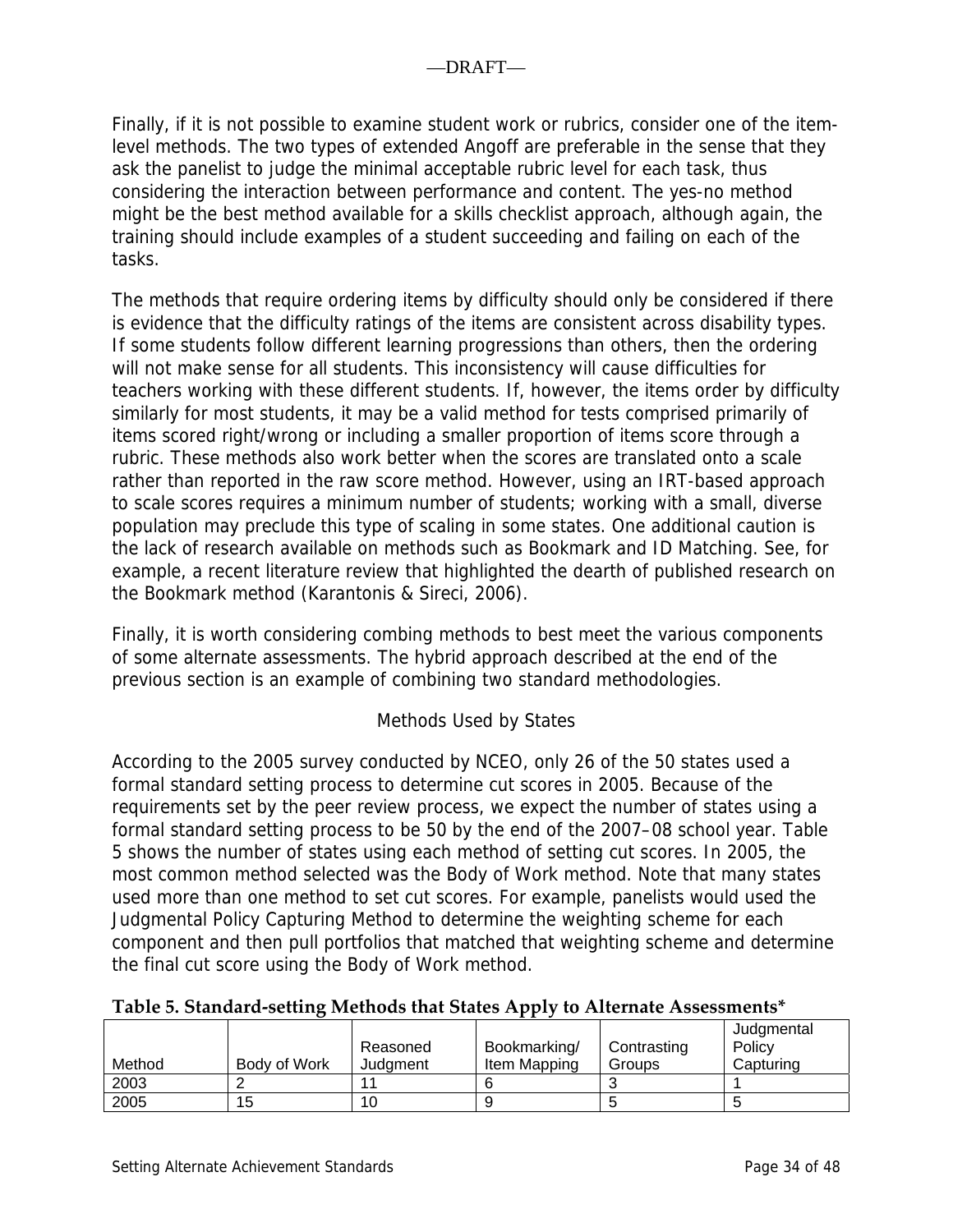\*States could select more than one method.

In 2007, we expect to see a wider variation in methods applied. The Dominant Profile approach is being used more widely, often in combination with a Body of Work methodology. The extended Angoff method is being used with some performance task approaches, and the Angoff yes/no method has been used to set cut scores on a skills checklist.

### VALIDATING ALTERNATE ACHIEVEMENT STANDARDS

Once the achievement standards have been set, they need to be validated. It is important to understand that it is not the achievement standard (or cut score) itself that is valid or invalid, but the interpretation and use of the achievement standards. Just as there are no absolute criteria against which specific cut scores can be evaluated, there are no perfect criteria for evaluating standard setting studies (Kane, 1994, 2001). Even though there are no absolute criteria you still must provide evidence that the cut scores are reasonable and appropriate.

In examining the validity of the use of the achievement standards, it is important to ask a series of questions about the basic components of those standards. For example, questions may include:

- Was the standard setting procedure internally valid?
- Do the cut scores divide students reasonably in terms of achievement?
- Do the effects of the achievement standards match what was intended?
- Were there any unintended consequences for using the performance levels?

To answer these questions requires states to undertake both short-term and long-term studies.

### Short-term Approaches

Some of the short-term studies are really more procedural approaches involving appropriate documentation, evaluation, and review. For example to demonstrate that the cut scores were set in a valid manner, the policymakers should ensure

- A documented method was used
- Appropriate training was provided
- All modifications were justified
- All the typical steps were applied
- The panel composition was appropriate

In addition, to examine the reasonableness of the cut score, policymakers should document the variation across panelist ratings from one round to the next. We would expect to see the variance decrease from one round to the next as panelists converge on a cut score. Documenting the relevant discussions among panelists will also provide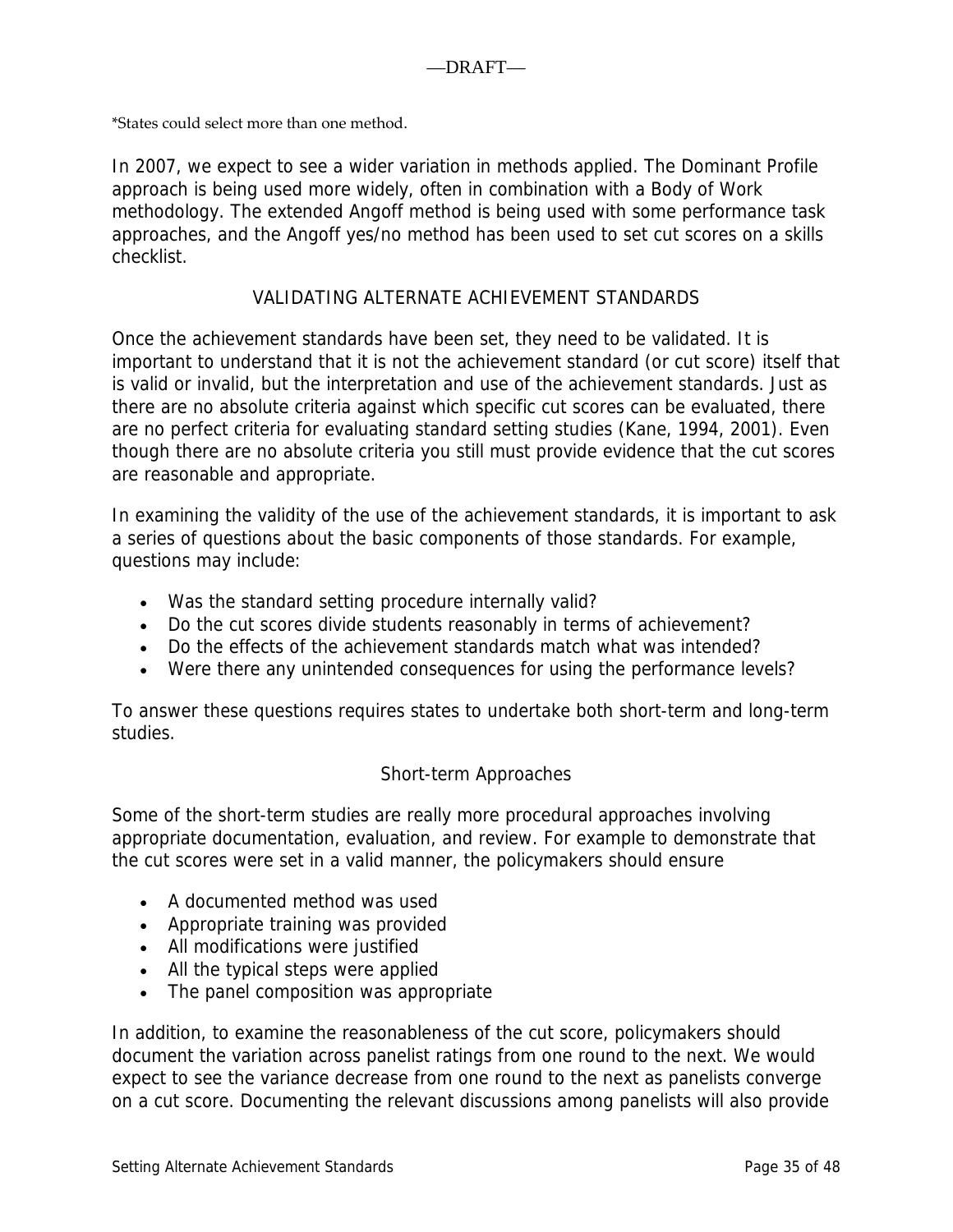a rich source of data regarding why the cut score was placed where it was, any dissention among the panelists, and further evidence of the rationale for adopting the recommended cut score.

A second set of analyses could examine whether or not the impact data make sense. Do they fit expectations? Are they aligned with the goals for the program? For instance, if the assessment was written to brand new content standards that were newly introduced to schools and teachers, policymakers might expect to see a low percentage of students reaching Proficient the first year. Do the impact data support this expectation? Gathering data on expectation from various stakeholder groups and comparing them to the actual impact data will also provide evidence on the reasonableness of the cut scores. Examining impact data across grades also provides additional validity evidence.

Finally, gathering information from the panelists themselves through evaluation forms can provide additional evidence of the procedural validity of the cut scores. The evaluation form should ask questions regarding the clarity of the procedures, adequacy of training, completeness of the materials, and their confidence in the results.

#### Long-term Approaches

Validation efforts do not end with the aforementioned approaches, it must continue for the longer term. Some of the methods described require following students and/or teachers longitudinally to determine the effects of the alternate achievement standards. Others need to be done a year or two after the standard setting to examine the location of the cut scores and the resulting decision accuracy for the students.

One example of a longitudinal study is one that follows students over time. One simple question that can be answered simply by tracking their progress on the alternate assessment over time is "Do the classifications make sense from one grade to the next?" For example, we might be concerned if the results of the alternate assessment placed the same student in the Proficient category at grade 3, Basic in grade 4, Proficient in grade 5, and Basic in grade 6. Unless that particular student is scoring right at the cut score, it is unlikely that his/her performance is varying to that degree each year. Another question to ask might be "is improvement captured by the performance levels?" If a student is truly making great strides but remaining in one performance level over the years, this may argue for additional performance levels or to add a growth dimension to the assessment program. On the aggregate, tracking trends over time on the percentage of students in each performance level would also provide useful information. Are the same percentages of students scoring in each level each year? Is there movement in one direction or another? How much? In some cases, great care has been taken to articulate the standards across grades so that similar percentages of students are being classified into each performance level. However, five years later, there are large inconsistencies in the percentage of students scoring at proficient or above across grades. Watch for this. If this pattern is emerging, additional studies may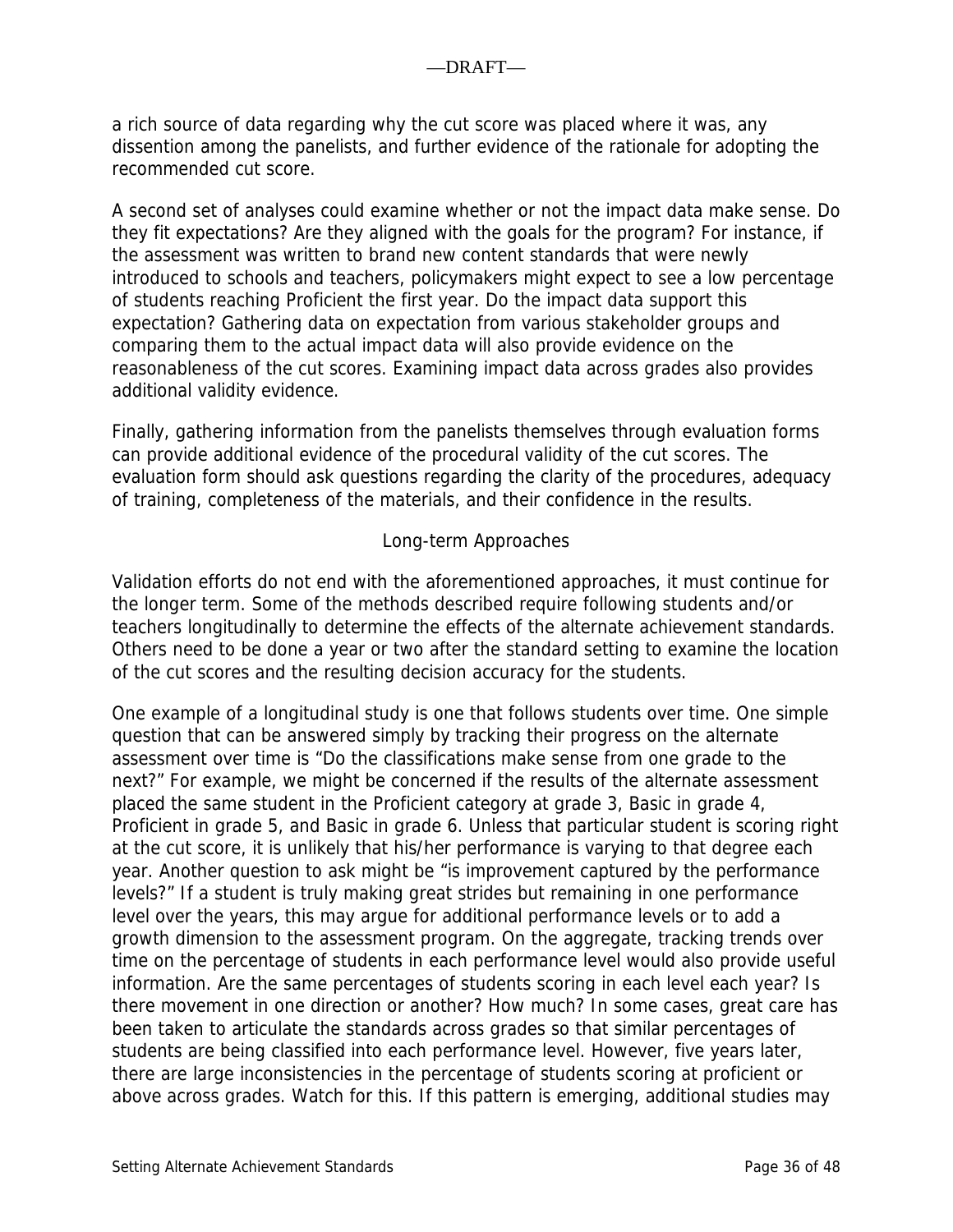need to be done to determine if changes in curriculum and instruction might warrant adjustments to the cut scores.

Another type of longitudinal study that can be done is to survey teachers and other stakeholders (e.g., parents) over time. To help determine the validity of the use of the standards have and whether they are affecting classrooms in a positive manner, ask questions such as:

- Are the performance levels capturing the true achievement of your student(s)?
- Do you see possibility for improvement for the students (i.e., do you think it's possible for your student(s) to reach proficient with sufficient instruction)?
- Has understanding these alternate achievement standards changed your (or your teacher's) approach to instructing your student(s)? How?
- What suggestions do you have for modifying PLDs and/or cut scores?
- Are you satisfied with results?

Some of these questions touch on the issue of how alternate achievement standards might effect students' opportunity to learn. This idea can be explored further by looking at changes in enrollment in teacher professional development courses over time. Periodic but systematic classroom observations could also look for pedagogical changes or changes in the types of curriculum students are exposed to. Any of these areas can also be explored through teacher focus groups.

It is also important to look for any unintended negative consequences. Are certain content standards being de-emphasized in the classroom because they are not assessed? Are certain students being neglected because they are so far away from the proficient cut score that the teachers are choosing to work more with the students closer to that mark? Is teacher retention decreasing? This last question can be answered by looking at school or district records. The first two will require either anonymous surveys or classroom observation (or both).

In addition to examining trends over time, snapshot studies at various points also will inform the validity of the alternate achievement standards. Consider, for instance, the scenario given above where drift in performance has resulted in a loss of articulation of results across grades. If three years after the cut scores are set, 60% of kids are scoring Proficient or above at grade 3, 70% in grade 4, 65% in grade 5, 35% in grade 6, 45% in grade 7 and 25% in grade 8, what does this mean? Are the cut scores at grades 6 and 8 too strict? Are they too lenient in grade 4? Or are there other changes happening in the classroom that may explain this pattern of scores?

One option is to conduct a contrasting groups study with a sample of teachers and students. Ask 100 teachers (per grade and subject) in your state to read the performance level descriptors carefully and then place each student in your class (who takes the alternate assessment) into one of those three categories based on which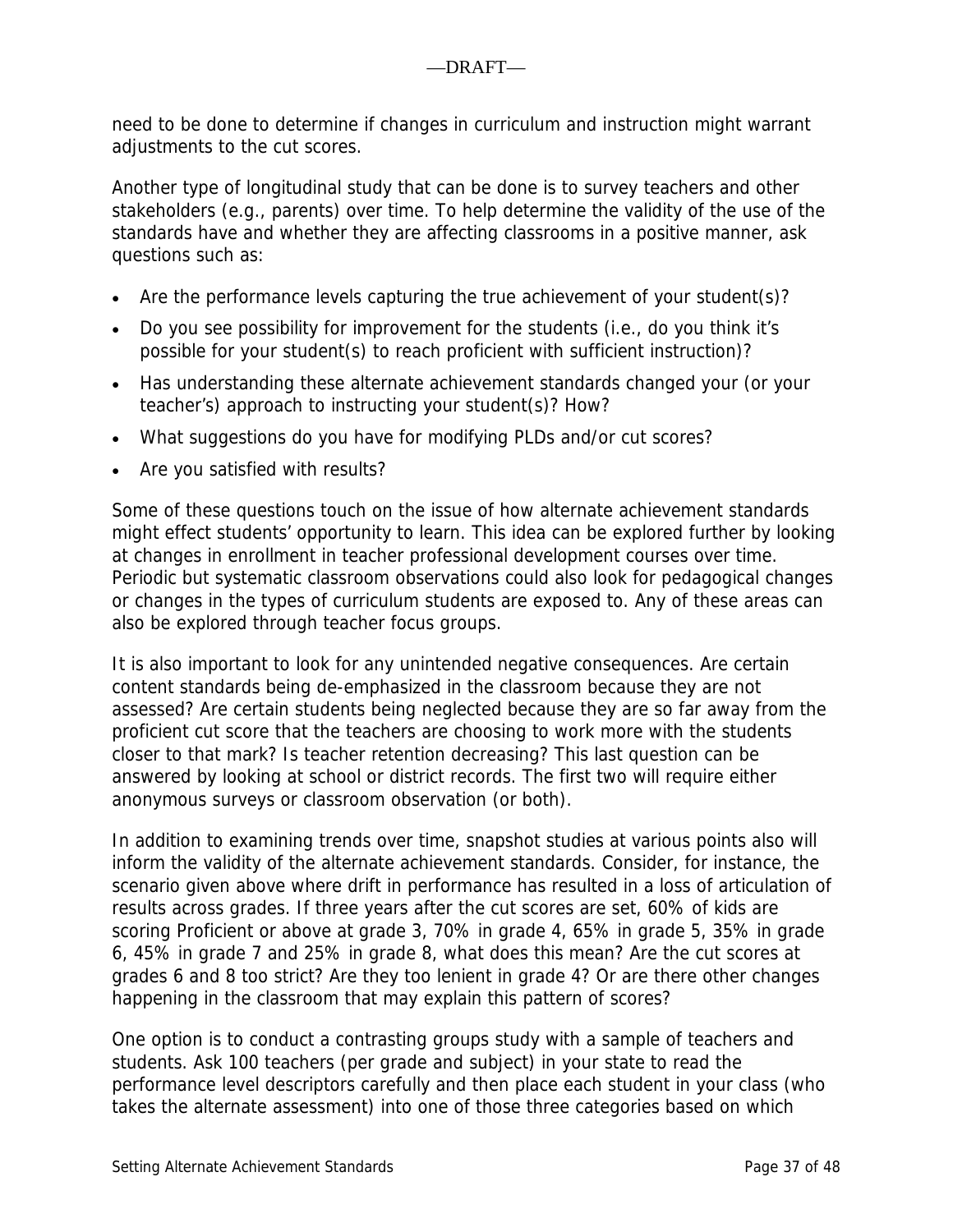descriptors best matches that student's knowledge and skills. This part of the study should be conducted BEFORE the student takes the assessment, but as close to the assessment date as possible. Then, the students' scores and resulting achievement levels on the assessment can be added to the teacher classifications for a complete data set. There are a couple of analyses that can be conducted with these data. First, the cut scores can be recalculated using the contrasting groups methodology (see Zieky, Perie, and Livingston, forthcoming, for instructions). Then, these cut scores can be compared to the ones currently in use. Another analysis could be a misclassification analysis that compares the teacher's classification of the student to the assessment's classification of the student. For either analysis, ask how different are the cut scores and classifications? Do they appear to go in a certain direction by grade (teacher always classifies the student in a higher/lower category)? Note that there is some research that suggests that this type of contrasting groups study typically will result in a lower cut score than other studies where teachers are judging the work of students they do not know. However, if you find different degrees of misclassification across grades, that may provide further evidence that the cut scores need to be revisited.

Finally, consider using external measures to validate the alternate achievement standards. That is, compare other types of evaluations that rate the students with the alternate achievement standards. For instance, compare the grades students receive in ELA and math to the performance levels student are placed in for ELA and math. If the teacher evaluations of these students are incongruous with the achievement level classification, the validity of the alternate achievement standards may be called into question.

## DOCUMENTING THE PROCESS OF DEVELOPING ALTERNATE ACHIEVEMENT STANDARDS

An often overlooked but critical component of standard setting is documenting the process. Two professional *Standards* (AERA, APA, & NCME) directly address the importance of documenting the rationale, procedures, and results:

- Document the PLDs, selection of panelists, training provided, ratings, and variance measures (Standard 1.7)
- Document the rationale and procedures for the methodology used (Standard 4.19)

Recent work has focused on the technical documentation of alternate assessments (Marion & Pellegrino, 2006). In the recommendation by Marion and Pellegrino (ibid, p. 56), standard setting should be one chapter within the "nuts and bolts" of alternate assessment technical documentation. They divide the standard setting chapter into two sections: methodology and results. Although their recommendations are probably sufficient for a complete technical documentation manual, it is useful to have a standalone standard setting report that includes full detail of all parts of the procedures, results, and follow-up work.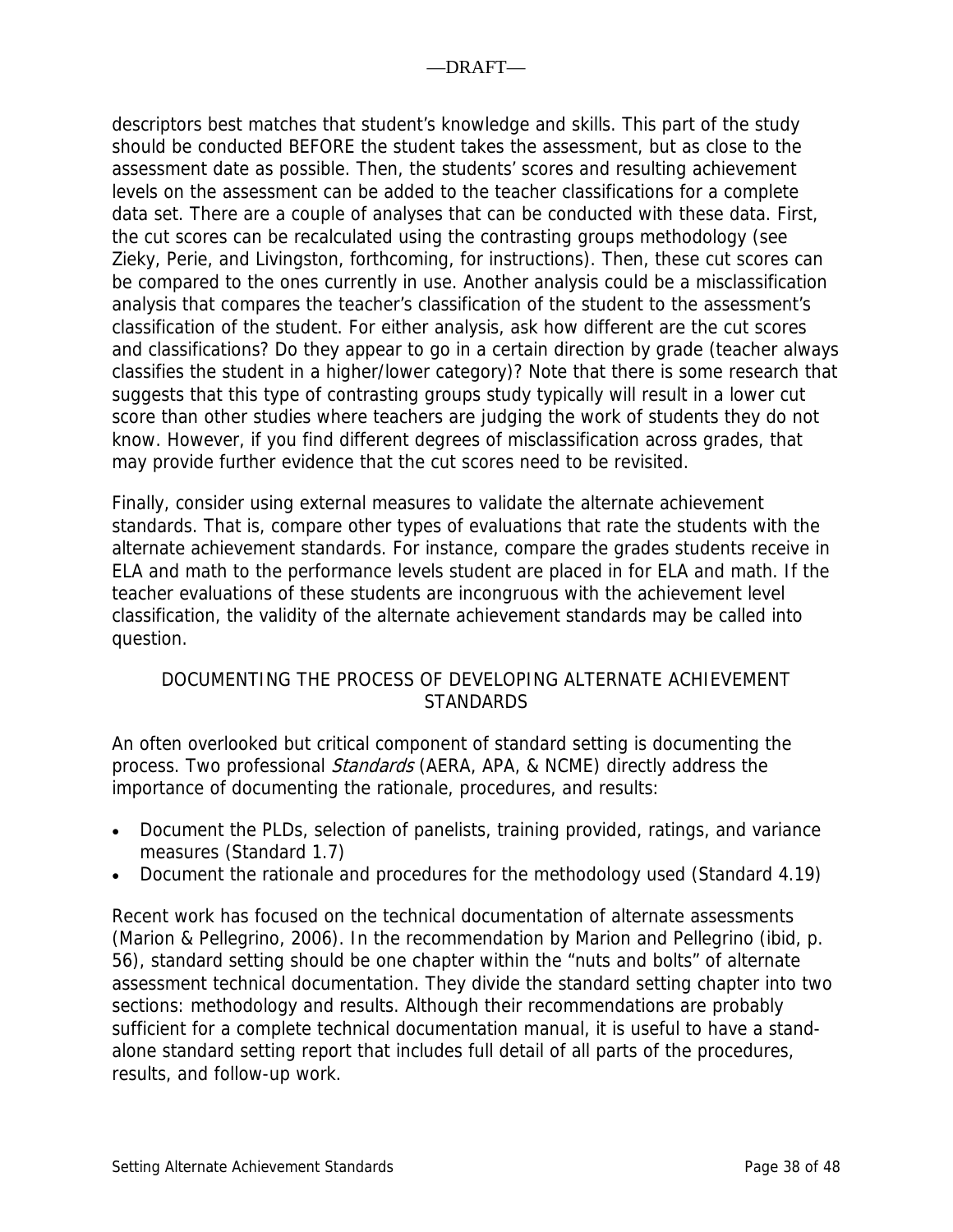There are eight important components that should be documented after the standard setting process:

- 1. Performance level descriptors
- 2. Panelists
- 3. Rationale
- 4. Training
- 5. Procedures
- 6. Ratings and variance
- 7. Any adjustments and adoption of cut scores
- 8. Validity evaluation

Each of these components will be discussed in the following sections.

## Document the PLDs.

It is important not only to include the performance level descriptors (PLDs) in the technical documentation but also to document their development. The documentation should answer questions about who developed them, when they were developed, and what procedures were followed. If they were developed by committee, what instructions were given to the committee? Any reviews and adjustments done by policymakers should be documented as well.

The documentation should demonstrate that the alternate assessment PLDs

- 1. Represent highest standard possible for this population
- 2. Capture essential skills
- 3. Align with state content standards
- 4. Progress logically across levels (e.g., is Proficient appropriately higher than Basic)
- 5. Progress logically across grade levels (e.g., is Grade 5 proficient sufficiently more advanced than grade 3 proficient)
- 6. Represent knowledge and skills that are evaluated by the assessment (e.g., don't discuss independence in the PLD if your assessment doesn't measure independence)

If these PLDs were developed for assessments required under NCLB, the PLDs also must be approved formally by the state policymakers. That approval process should also be documented.

Document the Panelists' Qualifications

Most technical documentation includes a section that describes the panelists involved in the standard-setting workshop. This documentation typically includes a table listing the number of panelists and summarizing characteristics such gender, race/ethnicity, and years of experience. Other information that should be documented includes the panelist's experience, e.g., content expert, special education teacher, higher education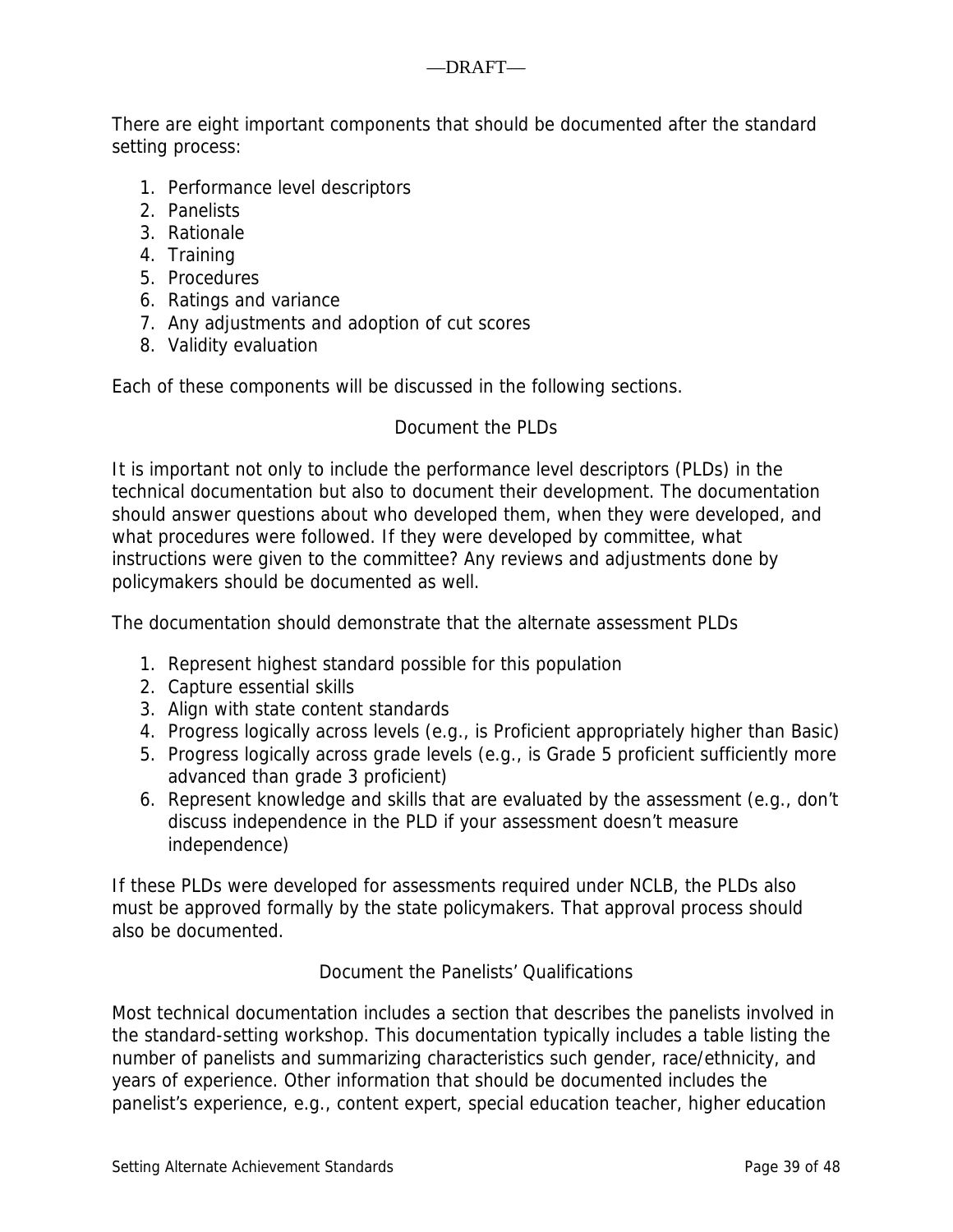representative, or parent. It also is important to discuss the representation of the state in terms of geographic and demographic diversity.

Equally as important as documenting the characteristics of panelists at the standardsetting process is documenting the process by which they were selected. The panelists should represent the pool of people qualified to be panelists. Provide evidence that the pool of potential panelists was determined in a manner that best represents the constituency of the state. Were all teachers invited to participate? If not, how were they selected? Did principals nominate teachers? Did the state department of education include only people they knew? Then, the documentation should describe the process by which potential panelists were contacted, the information given to them, how the final panel came to be, and how well it represents all potential panelists in the state.

## Document the Rationale

This section needs to defend the selection of methodology. It should answer the question: Why did you choose the standard-setting methodology you did? To answer this question, first consider the characteristics of the alternate assessment. Does it include performance items? A checklist? A full body of evidence? Were rubrics used to score part or all of the assessment?

Next, discuss the types of judgments made and how they fit into the model for the alternate assessment. For instance, was each item considered individually or were holistic judgments made? Was the rubric an important part of the process? If the theory behind the assessment includes a discussion of the importance of the various dimensions of a rubric, were these dimensions considered separately in the standardsetting process? Discuss the importance of compensatory or conjunctive standards and how these values were communicated through the selection of methodology.

Document any logistical considerations such as time constraints, panelist accessibility, availability of student data or sample work. Any of these considerations could have implications for the methodology chosen. The important piece of this section is to explain how the methodology fits the model of the assessment while acknowledge its constraints.

## Document the Training

The panelist training is arguably the most important part of the workshop. Therefore, it should be recorded thoroughly in the documentation. Each step of the training should be discussed from familiarizing the panelists with the content standards, assessment and PLDs to training on the standard setting methodology and providing and opportunity for practice. This section should also include a summary of the evaluation form given to panelists at the end of the practice session. It should provide evidence that the panelists felt sufficiently trained and were prepared to continue with the process.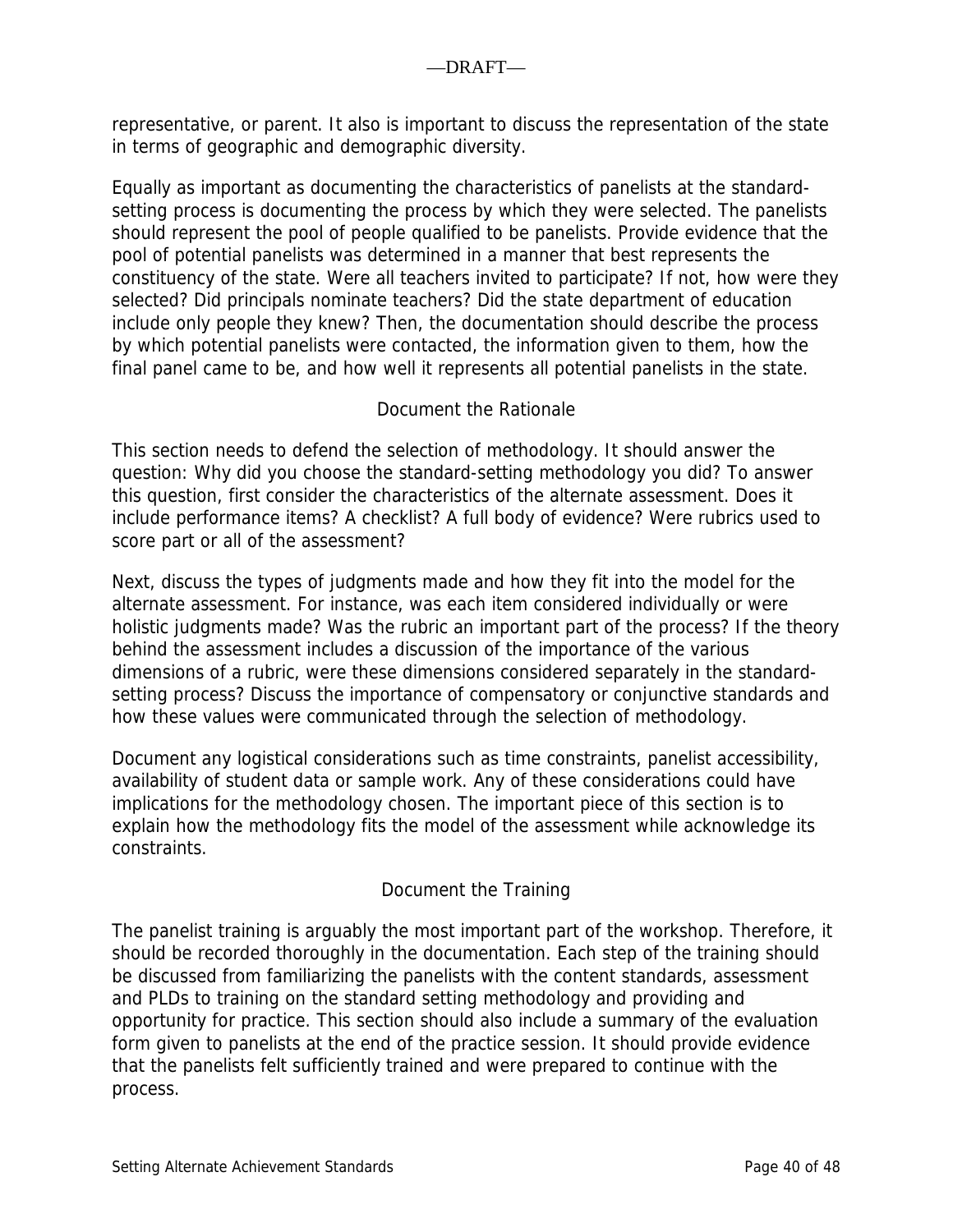## Document the Procedures

The number one rule of documenting the procedures is that it should be of sufficient detail to allow someone else to replicate the study. Include the exact instructions that were given to panelists. Explain how each round differed in terms of the judgmental task, feedback given, and discussion allowed. Describe the types of data given to panelists at each round.

If possible, describe the focus of the group discussions. Record any major issues or concerns of panelists as well as any driving factors in their judgments. For example, were there any particular items, student work, or parts of the rubric that caused a particular challenge for the panelists? If so, how did they resolve their concerns? Document any problems that arose during the workshop and how they were resolved. Use evaluations effectively and record the results.

## Document the Ratings and Variance

The panel-recommended cut scores should be recorded and reported at the end of each round. The central tendency (median, mean, or trimmed mean) should be recorded along with a measure of the variance. At the least, provide the range of the judgments, meaning the minimum and maximum. Record the full distribution of panelist recommendations for the final round. Provide a standard error of the variance in panelist judgments for each round to document any convergence that occurred across rounds.

The easiest way to convey this information is to develop summary tables showing results across rounds, including means (or medians), minimums, maximums, and standard errors of judgment.

There should be 1–2 final summary tables, depending on whether or not the results were adjusted after the conclusion of the workshop. These tables should include the recommended and/or adopted cut scores along with the resulting impact data. It also may be important to provide comparative information, such as impact data for other subjects or grades not included in the study.

### Document the Process for Adopting the Cut Scores

After the standard setting workshop is complete, the PLDs and cut scores must be adopted. Document any subsequent reviews and other procedures conducted after the workshop concluded. Discuss any adjustments made to results such as smoothing across subjects or grades. Provide tables of the final results including the relevant impact data. Record how the final decision was made on which cut scores to adopt. Include answers questions such as to

1. Who adopted them?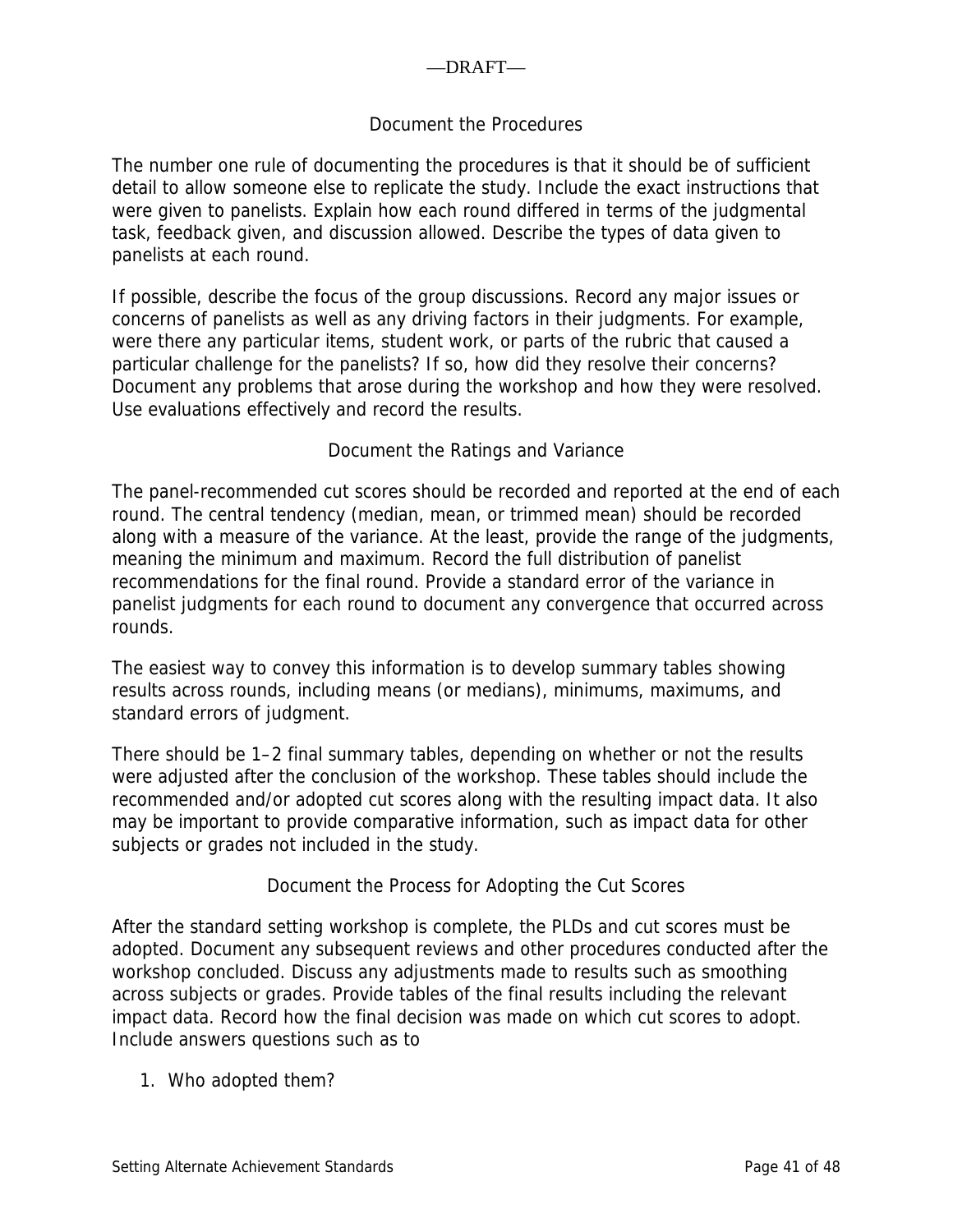- 2. What data did they consider?
- 3. What was the rationale for any changes made?

### Other Considerations

Ideally, we should also document the study coordinator's and facilitators' qualifications. The facilitators should have experience running workshops, understand the alternate assessment, have a strong familiarity with the methodology and have a facility with the data used throughout the workshop. If multiple facilitators are working in several rooms simultaneously (to cover multiple subjects, for instance), they should be working from a script to ensure consistency across facilitators. If that is the case, the script should be included in the documentation. If a full script is not used, the actual instructions given to panelists regarding the judgmental task should be recorded and said the same way in all sessions. These instructions should be recorded. At a minimum, document the training given to the facilitators prior to the workshop.

In addition, if student sample work was used in the workshop, include a section in the documentation that describes how that work was selected. If impact data are included, record where the data came from and how they were analyzed for use in the workshop. Include blank rating forms, evaluation forms, and the agenda in appendices.

Document the Validity of the Interpretation of the Alternate Achievement Standards

Finally, the documentation should conclude with a section on validity. All evaluation forms should be summarized and presented to demonstrate the internal validity of the procedure. This section should also include a discussion of procedural validity, describing how the procedures followed in the standard-setting workshop contribute to the validity of the interpretation of the alternate achievement standards.

Again, a good validity section will describe how the rationale for the entire alternate assessment program was carried into the standard setting procedures. Document how the choice of methodologies, evidence presented, and decisions made match the purpose the assessment is intended to serve. Finally, document any validity studies that were completed or are planned for a future date.

### OTHER ISSUES

Other issues that are emerging with alternate assessments include setting modified achievement standards for the two percent population and setting achievement standards on growth scales.

### Modified Achievement Standards

In April 2007, the federal government released additional Title I regulations providing an exception for allowing an additional 2% scores for students with disabilities to count toward proficiency determination for Annual Yearly Progress (AYP). These proficient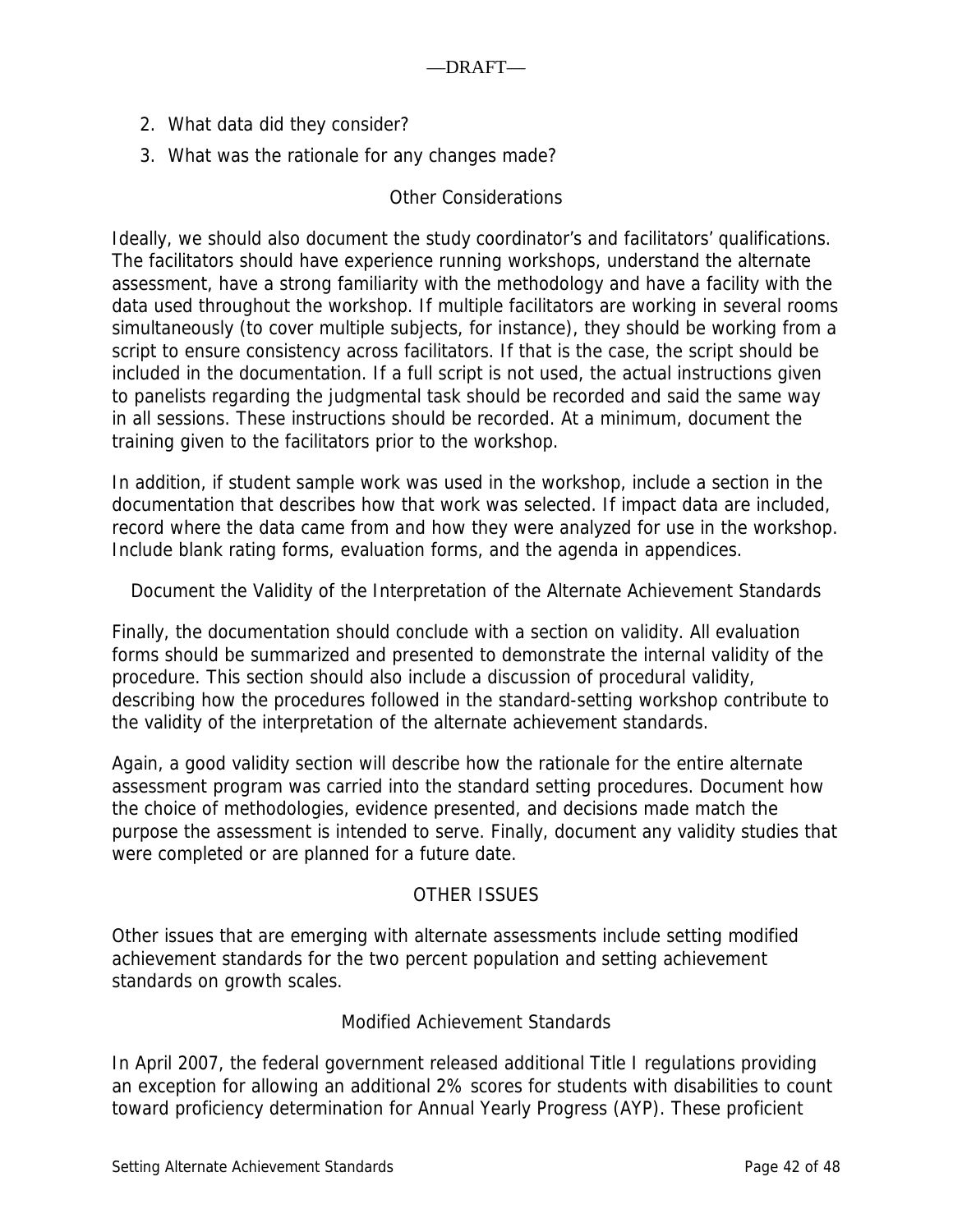scores must be derived from assessments based on modified achievement standards (U.S. Department of Education, 2007). This new allowance raises the question of how to set modified achievement standards that are aligned to grade level content standards in terms of depth, breadth and complexity. An important a priori consideration in the design of such an assessment is a comprehensive description of the population and the trajectory of learning in academic content domains. In most cases, performance data do exist for this population in terms of assessment results. Student descriptions will be essential in the writing of performance level descriptors, and the performance level descriptors will be essential to setting cut scores.

Little else will change in developing modified achievement standards. The same steps described in this paper for alternate achievement standards should be followed for modified achievement standards. The same methodologies are available to use in developing cut scores. The tests themselves are likely to look quite different, meaning a different methodology may be used to set the modified cut scores than was used to set the alternate cut scores. It may, in fact, make sense to use the same methodology used to set grade-level achievement standards for the general assessment. Regardless, the same considerations in choosing a method still apply. The modified achievement standards will also need to be validated and documented in the same way as the alternate achievement standards.

## Growth

Ultimately, in looking at growth standards, we are asking ourselves "if a student has been taught well, i.e., received quality instruction, how much progress would we expect to see by the end of the school year?" Then, proficient growth would be defined as that amount of progress. The challenge lies in determine how much progress can be reasonably expected of a student in one school year. Determining appropriate methodologies for answering these questions is still being researched for the general population. There are additional challenges in answering this question for the students with significant cognitive disabilities. We know less about learning progressions or whether there is an interaction between the type or degree of cognitive disability and the learning progression.

One possibility for exploring the idea of growth with this population is to collect evidence of student work at different points during the school year. Experts, both in content and in this population, could then examine that evidence and evaluate the degree of growth it shows. The evidence could be examined for students with different disability types or different severities of cognitive disabilities. This exercise would allow us to qualitatively describe the types of growth we see for each content area, grade span, and disability type or degree. The next step would be to quantify it. How this evidence is quantified will depend heavily on the type of assessment, the scoring mechanism, and scaling techniques. Once we can represent the qualitative statements of growth onto a quantitative scale, determining an appropriate cut score becomes a matter of judgment. Panelists would go back to the evidence of student work collected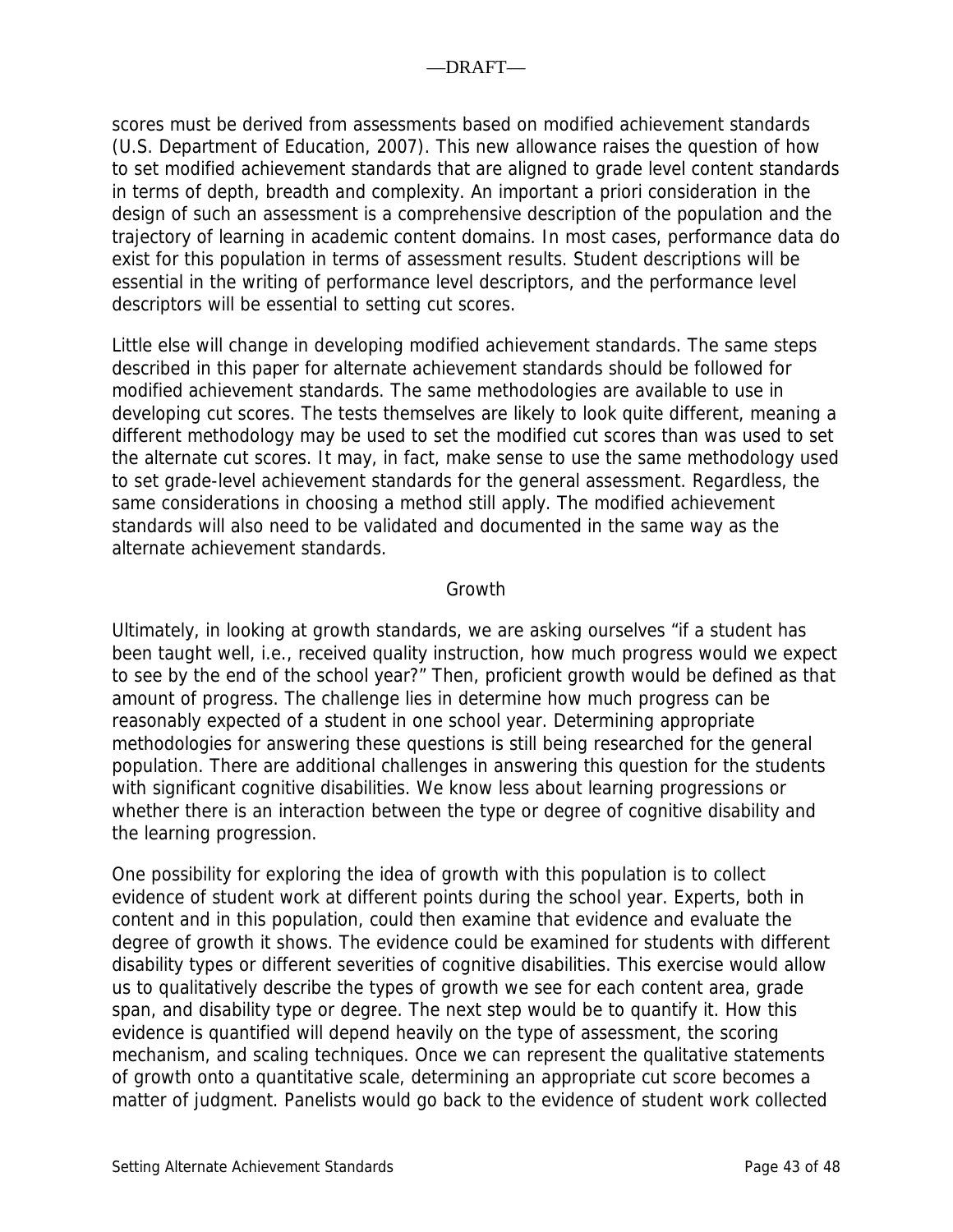throughout the year, and the descriptions and determine a minimum level of growth for each performance level. Then, that level of growth could be mapped onto the scale to determine the cut scores.

### **CONCLUSION**

The bottom line is that the process of developing alternate achievement standards has much in common with the process of developing general achievement standards. The necessary components stay the same, the steps are identical, and the detail of documentation required should be equivalent. The primary differences are in the type of assessment and the low numbers of students in the population. However, these differences do not imply that a lower level of rigor is acceptable in the implementation of standard setting procedures for alternate achievement standards compared to general achievement standards.

The key components of the standard-setting process include first writing clear performance level descriptors linked to the grade-level content standards and describing the supports and contexts appropriate for students with significant cognitive disabilities. A second component is choosing an appropriate standard-setting methodology by matching the features of the alternate assessment to the judgmental task of the method. A third component is validating the alternate achievement standards, both in terms of the process of establishing them and the interpretation and use of them. The final component involves the documentation—writing complete descriptions and justifications for each step of the process, following the same rigor required for the general assessment.

Ultimately the alternate achievement standards should be grounded in student work but provide educators with incentives for continuing to teach these students grade-level curriculum. Developing strong alternate achievement standards can help move the education process out of status quo and provide additional opportunities for students with significant cognitive disabilities.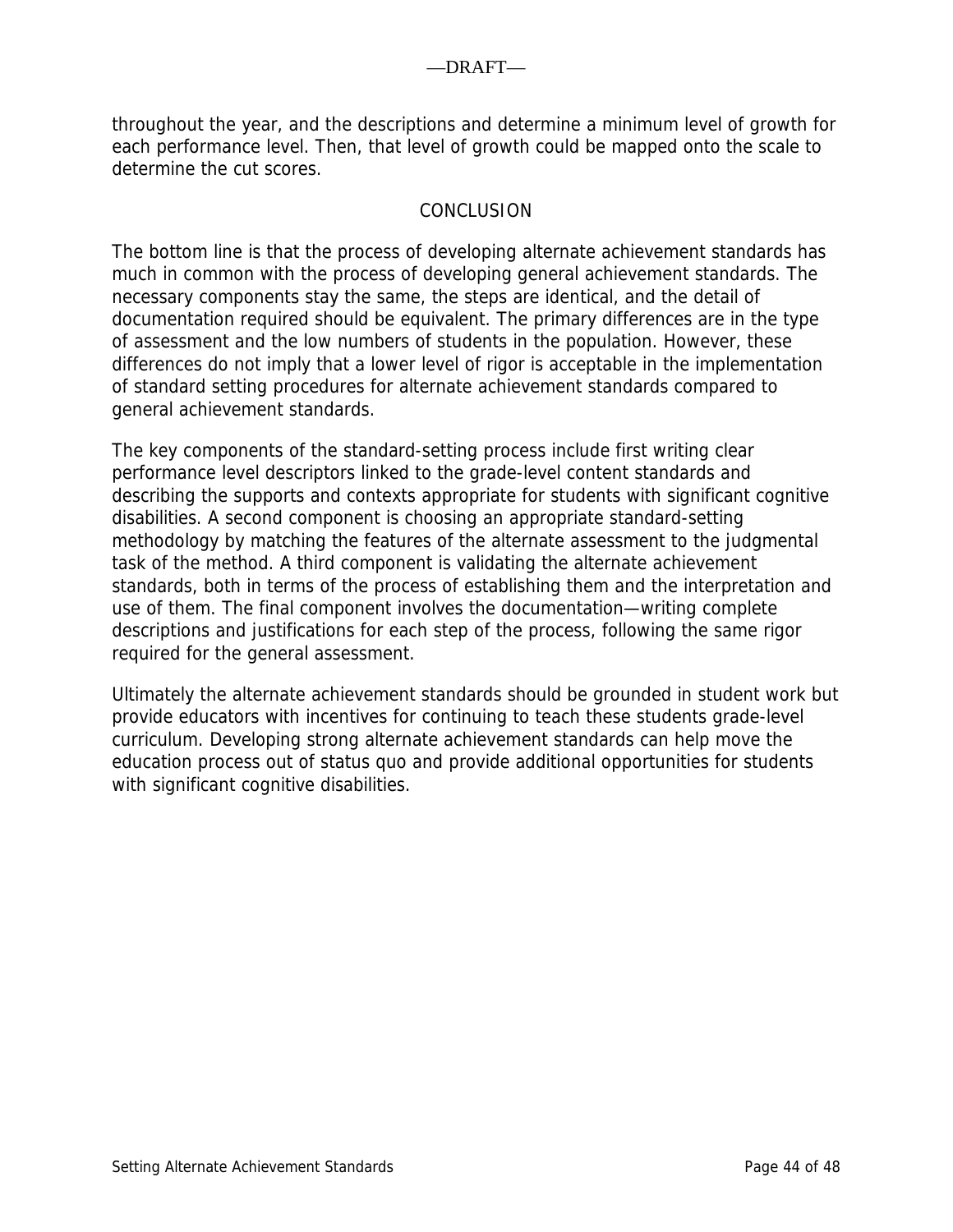### REFERENCES

American Educational Research Association, American Psychological Association, & National Council on Measurement in Education. (1999). Standards for educational and psychological testing. Washington, DC: American Educational Research Association.

Angoff, W.H. (1971). Scales, norms, and equivalent scores. In R.L. Thorndike (Ed.) *Educational Measurement* ( $2^{nd}$  ed., pp. 508-600). Washington, DC: American Council on Education.

Arnold, N. (2003). Washington Alternate Assessment System technical report on standard setting for the 2002 portfolio (Synthesis Report 52). Minneapolis, MN: University of Minnesota, National Center on Educational Outcomes. Retrieved August 16, 2006 from http://education.umn.edu/NCEO/OnlinePubs/Synthesis52.html.

Browder, D. M., Spooner, F., Ahlgrim-Delzell, L., Flowers, C., Karvonen, M., & Algozzine, R. (2003). A content analysis of the curricular philosophies reflected in states' alternate assessment performance indicators. Research and Practice for Persons with Severe Disabilities, 28, 165–181.

Cizek, G. J. (Ed.). (2001). Setting performance standards: Concepts, methods, and perspectives. Mahwah, NJ: Erlbaum.

Cizek, G. J., & Bunch, M. B. (2007). Standard setting: A guide to establishing and evaluating performance standards on tests. Thousand Oaks, CA: Sage.

Ferrara, S., Perie, M., & Johnson, E. (2007). Matching the judgmental task with standard setting panelist expertise: The Item-Descriptor (ID) Matching procedure. Journal of Applied Testing Technology.

Gong, B., & Marion, S. (2006). *Dealing with flexibility in assessments for students with* significant cognitive disabilities (Synthesis Report 60). Minneapolis, MN: University of Minnesota, National Center on Educational Outcomes. Retrieved May 16, 2007, from the World Wide Web: http://education.umn.edu/NCEO/OnlinePubs/Synthesis60.html.

Hambleton, R. K. & Pitoniak, M. J. (2006). Setting performance standards. In R.L. Brennan (Ed.). *Educational Measurement*. Westport, CT: Praeger.

Hambleton, R. K. & Plake, B. S. (1995). Using an extended Angoff procedure to set standards on complex performance assessments. Applied Measurement in Education, 8, 41–56.

Impara, J. C. & Plake, B. S. (Eds.). (1995). Standard Setting for Complex Performance Tasks [Special issue]. Applied Measurement in Education, 8 (1).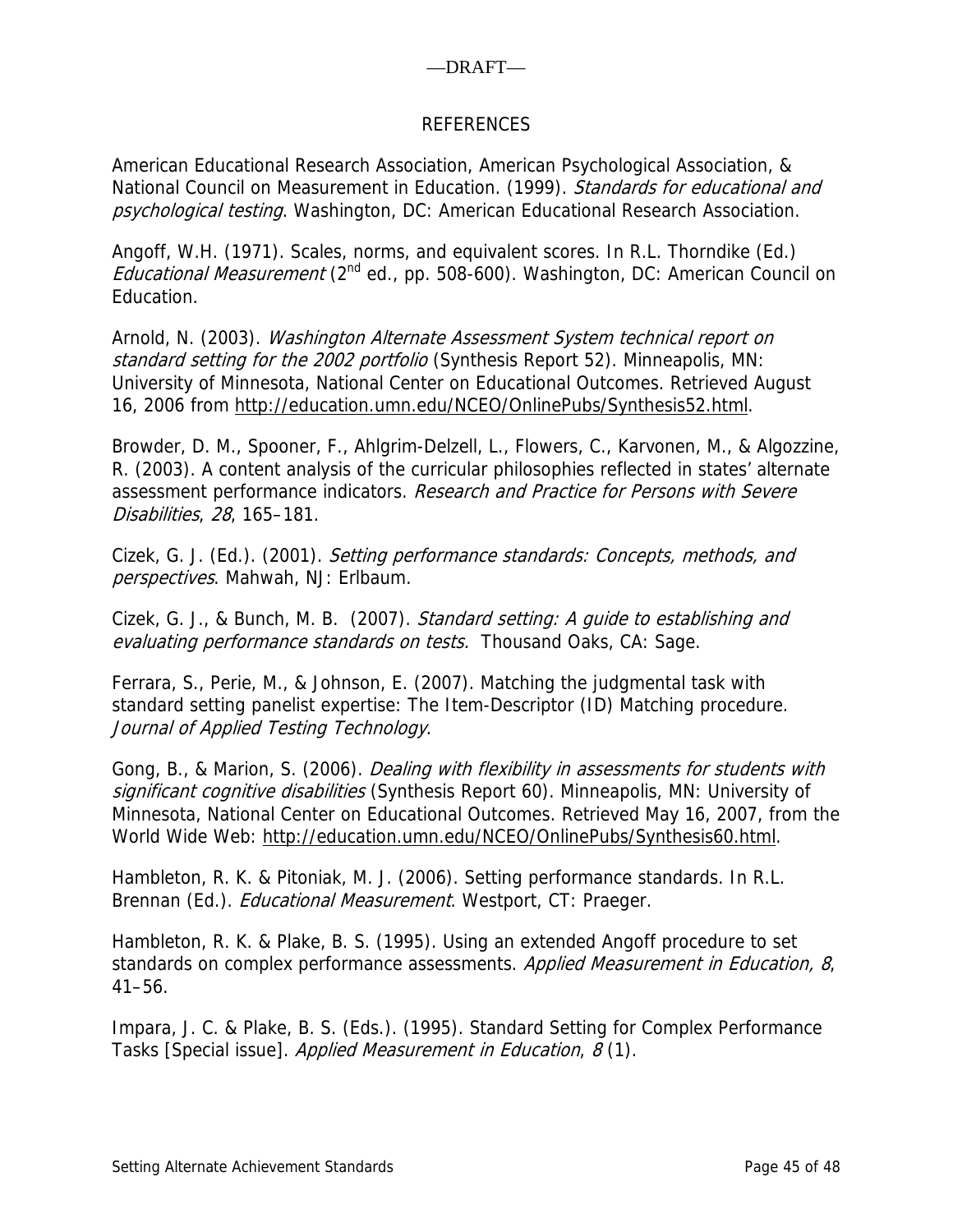Impara, J. C. & Plake, B. S. (1997). Standard setting: An alternative approach. Journal of Educational Measurement, 34, 353–366.

Jaeger, R. M. (1995) Setting performance standards through two-stage judgmental policy capturing. Applied Measurement in Education, 8, 15-40.

Kane, M. (1994). Validating the performance standards associated with passing scores. Review of Educational Research, 64, 425–461.

Karantonis, A. & Sireci, S. (2006). The bookmark standard-setting method: A literature review. Educational Measurement: Issues and Practice, 25 (1), p. 4-12.

Kingston, N.M., Kahl, S.R., Sweeney, K.P., & Bay, L. (2001). Setting performance standards using the body of work method. In G.J. Cizek (Ed.) Setting performance standards: Concepts, methods, and perspectives. Mahwah, NJ: Lawrence Erlbaum Associates.

Kleinert, H. L., & Kearns, J. F. (2001). Alternate assessment: Measuring outcomes and supports for students with disabilities. Baltimore, Maryland: Brookes Publishing.

Livingston, S. A. (1980). Choosing minimum passing scores by stochastic approximation techniques. *Educational and Psychological Measurement, v. 40*, no. 4, pp. 859-873.

Livingston, S. A. & Zieky, M. J. (1982). Passing scores: A manual for setting standards of performance on educational and occupational tests. Princeton, NJ: Educational Testing Service.

Marion, S. F. & Pellegrino. J. W. (2006). A validity framework for evaluating the technical quality of alternate assessments. *Educational Measurement: Issues and Practice, 25* (4), p. 47–57.

Mills, C. N., & Jaeger, R. M. (1998). Creating descriptions of desired student achievement when setting performance standards. In L. Hansche (Ed.), *Handbook for* the development of performance standards: Meeting the requirements of Title I, (pp. 73–85). Washington, DC: Council of Chief State School Officers.

Mitzel, H.C., Lewis, D.M., Patz, R.J., & Green, D.R. (2001). The Bookmark procedure: Psychological perspectives. In G.J. Cizek (Ed.) Setting performance standards: Concepts, methods, and perspectives. Mahwah, NJ: Lawrence Erlbaum Associates.

Morgan, D.L. (June 2004). The performance profile method (PPM): A unique standard setting method as applied to a unique population. Presented at the annual meeting of the Council of Chief State School Officers in Boston, Massachusetts.

No Child Left Behind Act of 2001, Pub. L. No.107-110, 115 Stat.1425 (2002).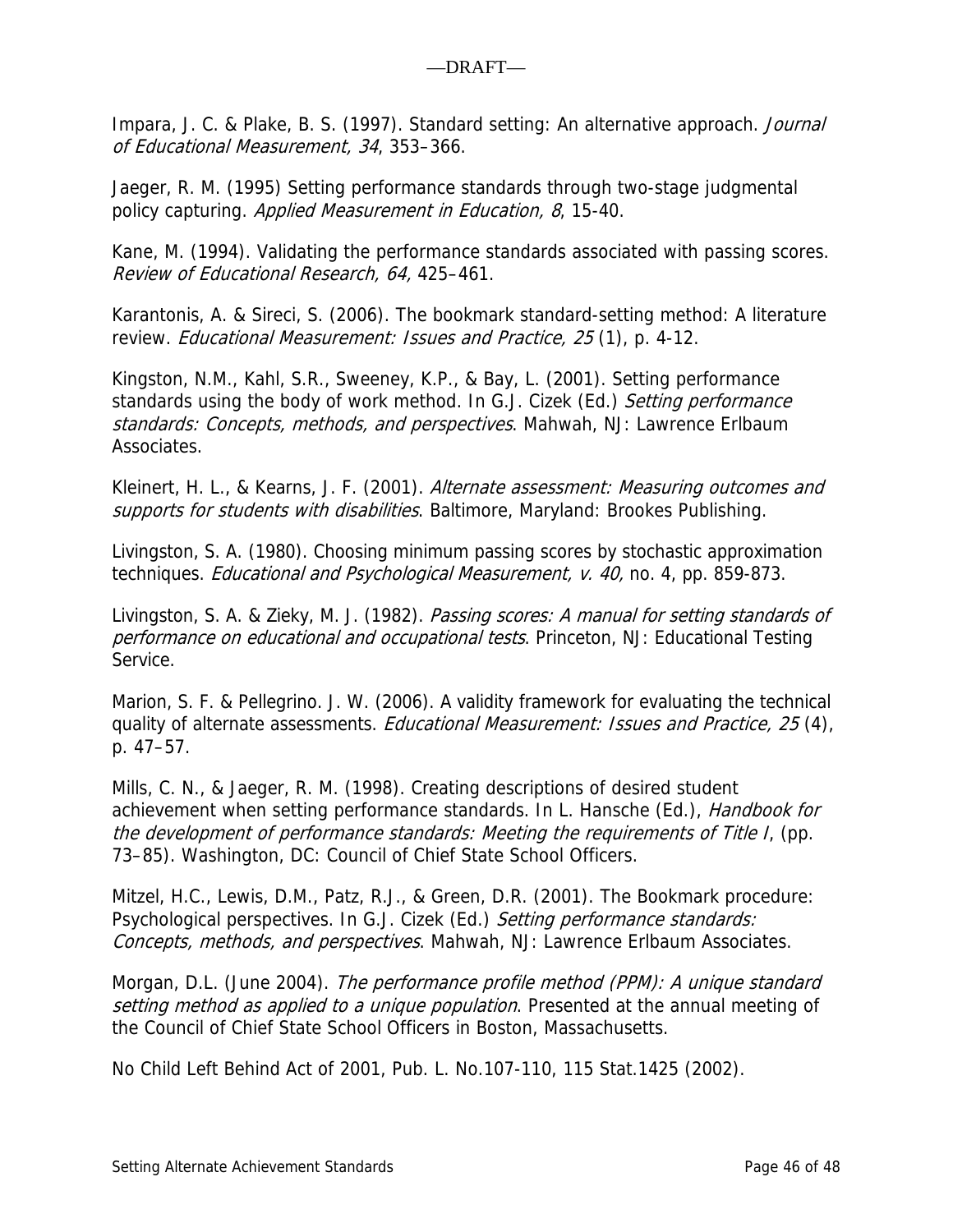Olson, B., Mead, R., & Payne, D. (2002). A report of a standard setting method for alternate assessments for students with significant disabilities (Synthesis Report 47). Minneapolis, MN: University of Minnesota, National Center on Educational Outcomes. Retrieved August 16, 2006 from

http://education.umn.edu/NCEO/OnlinePubs/Synthesis47.html.

Perie, M. (2006). Convening an Articulation Panel after a Standard Setting Meeting: A How-To Guide. National Center for the Improvement of Educational Assessment. Dover, NH: NCIEA.

Perie, M. (2007). A guide to understanding and developing performance level descriptors. Dover, NH: National Center for the Improvement of Educational Assessment.

Plake, B. S., Hambleton, R. K., & Jaeger, R. M. (1997). A new standard setting method For performance assessments: The Dominant Profile Judgment method and some fieldtest results. Educational and Psychological Measurement, 57, 400–411.

Quenemoen, R. Rigney, S., & Thurlow, M. (2002). Use of alternate assessment results in report and accountability systems (Synthesis Report 43). Minneapolis, MN: University of Minnesota, National Center on Educational Outcomes. Retrieved August 16, 2006 from http://education.umn.edu/NCEO/OnlinePubs/Synthesis43.html.

Quenemoen, R., Thompson, S. & Thurlow, M. (2003). Measuring academic achievement of students with significant cognitive disabilities: Building understanding of alternate assessment scoring criteria(Synthesis Report 50). Minneapolis, MN: University of Minnesota, National Center on Educational Outcomes. Retrieved May 16, 2007, from the World Wide Web: http://education.umn.edu/NCEO/OnlinePubs/Synthesis50.html.

Roeber, E. (2002). Setting standards on alternate assessments (Synthesis Report 42). Minneapolis, MN: University of Minnesota, National Center on Educational Outcomes. Retrieved August 16, 2006 from http://education.umn.edu/NCEO/OnlinePubs/Synthesis42.html.

Thurlow, M.L., & Ysseldyke, J. R.. (2001). Standard-setting challenges for special populations. In G.J. Cizek (Ed.) Setting performance standards: Concepts, methods, and perspectives. Mahwah, NJ: Lawrence Erlbaum Associates.

U.S. Department of Education, Office of Elementary and Secondary Education. (April 9, 2007). Title I--Improving the Academic Achievement of the Disadvantaged; Individuals With Disabilities Education Act (IDEA); Final Regulations. Washington, DC: U.S. Department of Education.

U.S. Department of Education, Office of Elementary and Secondary Education. (2004). Standards and assessments peer review guidance: Information and examples for